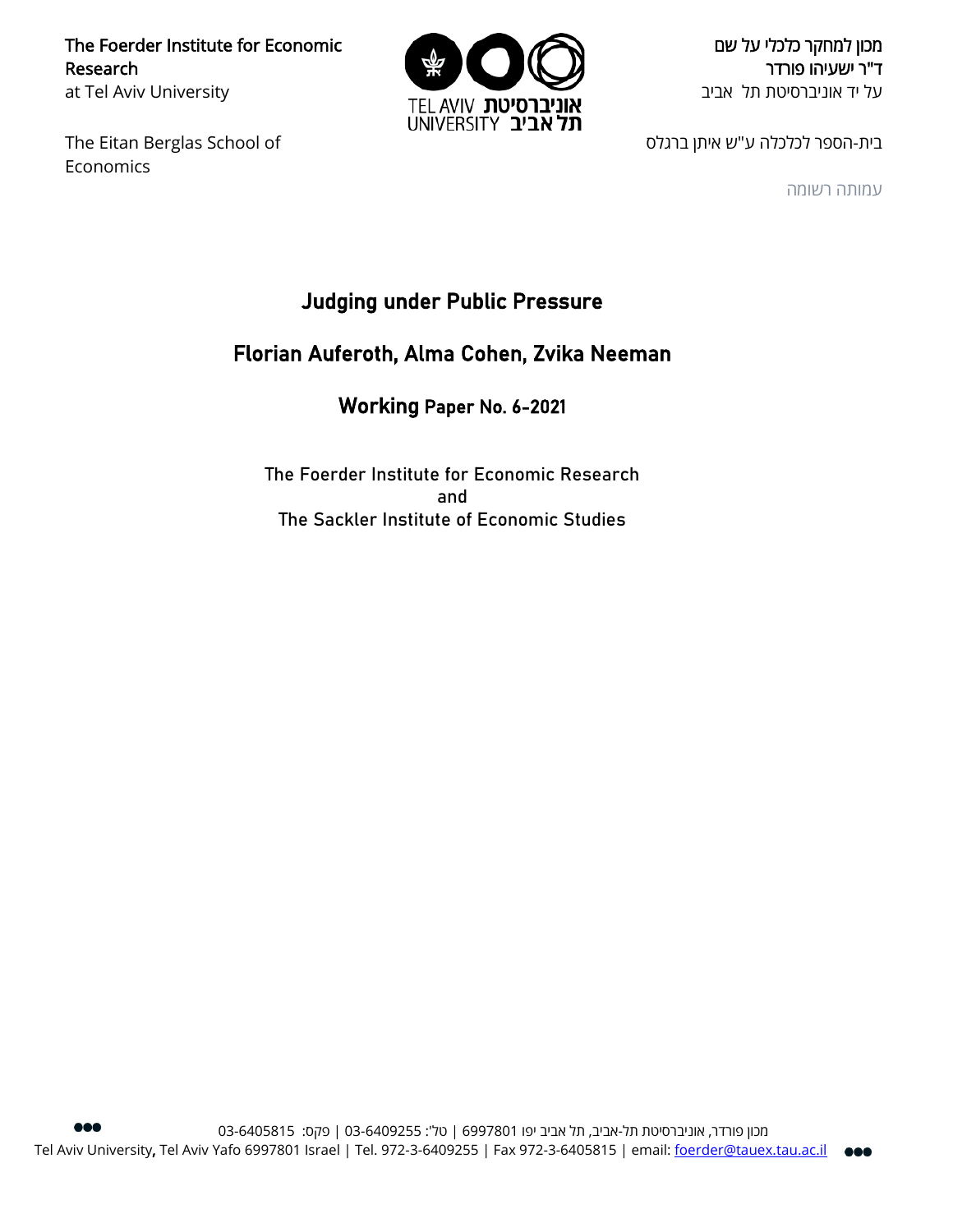# **Judging under Public Pressure**<sup>1</sup>

Florian Auferoth<sup>2</sup> Alma Cohen<sup>3</sup> Zvika Neeman<sup>4</sup>

April 25, 2021

<sup>1</sup>Acknowledgments to be added.

<sup>2</sup>Friedrich-Alexander-Universität, Erlangen-Nürnberg

<sup>3</sup>Harvard Law School, Tel Aviv University, CEPR, ECGI, and NBER

<sup>4</sup>Tel Aviv University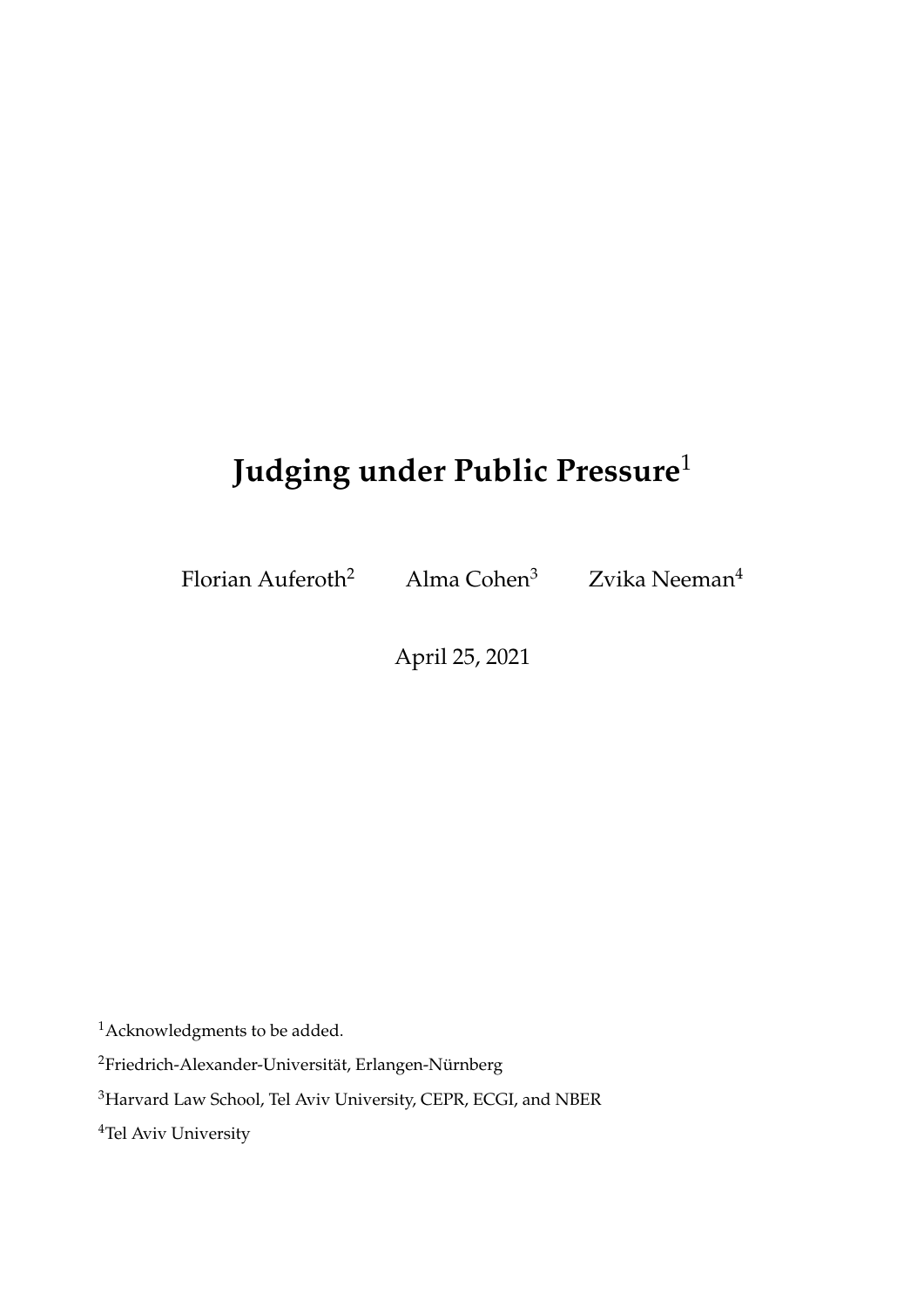#### **Abstract**

Individuals who engage in "judging" – that is, rendering a determination in a dispute or contest between two parties – might be influenced by public pressure to favor one of the parties. Many rules and arrangements seek to insulate such individuals from public pressure or to address the effects of such pressure. We study this subject empirically, investigating the circumstances in which public pressure is more and less likely to affect judging.

Using detailed data from the Bundesliga, Germany's top soccer league, our analysis of how crowd pressure affects the decisions of referees yields two key insights. First, we show that crowd pressure biases referee's decisions in favor of the home team for those decisions that cannot be unambiguously identified as erroneous but not for those decisions that can. In particular, a referee exhibits a bias in favor of the home team with respect to more subjective decisions such as the showing of yellow cards (cautions), which is based on the referee's judgment, but not with respect to more objective decisions such as validating goals and awarding penalty kicks, where live TV coverage often allows for objective identification of errors.

Second, we show that the effect of crowd pressure on referee decisions depends on the extent to which such pressure is viewed by the referee as understandable or reasonable (or even justified). Specifically, a referee's bias in favor of the home team in yellow card issuance is strengthened after the referee makes an objectively identifiable error against the home team and thus might view crowd heckling as understandable. This effect is stronger when the referee's error is costlier to the home team because the game is more important or the error is more consequential due to the closeness of the game at the time of the error.

The introduction of VAR (Video Assistant Referee) technology in 2017 and the restrictions imposed due to Covid-19 pandemic, which caused games to be played without crowds for the second half of the 2019–20 season, allow us to test our results under three different regimes (pre-VAR, VAR, and VAR/no-crowd). Inspection of the results under these three different regimes serves to reinforce them. As expected, VAR reduces the number of referee errors, but the pattern of no bias with respect to errors is preserved. VAR has no effect on the number of yellow cards, or on the number of goals.

Once the crowd disappears, so does the home advantage in goals. Referee errors are unaffected, but the home bias with respect to yellow cards disappears as well. This confirms the effect that the crowd has on referees' more subjective decisions.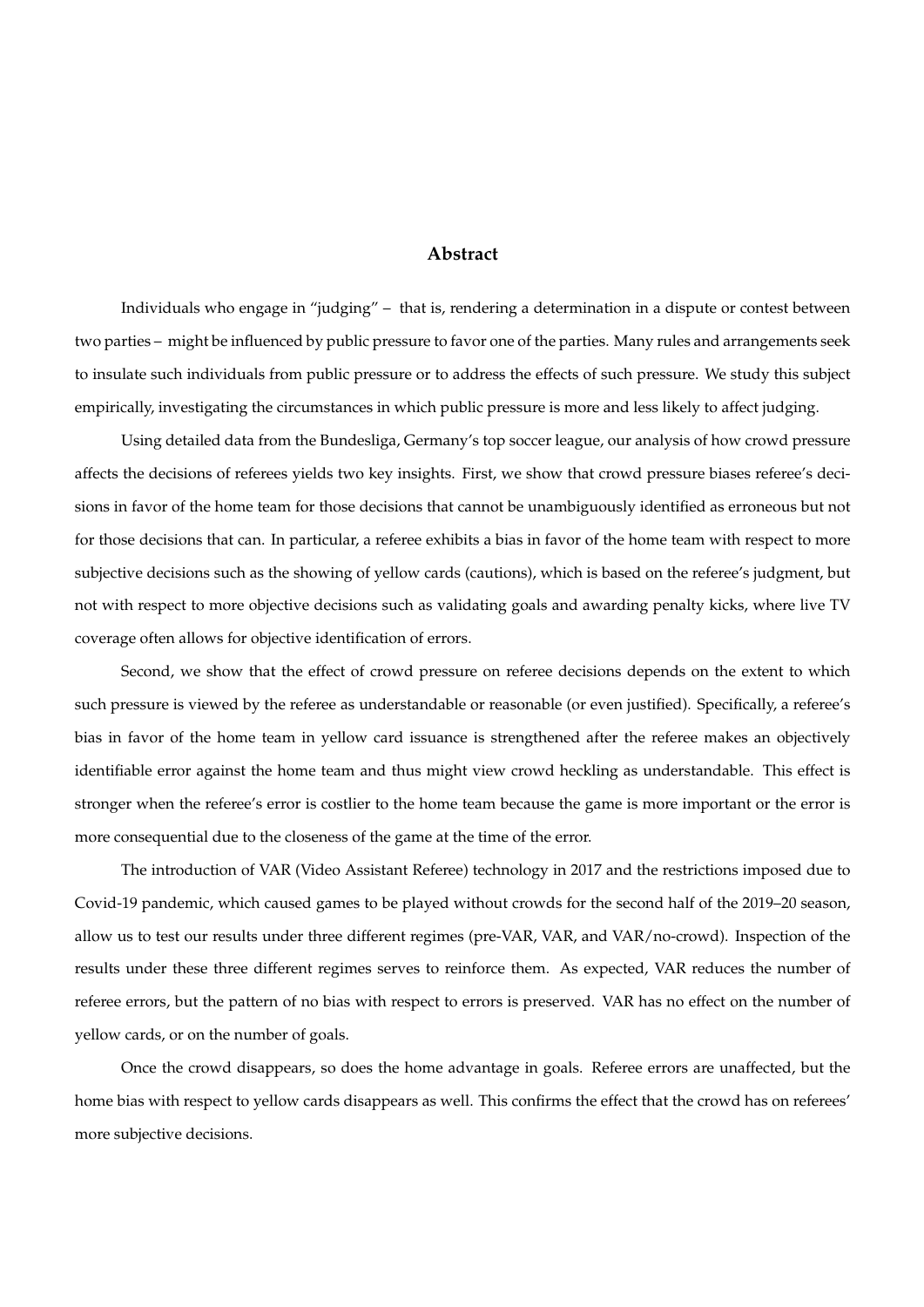JEL CODES: K40, Z20

KEYWORDS: Judging, judicial decisions, public pressure, sub judice, make-up call.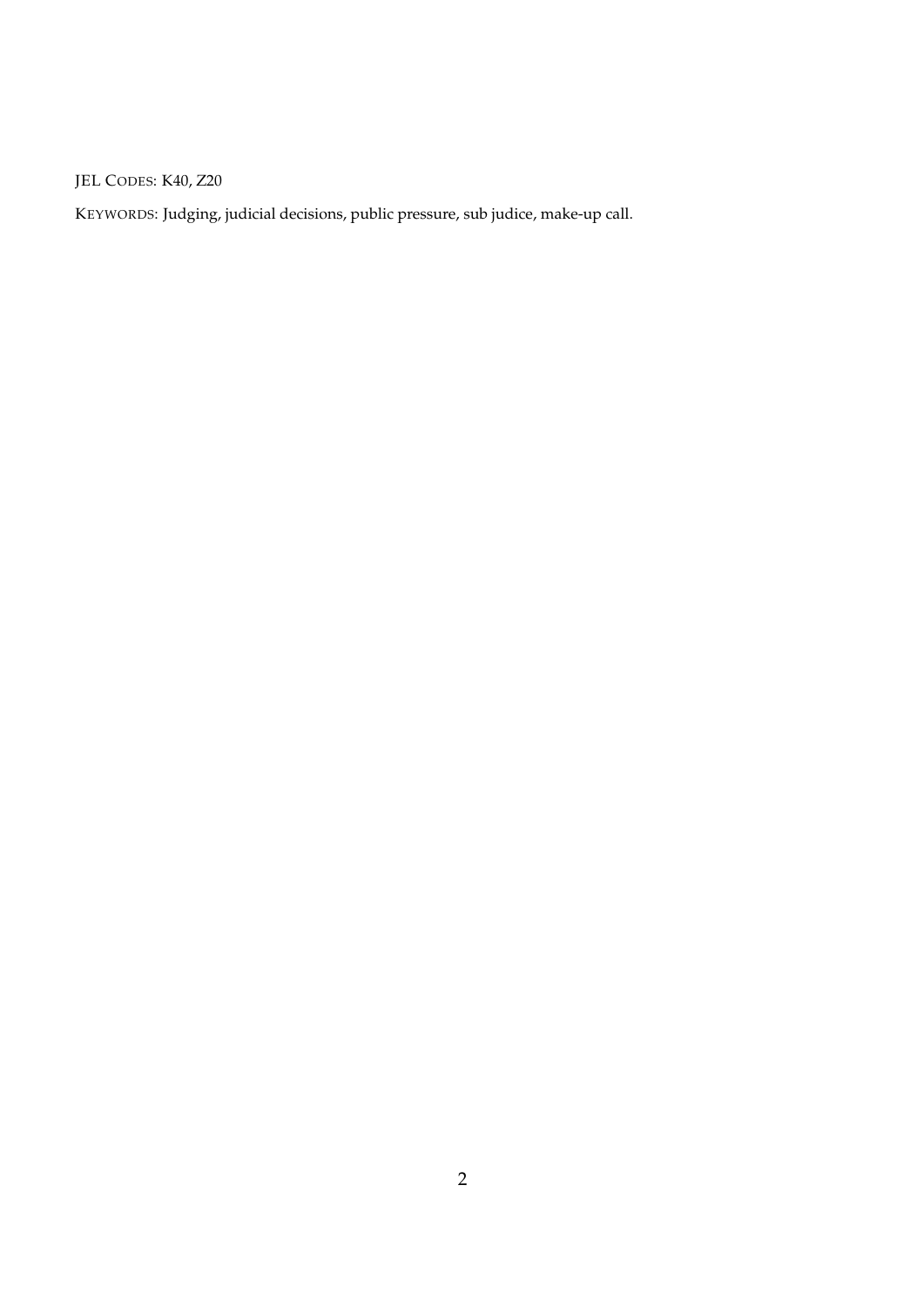# **1 Introduction**

In many settings, an independent decision maker is required to make one or more determinations in a dispute or contest between parties with competing interests with respect to these determinations. We refer to any such determinations as "judging." Defined as such, judging is very broad: it includes decisions by judges and jurors in court cases, decisions by arbitrators in arbitration proceedings, determinations by independent fact-finding commissions on issues that are publicly or politically contested, and decisions by referees in sports events. Indeed, in his nomination hearings, Chief Justice John Roberts famously compared the job of a Supreme Court justice to that of a baseball referee; the analogy drawn between these two types of activities reflects a view that both of them involve what we refer to as "judging."[1](#page-4-0)

Even when the individual who engages in judging is independent of the relevant parties, her determinations may be subject to and affected by public pressure. In the case of judges, this is especially relevant for elected state court judges who expect to run for reelection,<sup>[2](#page-4-1)</sup> as well as for other judges who have career concerns and expect the conformity of their decisions with those favored by the general public to affect their career prospects. Even judges who are appointed for life and thus presumably are free of such career concerns may be influenced by public demands in various direct and indirect ways. As for jurors, there is a long-standing recognition and concern that pretrial publicity, and the resulting public opinion about the "correct" outcome, may have a significant effect on jurors' decisions.

In recognition of the distorting effects of public pressure on judging, some rules and arrangements have been devised in order to insulate judging decisions from public pressures. In

<span id="page-4-1"></span><span id="page-4-0"></span><sup>1</sup>Opening Statement of Judge John Roberts before the Senate Judiciary Committee, Monday, September 12, 2005.

<sup>&</sup>lt;sup>2</sup>An earlier study by two of us (Cohen et al., 2018) shows how the prospect of elections affects the decisions of federal judges. For a wider perspective on this issue, see Shepherd (2011) and the references therein.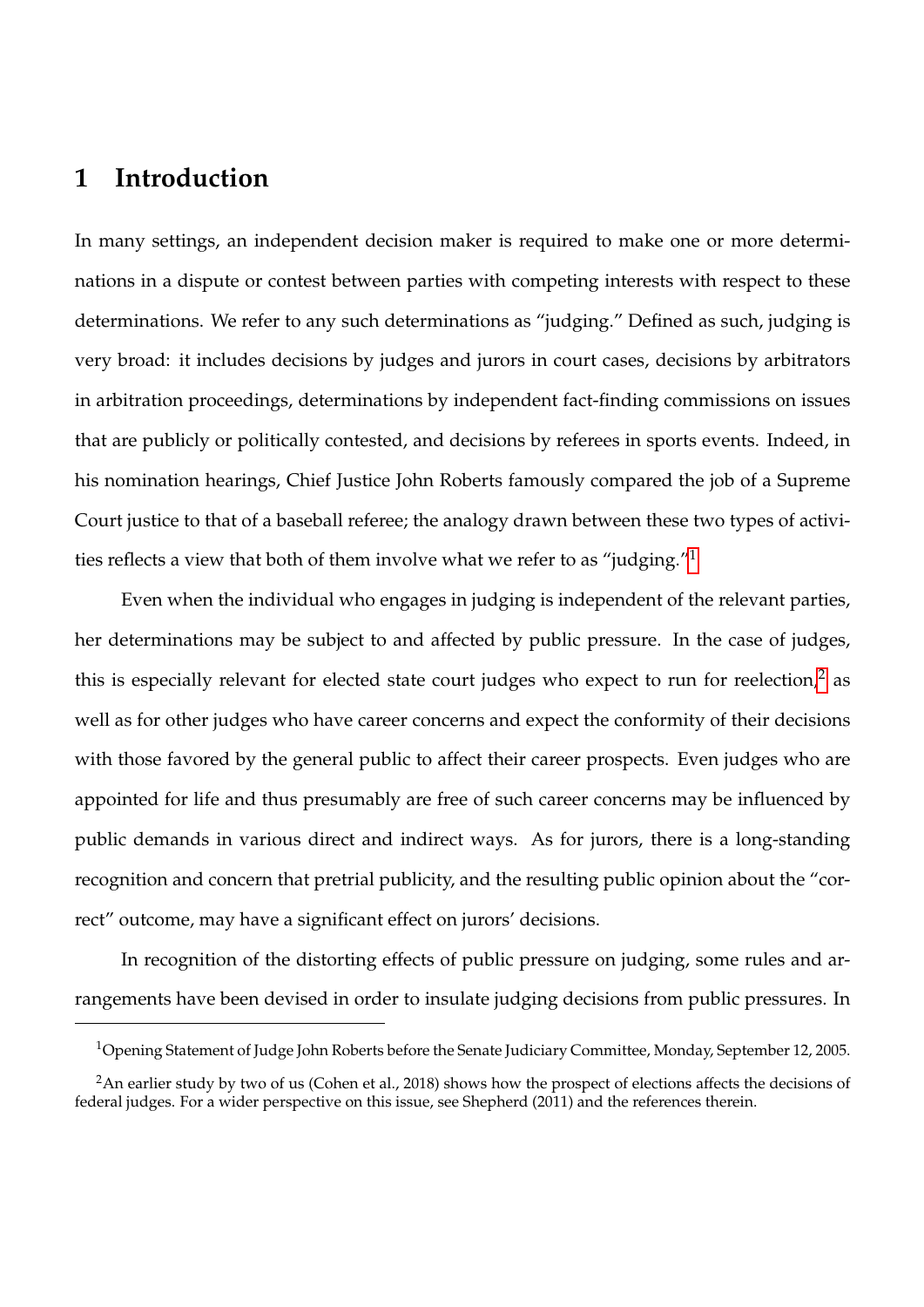many common law jurisdictions, there have been long-standing limitations on public commentary for cases that are *sub judice* (Latin for "under a judge," that is, under trial or otherwise under consideration by a judge or court). In the US, the First Amendment guarantee of free speech has prevented tight restrictions on comments regarding matters that are *sub judice*, but State Rules of Professional Conduct governing attorneys often place restrictions on the out-of-court attorney statements regarding ongoing cases.

Furthermore, in jury cases, judges often seek to minimize as much as possible the exposure of jurors to outside public pressure. It is common for judges to instruct jurors not to read newspaper articles about the trial. In addition, the law enables criminal defendants to move the trial venue to a different state when pretrial publicity would make it difficult to find jurors that would not have been exposed to the publicity and to the public pressures produced by it. And some criminal convictions have been overturned due to the exposure of jurors to media coverage or to the atmosphere of a "media circus." (See Phillipson, 2008, for an extensive discussion of these issues.)

In this paper, we investigate empirically whether and when public pressure affects judging. We study the subject in a setting where it is possible to obtain rich and detailed data that facilitates such an investigation. In particular, we use comprehensive and detailed data from the Bundesliga, the premier soccer league in Germany. We investigate whether and when crowd pressure influences the decisions of referees and the extent to which those decisions are biased in favor of the home team, which is favored by the (great) majority of the crowd.

What distinguishes our approach are two things. First, we consider referees' errors in addition to referees' decisions. This is important because *correct* decisions do not imply a bias, even if they are made disproportionately more often in favor or against one of the teams. Errors, on the other hand, do indicate bias if they are disproportionately made in favor or against one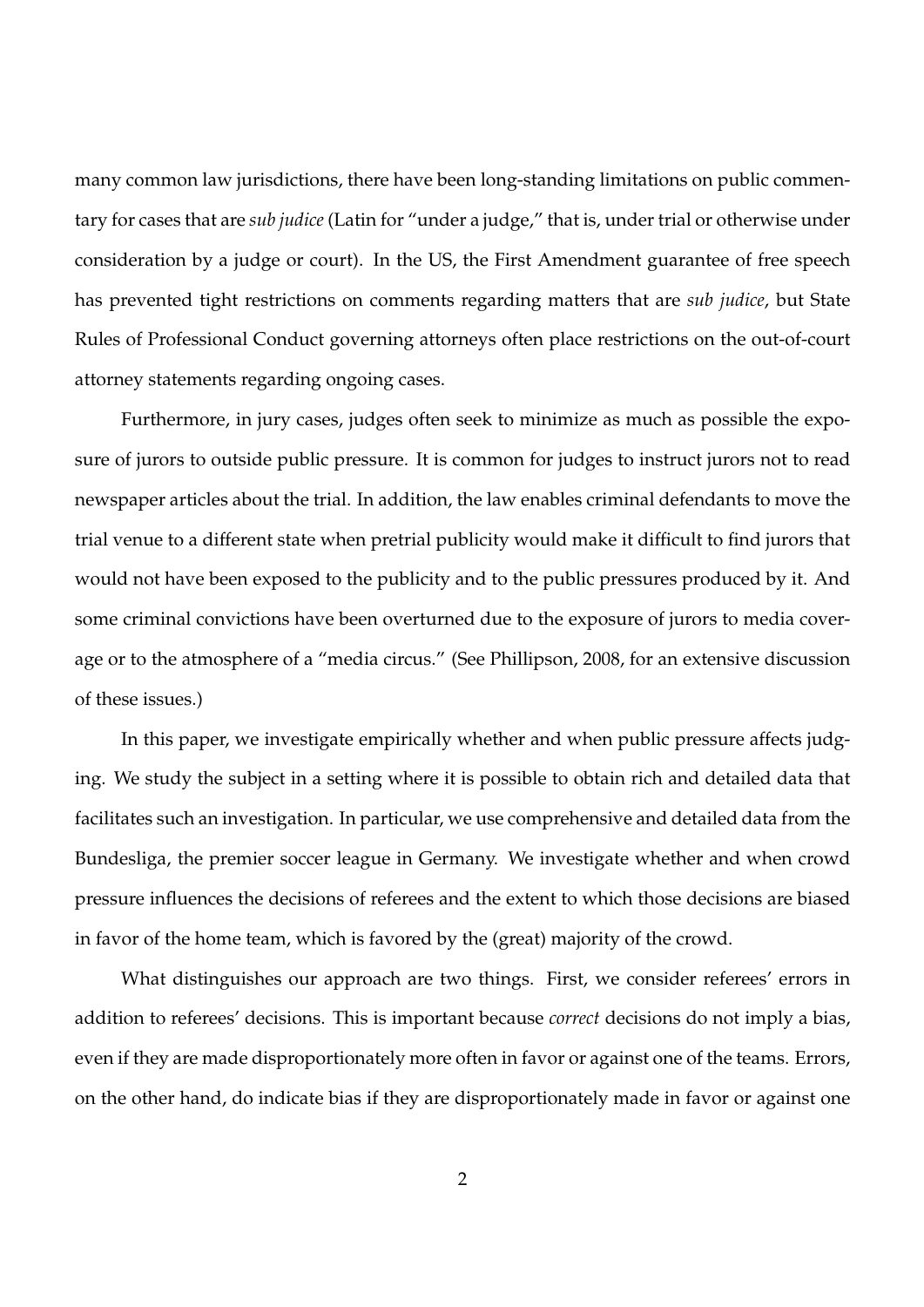of the teams. Second, we are fortunate to be able to compare our results across three different regimes:

- The first regime is our "pre-VAR regime." It covers the eight seasons prior to and including the 2016-17 season, before the introduction of VAR (Video Assistant Referee) technology.
- The second regime covers the next two and a half seasons, up to March 2020. This second regime is identical to the first, except that referees had access to VAR technology.<sup>[3](#page-6-0)</sup> We refer to this regime as the "VAR regime."
- The third regime covers the period from March 2020 until the middle of the 2020-21 season. This third regime is identical to the second regime in that referees had access to VAR technology, but due to the Covid-19 pandemic, all games included in this regime were played behind mostly closed doors, with small or no crowds.<sup>[4](#page-6-1)</sup> We refer to this regime as the "VAR/no-crowd regime."

As explained below, the comparison between these three different regimes allows us to draw two main insights into the way that referees respond to public pressure and to the effect of more precise refereeing technology.

Our first main insight is that crowd pressure should be expected to influence some referee decisions significantly more than others, and we find empirical evidence that is consistent with our hypothesis. In particular, we conjecture that crowd pressure has less influence on referees'

<span id="page-6-0"></span><sup>&</sup>lt;sup>3</sup>VAR technology was introduced into the second Bundesliga only in the 2019/20 season, and so games played in the second Bundesliga during the 2017/18 and 2018/2019 seasons are included together with the pre-VAR regime.

<span id="page-6-1"></span><sup>4</sup>Starting in autumn 2020, fans were permitted into stadium for some games under certain restrictions that varied by region. For example, some stadiums imposed a partial ban on singing, and a limit of approximately 20 % was imposed on occupancy.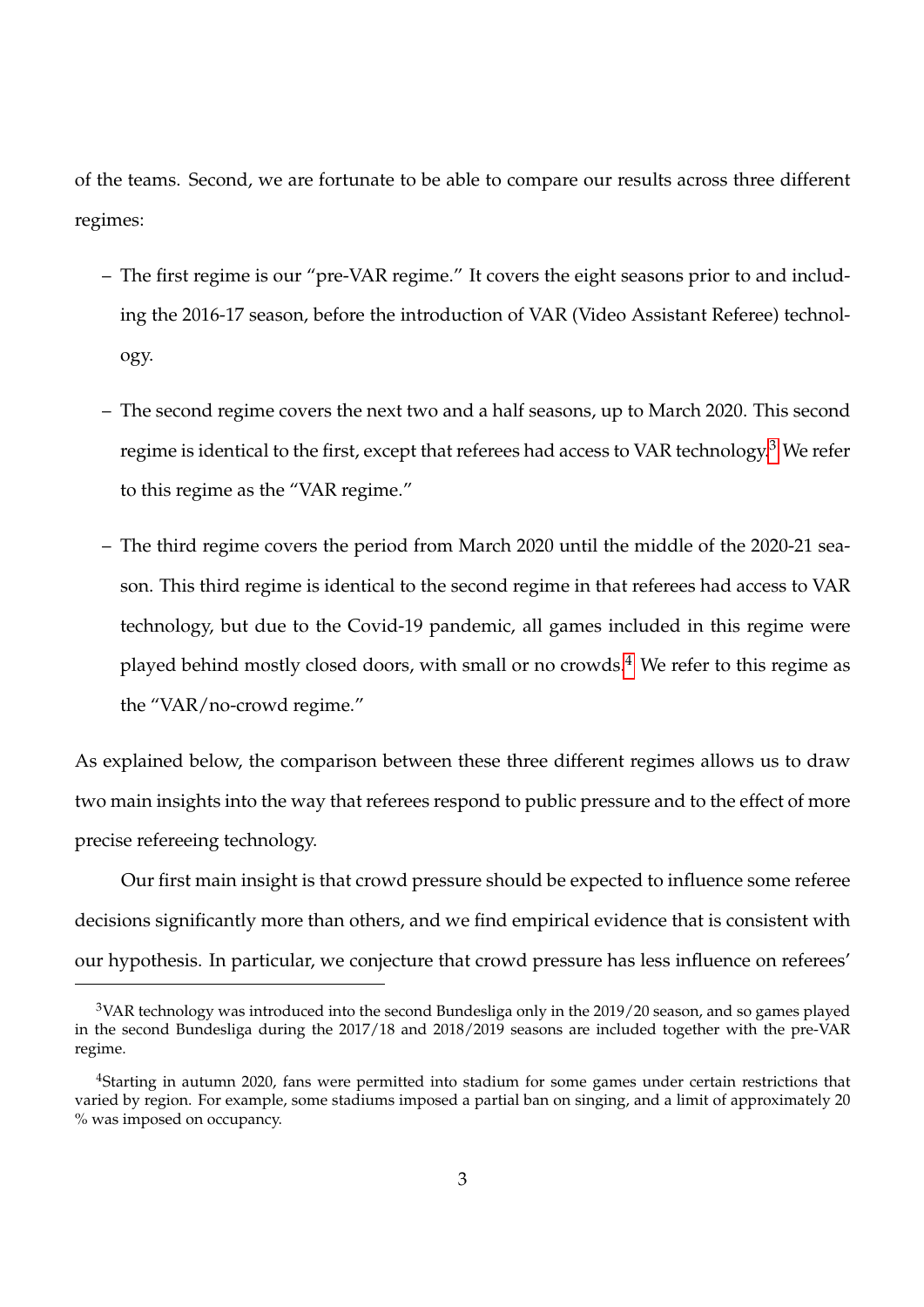decisions when errors are indisputable because in such situations the countervailing force of referees' concern for their reputation is strong. By contrast, we expect crowd pressure to have more influence on referee decisions when errors are not indisputably observable, because such situations make it easier for referees to rationalize and defend their decisions without incurring large costs to their professional reputation.

Our data enables us to test this conjecture because it includes two types of decisions: (1) referees' decisions whether to validate goals and whether to award penalty kicks (which are converted to goals with a high probability), and (2) referees' decisions whether to sanction players with yellow cards (cautions). The correctness of referees' decisions with respect to goals and penalty kicks is (relatively) indisputably observable: live TV coverage provides an immediate replay of all player movements in the seconds before the actions that are the subject of the referee decisions, often from several different angles, and this generally enables an objective assessment of whether the referee made a correct or erroneous call. As a result, information on whether the referee did or did not make an error spreads quickly among all spectators of the game.

By contrast, referee decisions on whether to issue a yellow card are (relatively) more subjective. Such decisions typically involve a judgment call over which reasonable people may disagree. As a result, a referee can more easily defend a decision to issue (or refrain from issuing) a yellow card that benefits the home team without incurring a significant reputational, if any.

We provide evidence that consistent with our hypothesis that errors made in referee decisions whether to validate goals or award penalty kicks do not exhibit a bias in favor of either team. In particular, these decisions do not exhibit a bias in favor of the home team. By contrast, we find evidence that decisions to issue yellow cards are biased in favor of the home team. In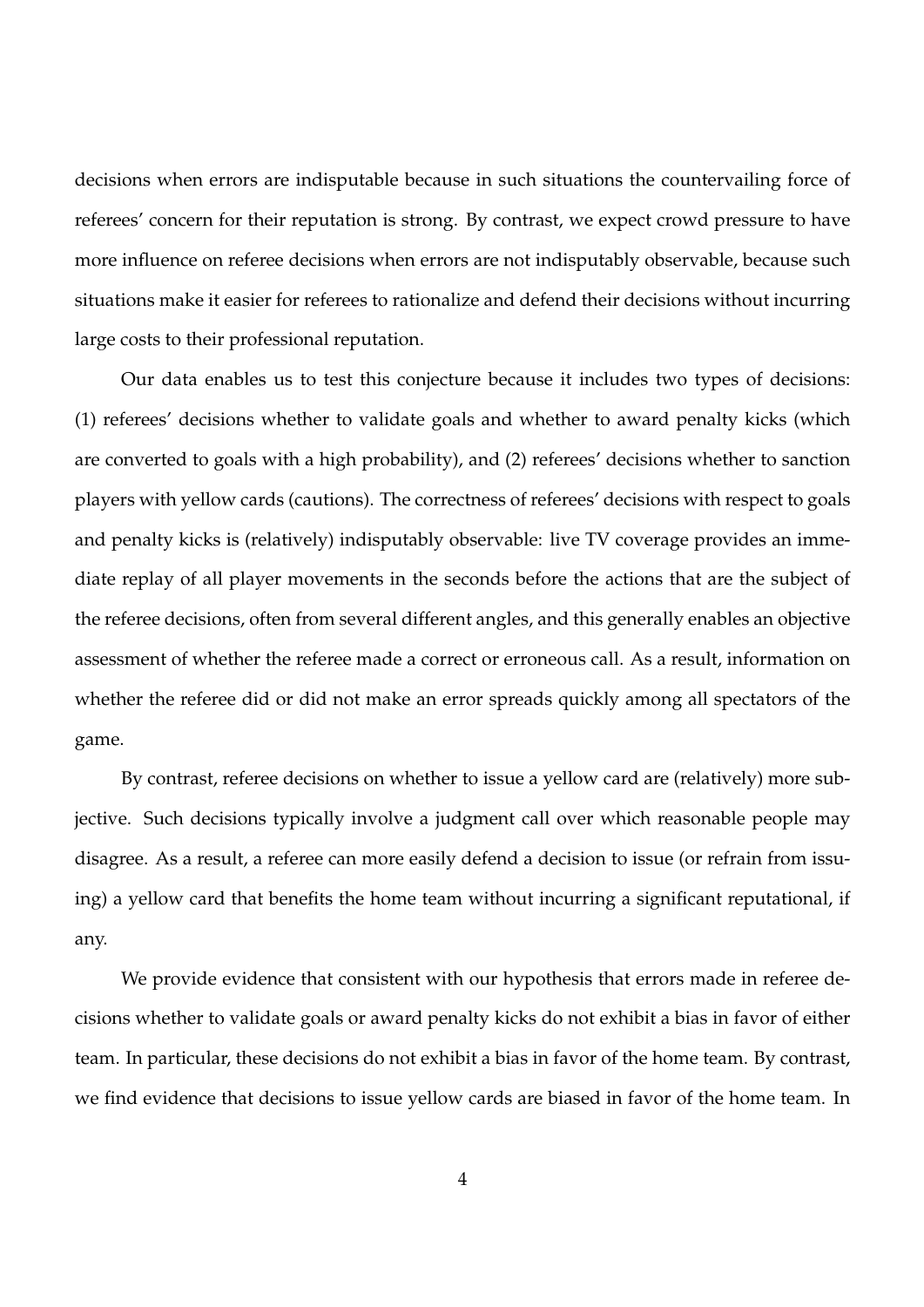particular, we find that referees issue more yellow cards to the away team relative to the home team, and that this effect is economically and statistically significant. Interestingly, we observe this effect under both the pre-VAR and the VAR regimes, but not under the VAR/no-crowd regime. That is, this bias in favor of the home team disappears in the absence of crowds.

Our second key insight concerns the circumstances that enhance the magnitude of the effect of crowd pressure on those decisions that are amenable to such pressure (in our setting, the issuance of yellow cards). We hypothesize that when referees make an error on an indisputable decision, they are more inclined to view subsequent crowd pressure and heckling as understandable or reasonable, at least to some extent, and try, possibly subconsciously, to make up for their error in some way. The fact that, on average, 90% of the crowd in our sample is composed of fans of the home team suggests that referees are more likely to make up for their errors against the home team than for their errors against the away team.

We find that referees *do* make up for their errors against the home team by issuing more yellow cards to the away team, but not when the game is played behind closed doors. This pattern is asymmetric. Referees do not make up for their errors against the away team by giving more yellow cards to the home team (or fewer yellow cards to the away team). This is consistent with the view that these decisions are motivated, possibly subconsciously, by a desire to appease the crowd. Moreover, the increase in bias in favor of the home team is magnified when the referees' erroneous decision occurred (i) during a game that is more important, or (ii) at a point in time in the game when the score is close and so the error is likely to be more consequential. However, we find that referees *do not* make up for their errors with respect to the validation or invalidation of goals and the awarding of penalty kicks, by making additional such errors.

The introduction of VAR (Video Assistant Referee) technology in 2018 and the restrictions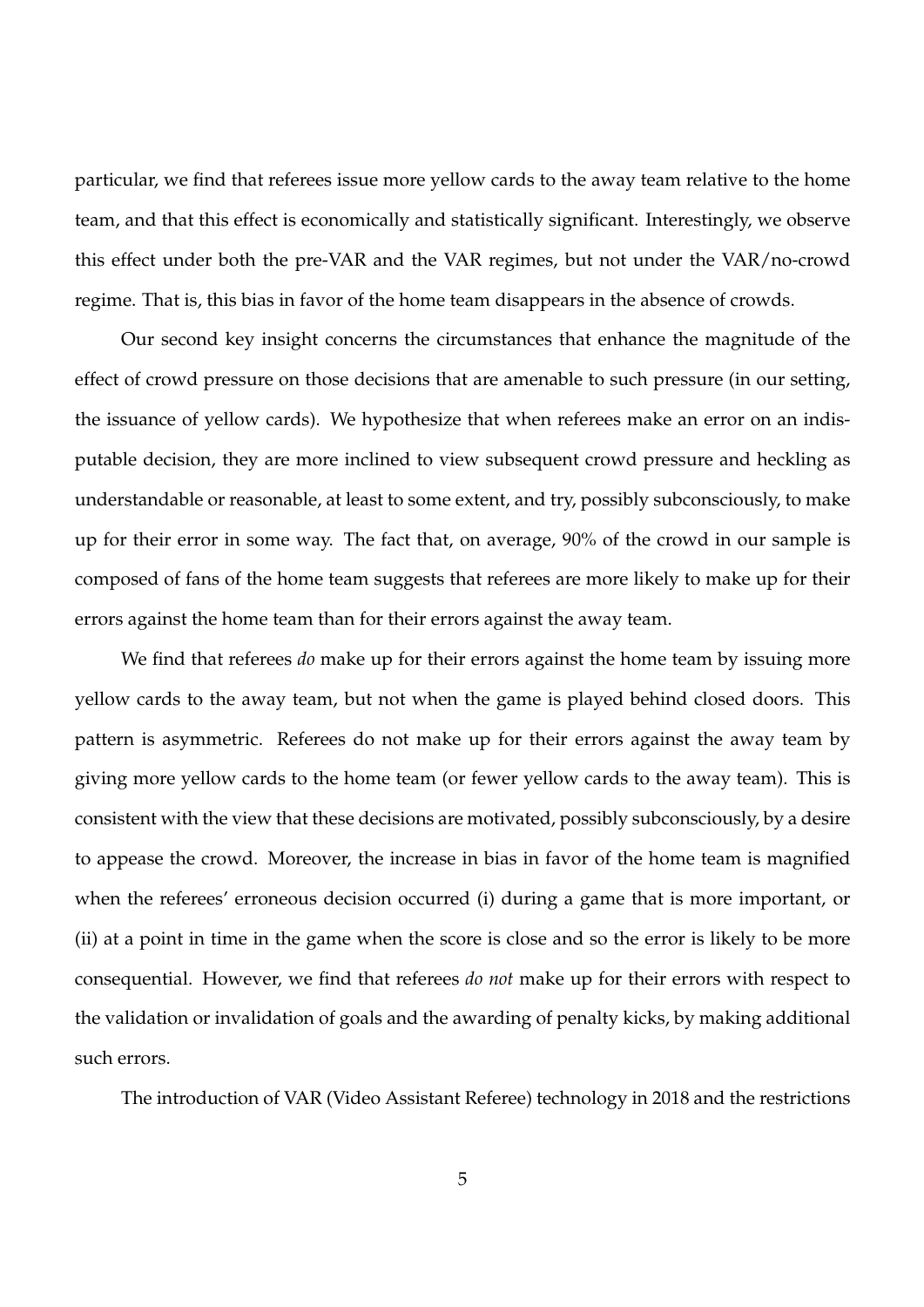imposed by the Covid-19 pandemic, which caused games to be played without crowds for the second half of the 2019–20 season, reinforce our results. As expected, the availability of VAR reduces the number of referee errors. VAR does not completely eliminate referee errors because a referee can still err if no consultation takes place between the referee and the VAR technology when it should. We find that VAR has no effect on the number of yellow cards issued. This is to be expected because the rules for engaging the VAR do not allow for yellow cards to be checked by it. The pattern of no bias with respect to referee errors is preserved under VAR.

Notably, under the VAR regime, the compensation to the home team through yellow cards to the away team after an error against the home team increases in size. Presumably, this is due to the fact that the availability of VAR technology makes a referee's errors more glaring (because not only did the referee make an incorrect call, but the incorrect call could have been corrected). Thus, with VAR, referee errors are likely both to elicit a stronger reaction from the crowd and to strengthen the referee's subconscious desire to compensate the team he has wronged. Interestingly, with VAR, referees also make up for errors against the away team by giving more yellow cards to the home team, but the number of games played under the VAR regime is not large enough to make this effect statistically significant. This is not surprising, because the fact that referees' errors become more glaring as explained above, implies that the crowd's reaction to these errors is likely to be stronger, and the referees may feel a stronger compulsion to make up for their errors, for *both* teams.[5](#page-9-0)

Under the third regime (VAR/no-crowd), the data shows that once the crowd disappears, so does the home advantage in goals.<sup>[6](#page-9-1)</sup> This suggests that the crowd has a strong effect on the

<span id="page-9-0"></span><sup>&</sup>lt;sup>5</sup>The tendency to compensate the away team need not be manifested under the pre-VAR regime because that regime errors are less glaring and so elicit a weaker response from the crowd, and a correspondingly weaker personal motivation to compensate the away team.

<span id="page-9-1"></span><sup>6</sup>This has been observed in a number of recent papers, including Bryson et al. (2021), Endrich and Gesche (2020), and Scoppa (2021).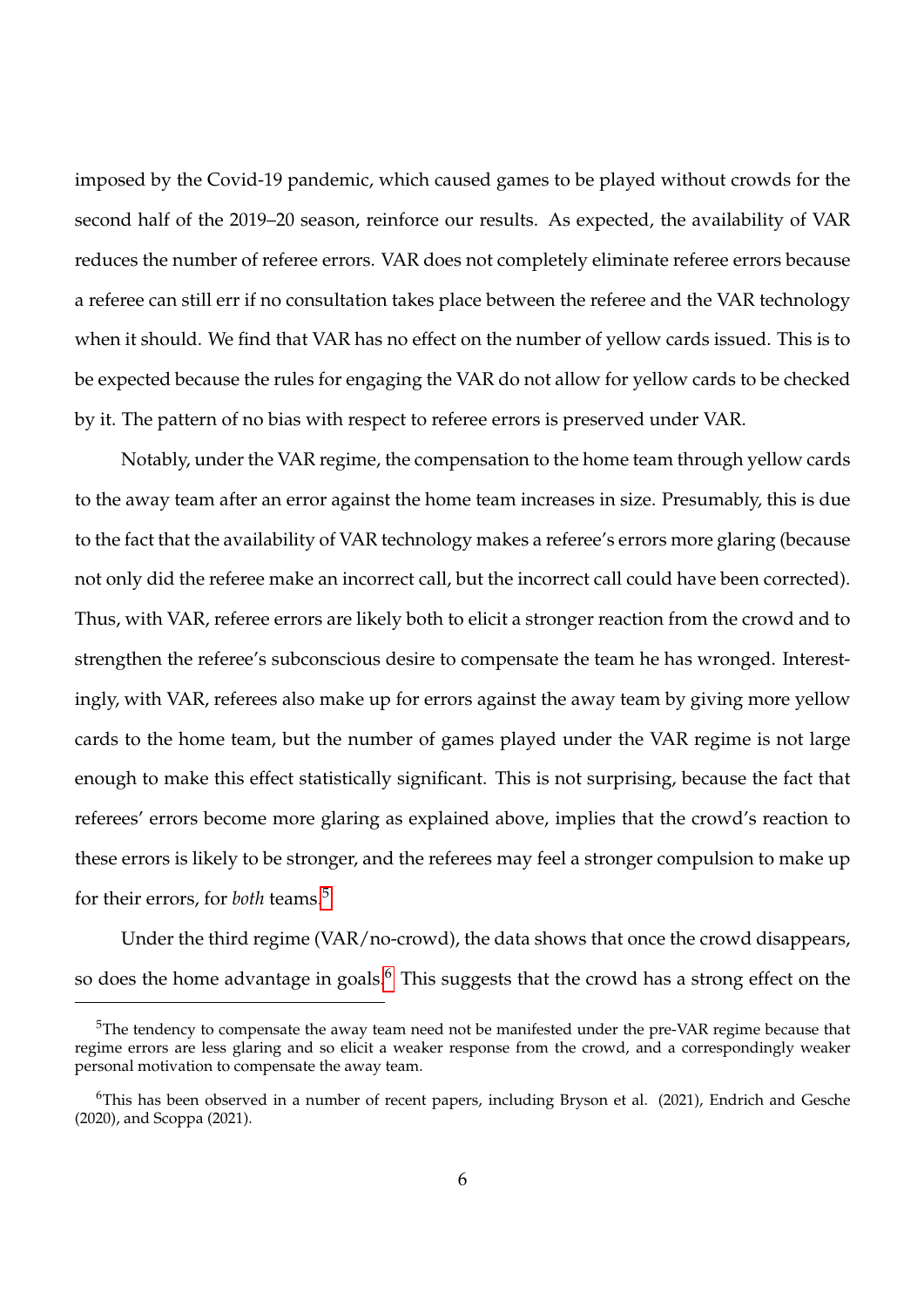players. Referee errors are unaffected, but the referees' tendency to make up for their errors against one team by giving more yellow cards to the other team, which was manifested under the second regime with VAR, disappears as well.

### **Literature Review**

Social influence, of which public pressure is a part, is a formidable force. Much of the research in the field of sociology is devoted to the study of its determinants and many manifestations. However, the study of social influence in the context of judging is more limited.

There is a substantial literature on the desirability of *sub judice* restrictions on public commentary on pending court cases. In particular, there is a widely shared concern that the ubiquity of media coverage makes fair trials impossible because of the difficulty of preventing jurors from being influenced by media coverage (Phillipson, 2008; Marder, 2014). Relatedly, media coverage of the work of commissions of inquiry in Canada has been called "concerning" by the head of several such committees (Gomery, 2006).

However, the empirical literature on the effect of public pressure on judging has been much more limited. Some work has investigated the subject empirically by examining how sentencing decisions by state court judges are influenced by their proximity to reelection (Huber and Gordon, 2004; Berdejó and Yuchtman, 2013; Cohen et al., 2018). There is also experimental evidence and surveys that show that pretrial publicity affects jurors (Steblay et al., 1999). We seek to contribute to this limited body of empirical work on the subject.

Due to the widely shared interest in sports and the availability of rich datasets of sport events, there exists a large literature on the decisions of sports referees. For a recent survey of this literature, see Dohmen and Sauermann (2016). This literature has uncovered several types of biased referee decisions.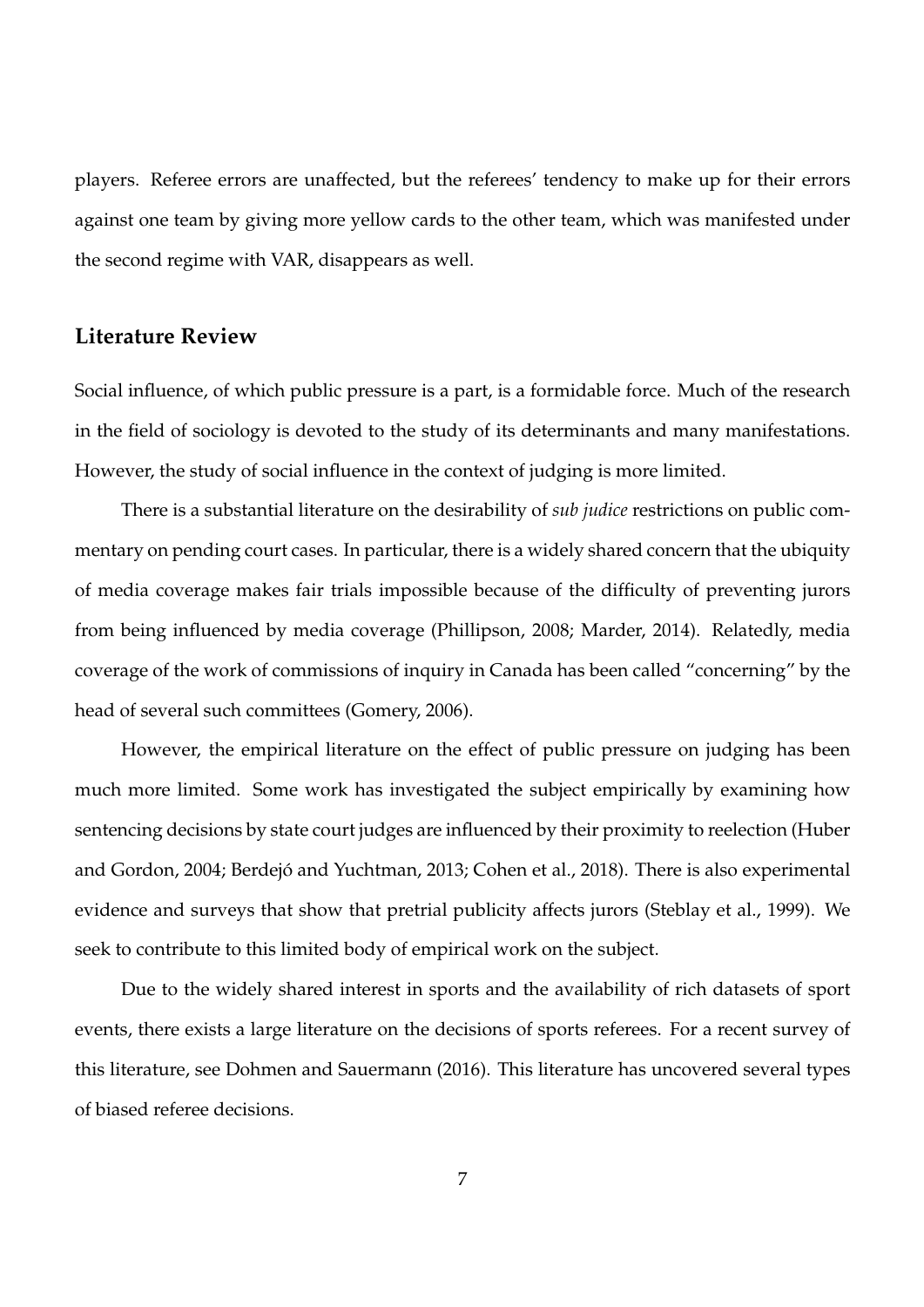There is ample evidence for bias in referee decisions about stoppage time. At the end of the game, after the regular playing time of 90 minutes has passed, the referee is allowed to make an allowance for "time lost." Garicano et al. (2005) have shown that, in the Spanish Primera Division, the referee is likely to add more time when the home team is behind, presumably to give it another opportunity to even the score. Others have found similar effects in the Bundesliga (Germany), the Premier League (England), Series A and B (Italy), Major League Soccer (USA), the Brazilian Championship Series, and the Colombian Professional League.

Boyko et al. (2007) and Page and Page (2010) find evidence for referee fixed effects on goal difference, that is the number of goals scored by the home team vs. by the away team in the Pre-mier League that are moderated by factors that relate to social pressure.<sup>[7](#page-11-0)</sup> Dohmen (2008) and Sutter and Kocher (2004) evaluate expert judgements and journalist reports on referee decisions to award goals and penalty kicks, and find that both goals and penalty kicks awarded to the home team are significantly less likely to be awarded correctly. Pettersson-Lidbom and Priks (2010) rely on the exclusion of spectators from games played in the Italian league in the 2006–7 season to argue that referees who are exposed to crowd noise issue significantly fewer yellow cards and fouls to the home team. Their finding has been confirmed in a laboratory study by Nevill, Balmer, and Williams (2002). More recently, Bryson et al. (2021), Endrich and Gesche (2020), and Scoppa (2021), have exploited the fact that because of the Covid-19 pandemic, all major European leagues held all their games behind closed doors to show that the home advantage in points, goals, shots, etc., as well as in referees' sanctions, is significantly reduced when games are played behind closed doors.

Various studies (see, e.g., Dawson et al., 2007, and Buraimo et al., 2010) present evidence for bias in favor of the home team in the issue of yellow and red cards. These papers, and

<span id="page-11-0"></span><sup>7</sup>However, Johnston (2008) failed to replicate this result on a smaller sample.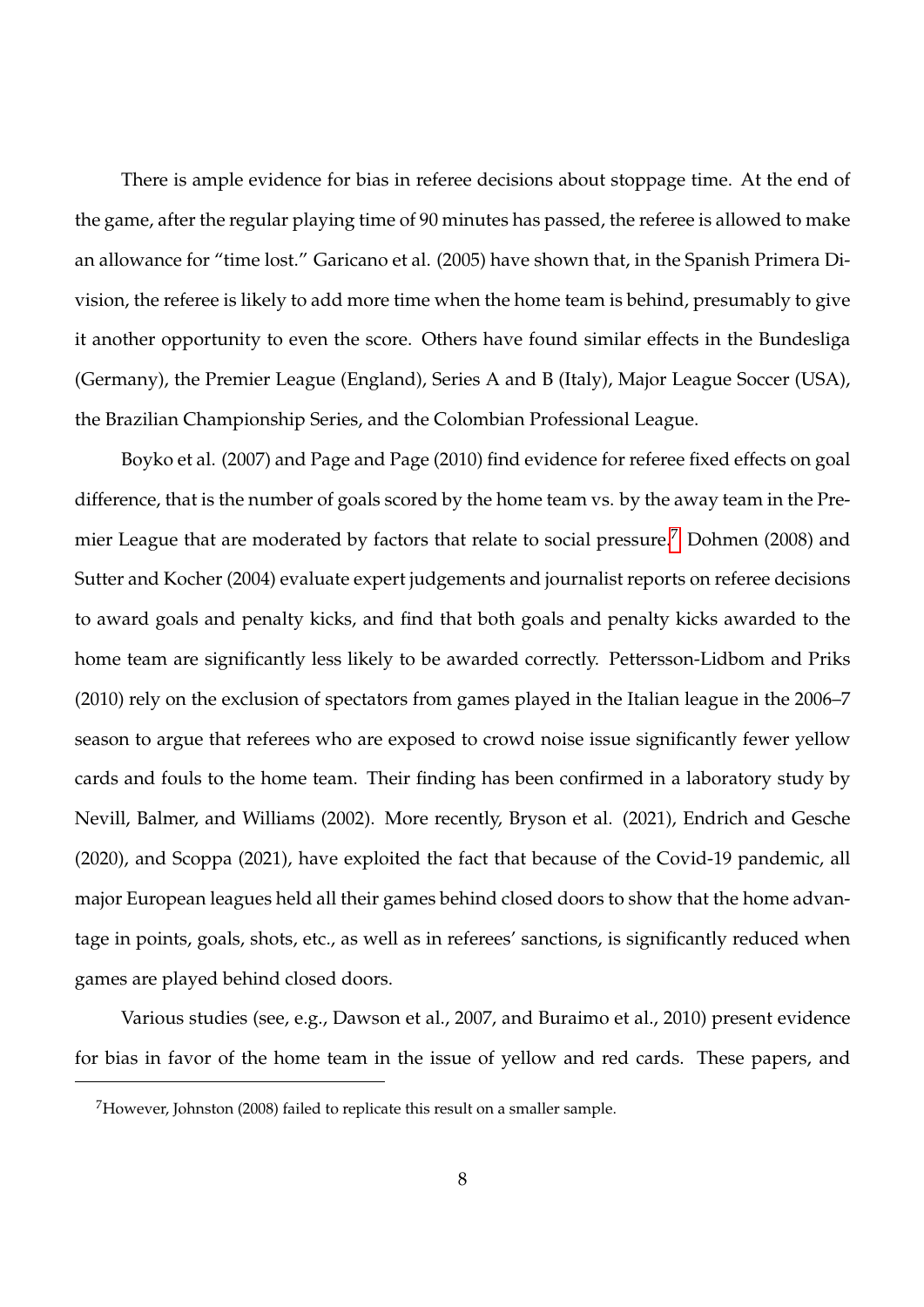others, also show that the bias in favor of the home team is larger when the stakes are higher (such as when the reward for winning the game is increased from 2 to 3 points). Attendance, the ratio of attendance to stadium capacity, and the composition of the crowd, were also shown to contribute to the bias.

Another interesting factor that affects home bias is the physical proximity of the crowd to the field. Dohmen (2008) finds evidence for weaker bias in Bundesliga stadiums in which the crowd is separated from the field by an athletics track compared to stadiums in which it is not. His findings have been replicated by others in other leagues. Boeri and Severgnini (2011) document the effect of bribes on referee decisions. Similar findings have also been reported for other sports (Dohmen and Sauermann, 2016).

Recent literature has also examined the effect of VAR on referees' decisions. Carlos et al. (2019) find a reduction in yellow cards in the Italian Series A and the German Bundesliga after the introduction of VAR. Lago-Peñas et al. (2020) find no impact of VAR on yellow cards in the Spanish Primera Division. Dawson et al. (2020) investigating the introduction of the off-field referee in rugby, find that the addition of an off-field referee did not decrease – and perhaps even slightly contributed to – the advantage typically enjoyed by home teams in rugby. The authors' explanation for this surprising finding is that "[the on-field] referees may have been consciously or unconsciously seeking to avoid contributing to home bias before the introduction of a further official who is remote from the effects of the crowd," so that the additional remote referee my have allowed the referees in the field to perhaps lower their guard somewhat.

However, this literature has not examined the two key issues regarding the effect of public pressure on judging that are the focus of our analysis: the difference between the type of decisions that are more and less affected by crowd pressure (and in this connection the importance of the extent to which decisions can be objectively assessed by outside observers) and how the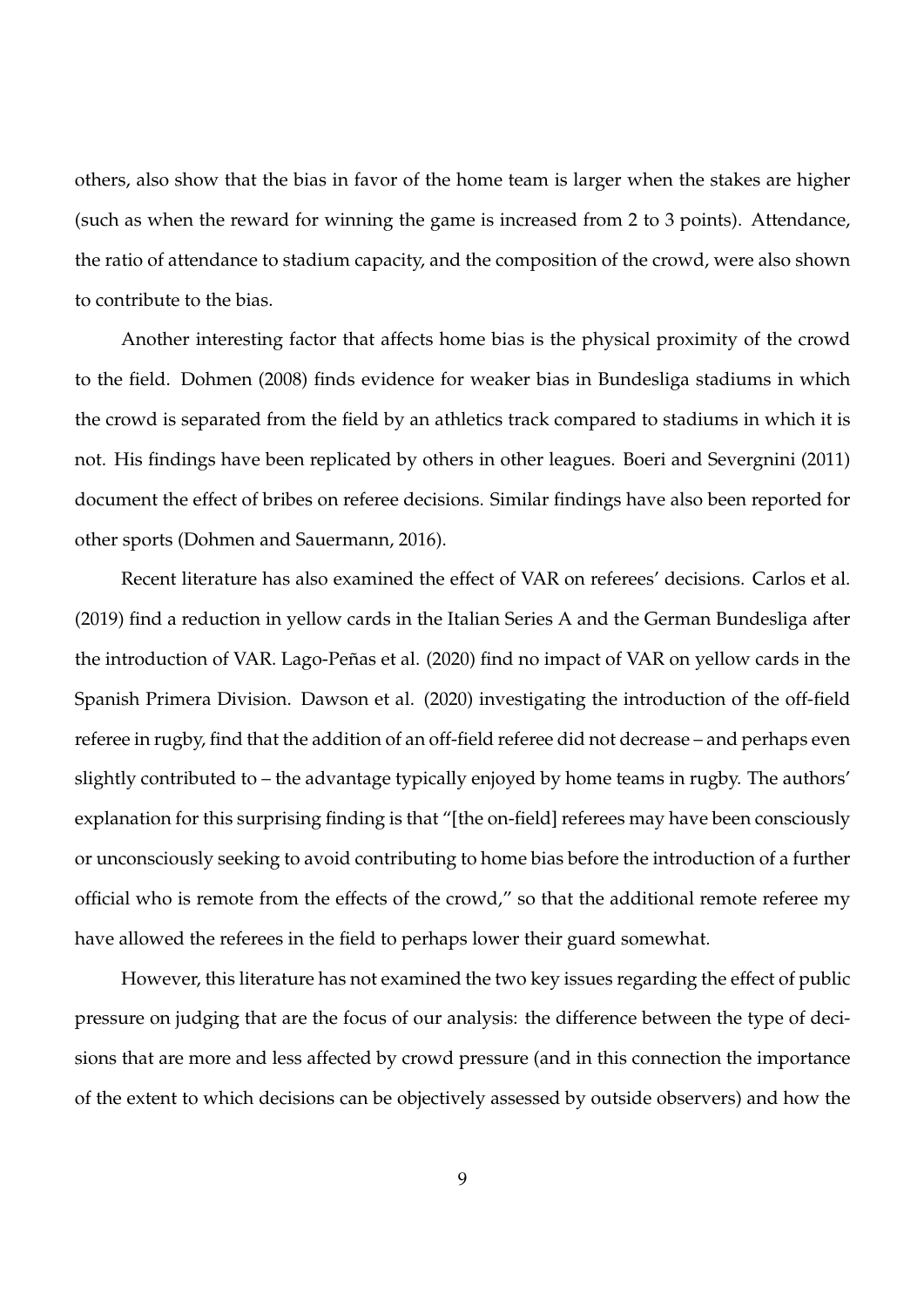impact of crowd pressure is moderated by the extent to which this pressure is viewed as understandable or reasonable by the decision-maker (and in this connection the power of crowd pressure to generate make-up calls).

The rest of the paper proceeds as follows. In the next section, we describe the institutional setting and the categorization of errors. The data is described in Section 3. In Section 4, we discuss our empirical methodology and present our results with respect to referee errors. In Section 5, we examine the subject of yellow cards, and show that referees' errors are stochastically independent, which indicates no bias with respect to verifiable errors. Finally, Section 6 offers a brief conclusion.

## **2 Institutional Background**

The data we use is from the German premier soccer league, the Bundesliga. Soccer is the most popular sport in Germany. A Bundesliga game has an average number of 30,000 spectators present in the stadium.

The Bundesliga consists of two divisions. The first Bundesliga is the highest soccer division in Germany and consists of 18 teams, which face each other twice every season. Each team is the home team in one such game and the visiting or away team in the other game. This generates 34 match days per season with nine matches per match day. The second Bundesliga has the same number of teams and the same number of match days per season. At the end of each season, the two lowest-ranked teams in the first Bundesliga are demoted to the second Bundesliga, and the two highest-ranked teams of the second Bundesliga are promoted to the first Bundesliga. The team that is ranked third from last in the first Bundesliga (16th place) plays two matches against the third-ranked team of the second Bundesliga to determine the team that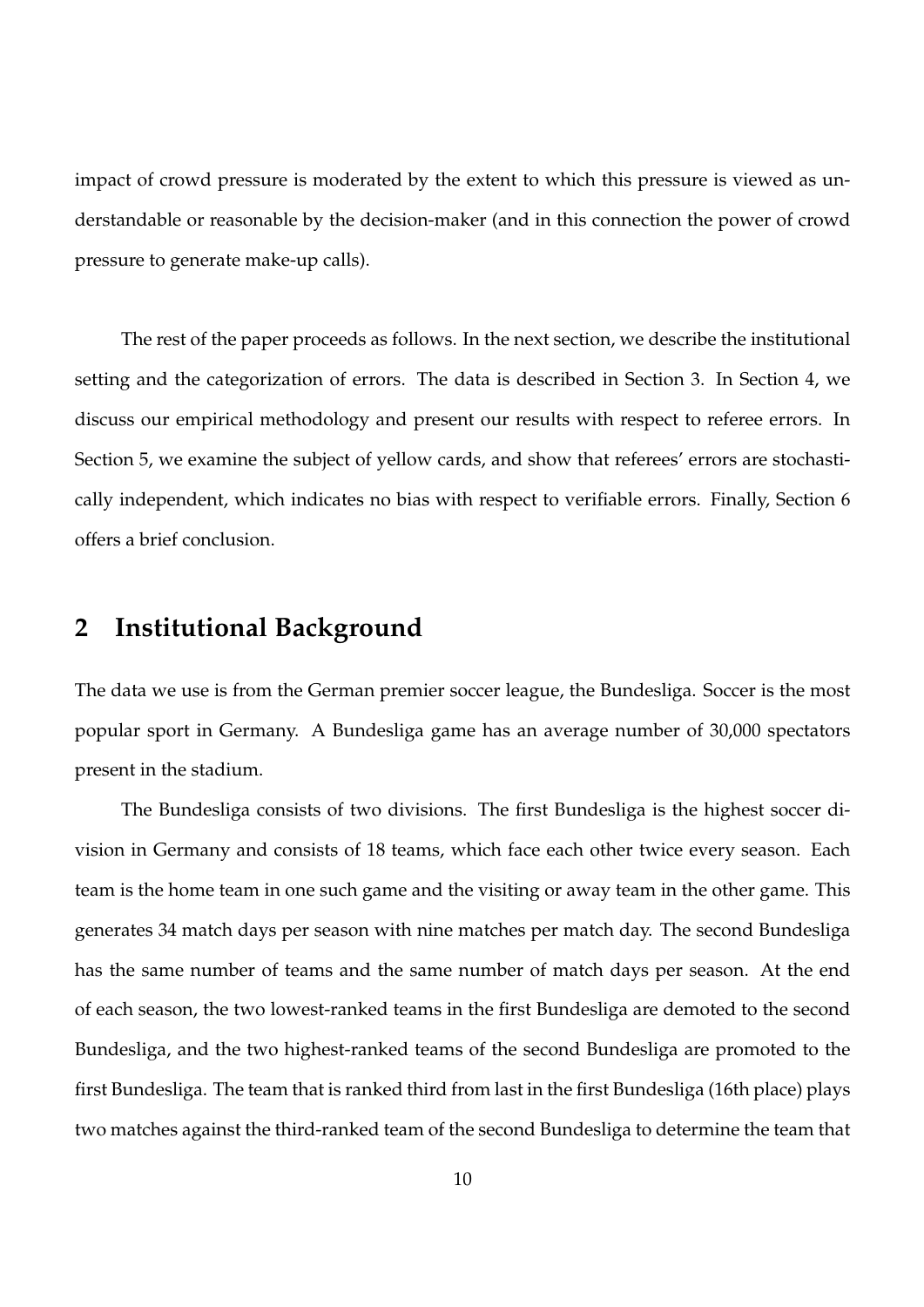will play in the first Bundesliga during the next season (a similar arrangement applies between the second and third Bundesliga).

In each game, the objective of each team is to win the game by scoring more goals than the other team. The interactions between the two teams are regulated by the laws of soccer, which specify the playing time and permitted actions. Each team is permitted to use all body parts except for arms and hands to move the ball in order to score goals. Physical tackles between players are regulated.

Each game is refereed by an official who is responsible for ensuring that both teams adhere to the rules of the game. Bundesliga referees are experienced and are selected through a system of sequential promotion tournaments. After passing a written and physical test, referees typically start in the lowest Bundesliga division. Once they have been promoted to the sixth division, they can be promoted at most one division each year if judged to be qualified by official observers. The performance of referees is monitored and judged by an official observer of the German Football Association (DFB) who attends each game, and evaluates the game's referee for being "decided, secure, with the courage to take unpopular decisions, and unimpressed by complaining players" as well as for how well the referee interprets and implements the laws of soccer. Referees who are found to be biased are dismissed (Dohmen, 200[8](#page-14-0)).<sup>8</sup>

Two assistants support the referee. The assistants' task is to indicate whether the players were offside and whether the ball was out of bounds. The referee's task is to detect (and sanction) violations of the rules, to stop play if the rules are violated, and to ensure that play then continues according to the rules of the game. Failure of the referee to detect violations or to recognize non-violations as such can have a critical effect on the outcome of the game. The referee

<span id="page-14-0"></span><sup>&</sup>lt;sup>8</sup>Referees are paid 3,800 and 2,000 Euros per match in the first and second Bundesliga, respectively, on top of an annual base salary of 35,000 Euros in the second Bundesliga, and twice as much in the first Bundesliga. They are also compensated for their travel expenses, including hotel accomodations and transportation. In 2019, the average wage in Germany was a little over 48,000 Euros.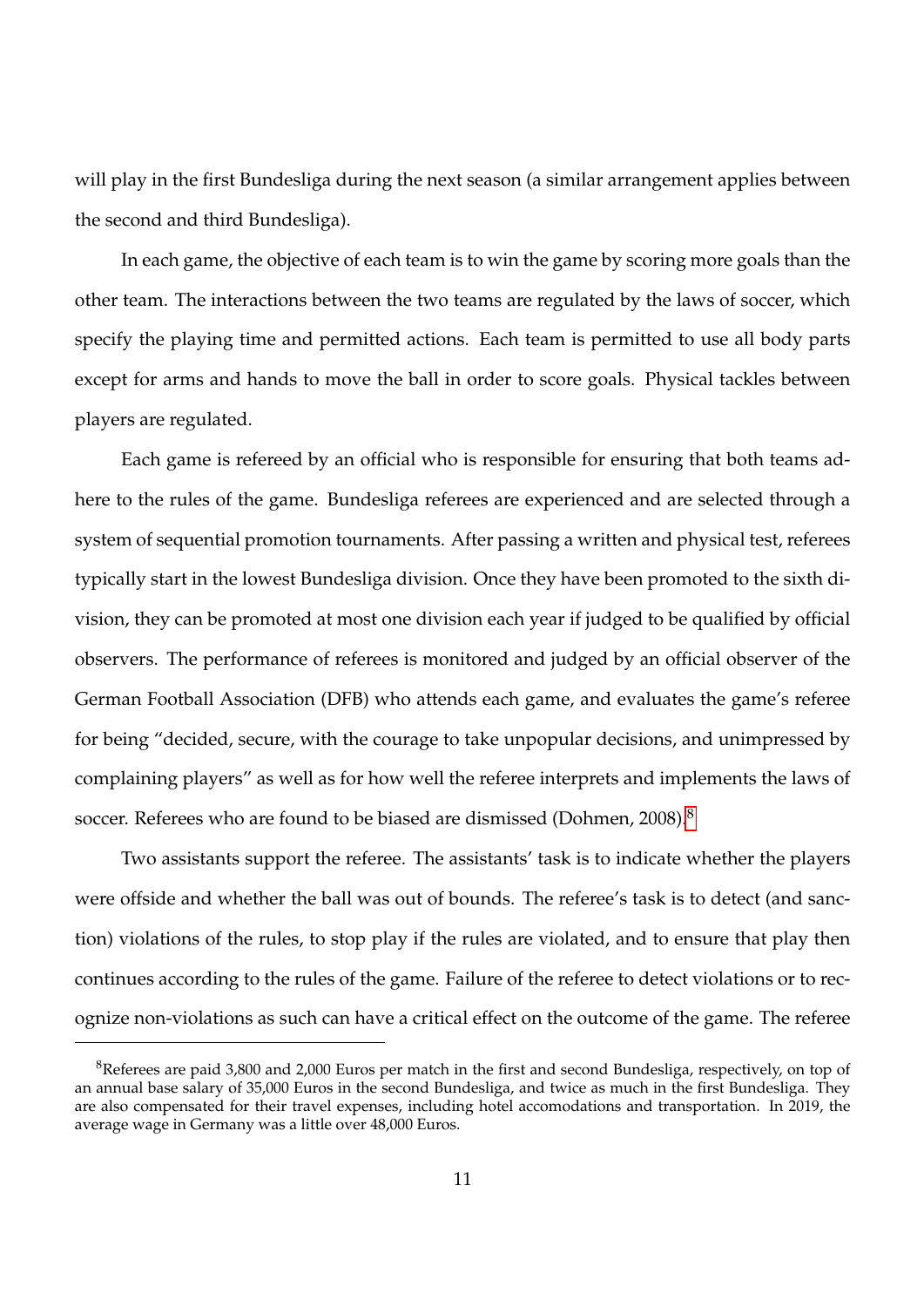has the final authority to decide whether the rules of the game have been violated. Specifically, the referee determines the followings: whether tackles between players are illegal (a "foul"); whether a player illegally touched the ball with his hand or arm (a "hand ball"); whether a player was in an illegal position ("offside"); whether the ball crossed the perimeter line ("out of bounds"); and whether players or officials violated the rules of the game in other ways.

Violations of the rules lead to stoppages of play. In the case of fouls or hand balls, play then restarts with a penalty kick or free kick for the team that did not commit the violation. A penalty kick is given if the violation was committed inside the penalty box and provides an excellent opportunity to score a goal by giving the team an uninterrupted shot from a distance of 11 meters to the goal, which may only be blocked by the goalkeeper (close to 80% of the penalty kicks in our sample were converted into goals). A free kick can also be a good goalscoring opportunity, but any player may block it. The free kick's location is where the offense occurred. Following players' violations of the rules, the referee may also sanction players with a warning (yellow card) or dismissal (red card), depending on the severity of the violation. Offenses justifying a yellow card include unsportsmanlike behavior, persistent infringement of the rules, delaying the restart of the game, or dissent by word or action (FIFA, 2018). Red cards are awarded for seriously foul play, illegally denying goal-scoring opportunities, violent conduct, insulting behavior, or receiving a second yellow card (FIFA, 2018).

The referee may consult with two assistants. Video replay (VAR) was only introduced in August 2017, and was not available to the referees in the games included in our pre-VAR regime dataset. However, as mentioned above, it was generally available for the spectators watching the game, possibly with delay. At any point during the game, the referee needs to make immediate decisions with respect to whether the rules were violated and, if so, to determine the appropriate sanction. Thus, a referee faces a quick succession of situations that demand his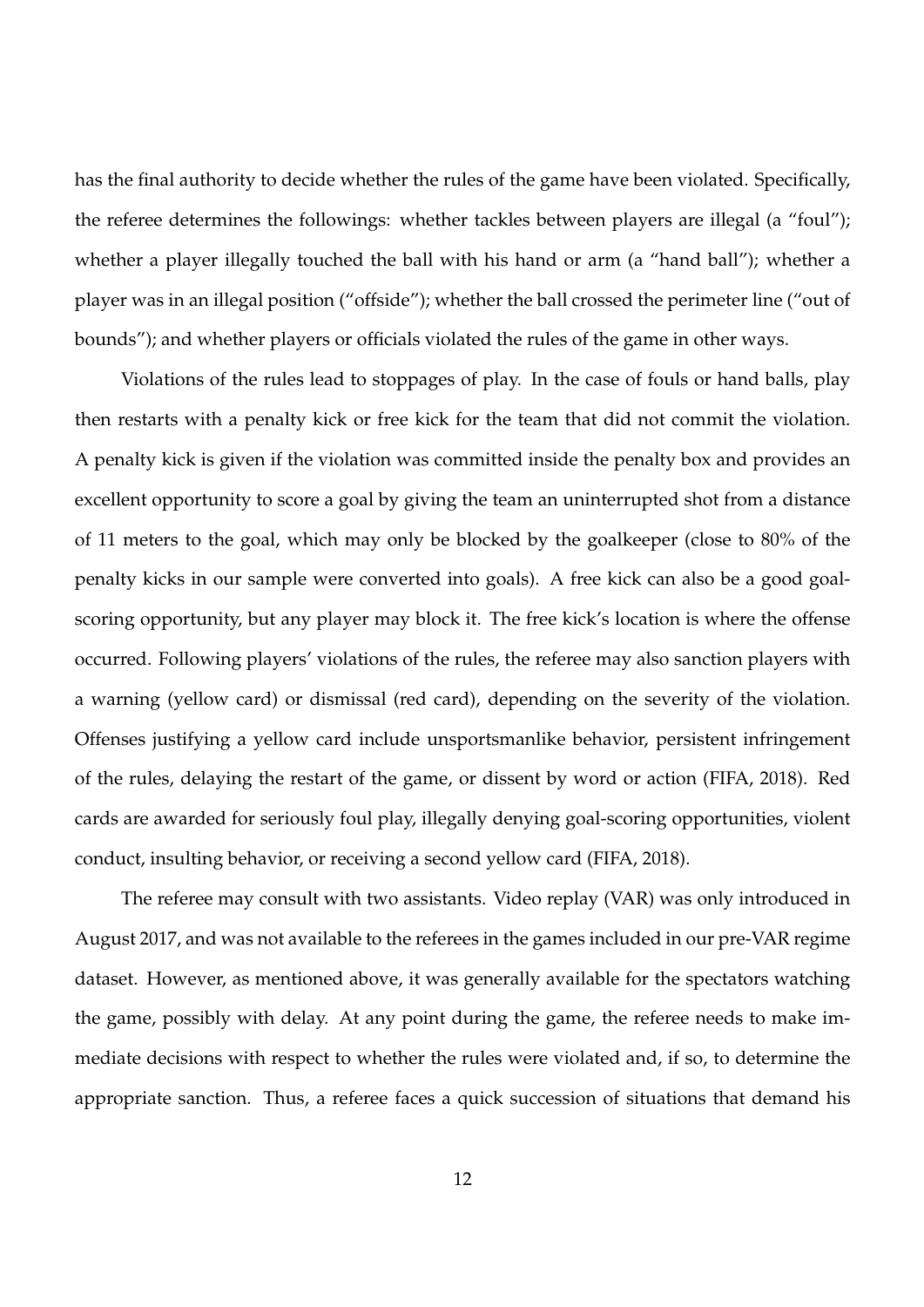attention and consideration, and errors in his assessment of the situation or in his sanctions, including serious errors that have a large effect on the outcome of the game, are not uncommon. Players, coaches, and sports' fans alike all hotly debate referees' errors both during and after each game.

For the purpose of our analysis we consider referee errors that were recorded on the website www.wahretabelle.de. This website was established in 2006 with the goal of recording the correct result for all Bundesliga games. Accordingly, the website establishes what would have been the final score of the game if the referee had not made any errors. The website allows users to submit photos and video-recorded scenes from Bundesliga games for review if they believe that the referee's decision was wrong and potentially affected the result of the game.

A panel of experts assembled from the regular contributors to the website who have distinguished themselves for impartial contributions to the discussions and rulings on the website decides whether the referee's decision was correct or not. The members of the panel represent supporters of different clubs. Their number fluctuates over time; as of March 2021, it included seventeen members. Neither the panel nor the website plays any official role in the running of the German leagues. In particular, referees are not held accountable to this panel or to the website.<sup>[9](#page-16-0)</sup> The purpose of the panel is just to accurately record events on the website, based on the panel's best judgement. On the day after each game, the panel convenes to vote on referees' errors. For each ruling by the panel, the individual votes are publicly displayed on the website and each panel member issues a brief statement explaining its decision. To protect the panel members' anonymity, no data on the panelists' identities is provided.

<span id="page-16-0"></span> $9$ The Bundesliga also has an internal referee evaluation system. However, the data used in this system and its deliberations are not publicly available. This system is frequently criticized for its lack of transparency, and for its overreliance on the goodwill of the head referee who is in charge of the system (see https://www.ntv.de/sport/fussball/collinas\_erben/Manipulation-Machtmissbrauch-Mobbing-article20099310.html) for an example report.)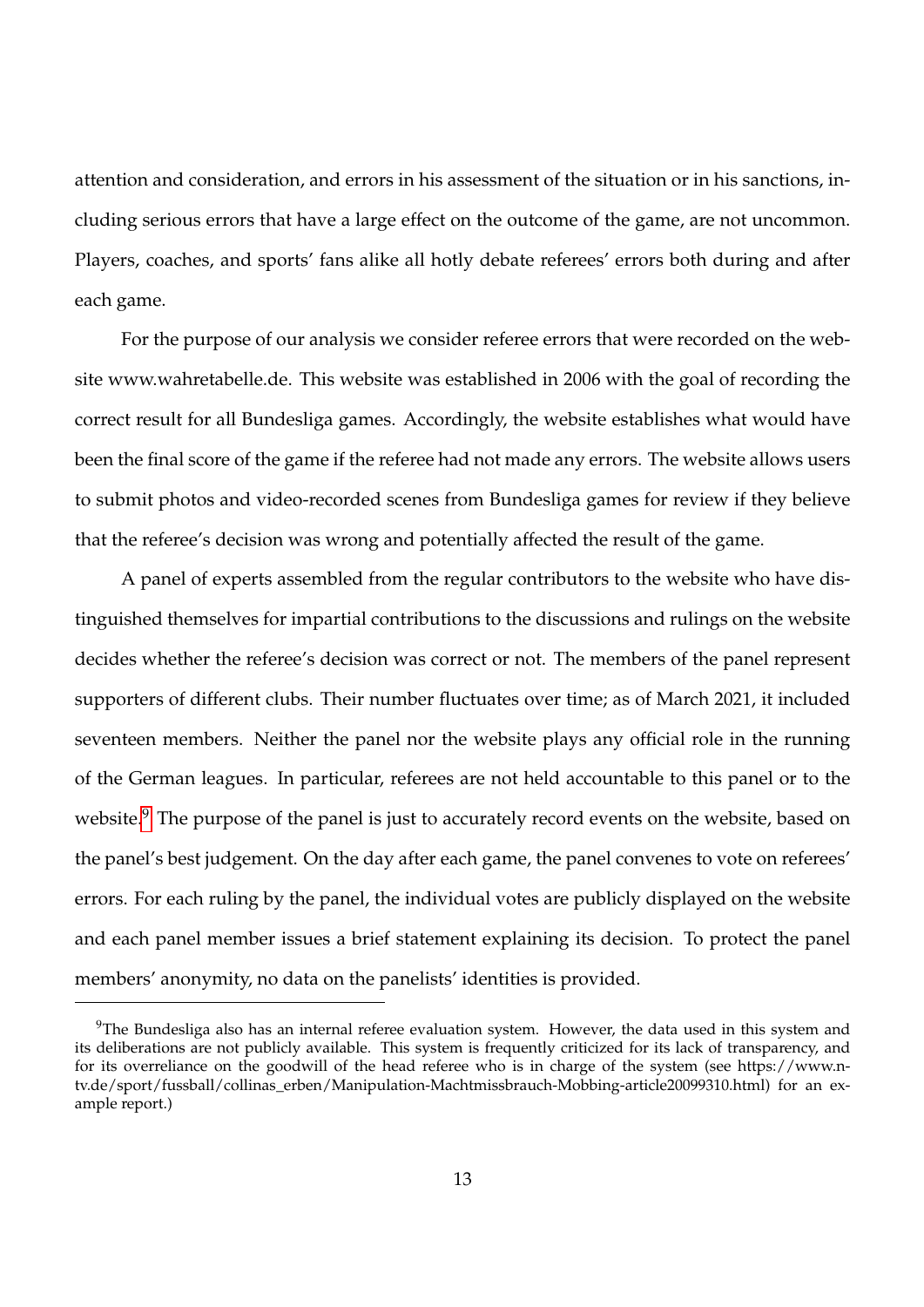Wrong referees' decisions are recorded as such only if they are judged by the panel to have had a direct impact on the final score of the game. If the team that was advantaged by the error did not profit from the error, the error is not recorded in this dataset. In particular, this is the case if:

- A referee incorrectly approves a goal. For example, if the referee fails to notice that an attacking player fouled a defending player just prior to scoring the goal or touched the ball with his hand.
- A referee sanctions the defending team incorrectly, and this leads to a goal. For example, by the referee incorrectly approves a penalty kick, which is then converted into a goal.
- A referee incorrectly denies a goal. For example, the referee incorrectly calls an offside offense against the attacking team.
- A referee fails to call an offense by the defending team that has a sanction that would have provided the attacking team with an excellent opportunity to score a goal. For example, if the referee fails to notice a foul inside the penalty box, which would have resulted in a penalty kick for the attacking team.

### **3 Data and Summary Statistics**

Our dataset consists of all the matches in the first German Bundesliga from the start of the 2009-10 season, and in the second Bundesliga from the start of the 2013-14 season, until approximately the middle of the 2020-2021 season. Video assistant referee (VAR) technology was introduced into the first Bundesliga in the 2017-18 season and into the second Bundesliga in the 2019-20 season. As expected, the availability of VAR greatly reduced the number of referee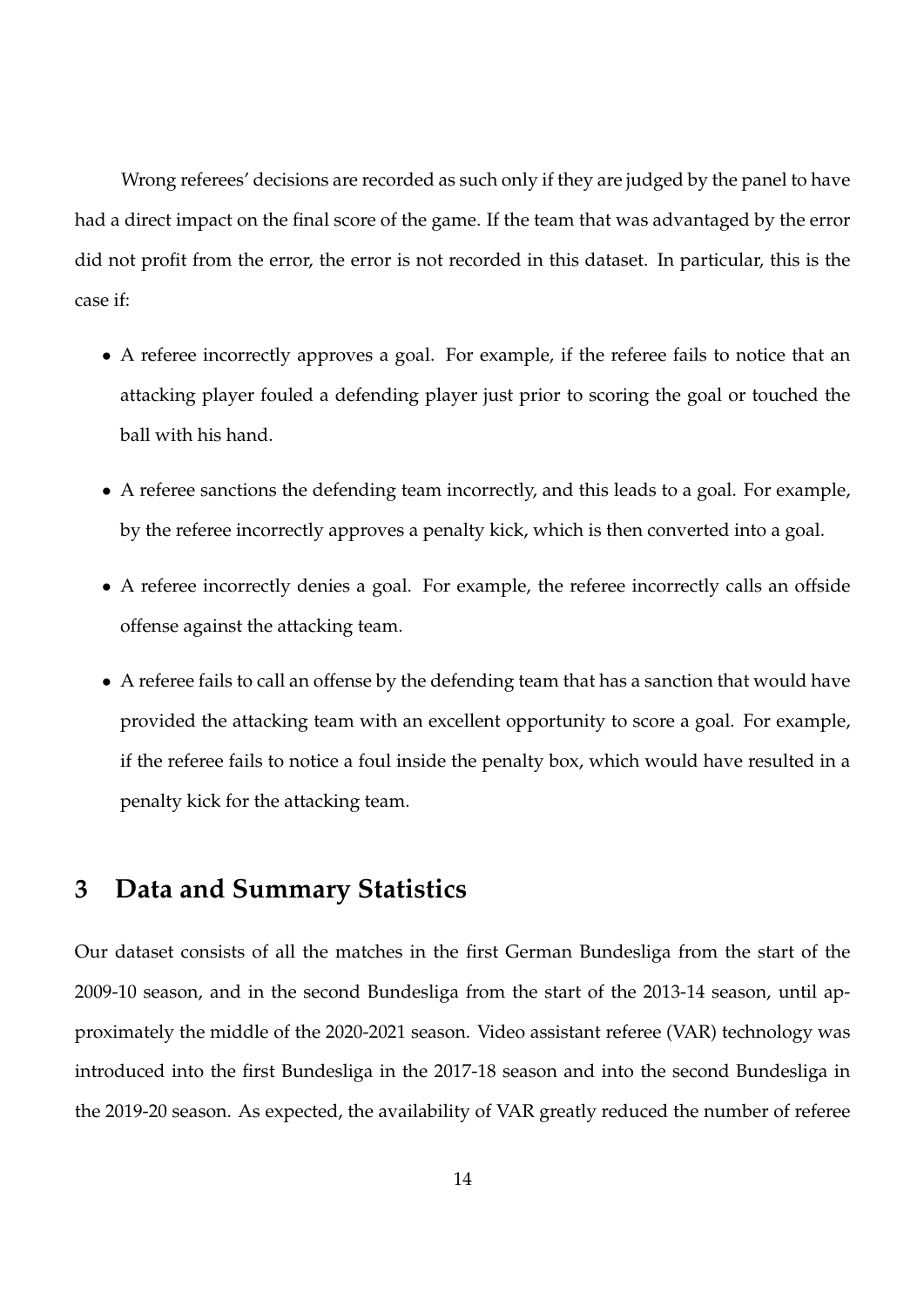errors. The presence of VAR also changed the nature of referees' errors. Due to the Covid-19 pandemic, all the games played after March 13, 2020, were played behind closed doors, with no crowd present.

The data we use is extracted from publicly available match summaries at www.wahretabelle.de using a computer algorithm. The data is supplemented by data from forum discussions on www.wahretabelle.de in all cases where match summaries are contradictory or incomplete. All reports about possible errors are submitted for consideration through this forum. The forum also exhibits the vote and the panel's ruling on submitted possible errors, as well as all the evidence that was considered. We use majority ruling by the panel to classify errors. We use the match summaries available at www.wahretabelle.de to extract other relevant information about the game.

We supplement our dataset with match-, team-, and referee-related data extracted from the German Football Association's website and the Kicker website www.kicker.de. Kicker is Germany's largest soccer magazine. It records extensive statistics and offers live descriptions of matches. From these descriptions we extract the timing of yellow and red cards issued to players at all games in the dataset.<sup>[10](#page-18-0)</sup> Team rankings in the league table are also extracted from Kicker.

Our data lists 76 unique referees, with about 28 unique referees per division, per season. The average age of referees in our sample is 37 with a standard deviation of  $5.5<sup>11</sup>$  $5.5<sup>11</sup>$  $5.5<sup>11</sup>$  For each referee in each game, we have information about the referee's experience at the time of the game. In our sample, on average, the referee of each game already refereed 67 previous games

<span id="page-18-0"></span> $10$ The number of red cards in our sample is too small to use as a separate dependent variable; therefore, we count red cards as two yellow cards.

<span id="page-18-1"></span><sup>&</sup>lt;sup>11</sup>This data is taken from the website of the German Football Association.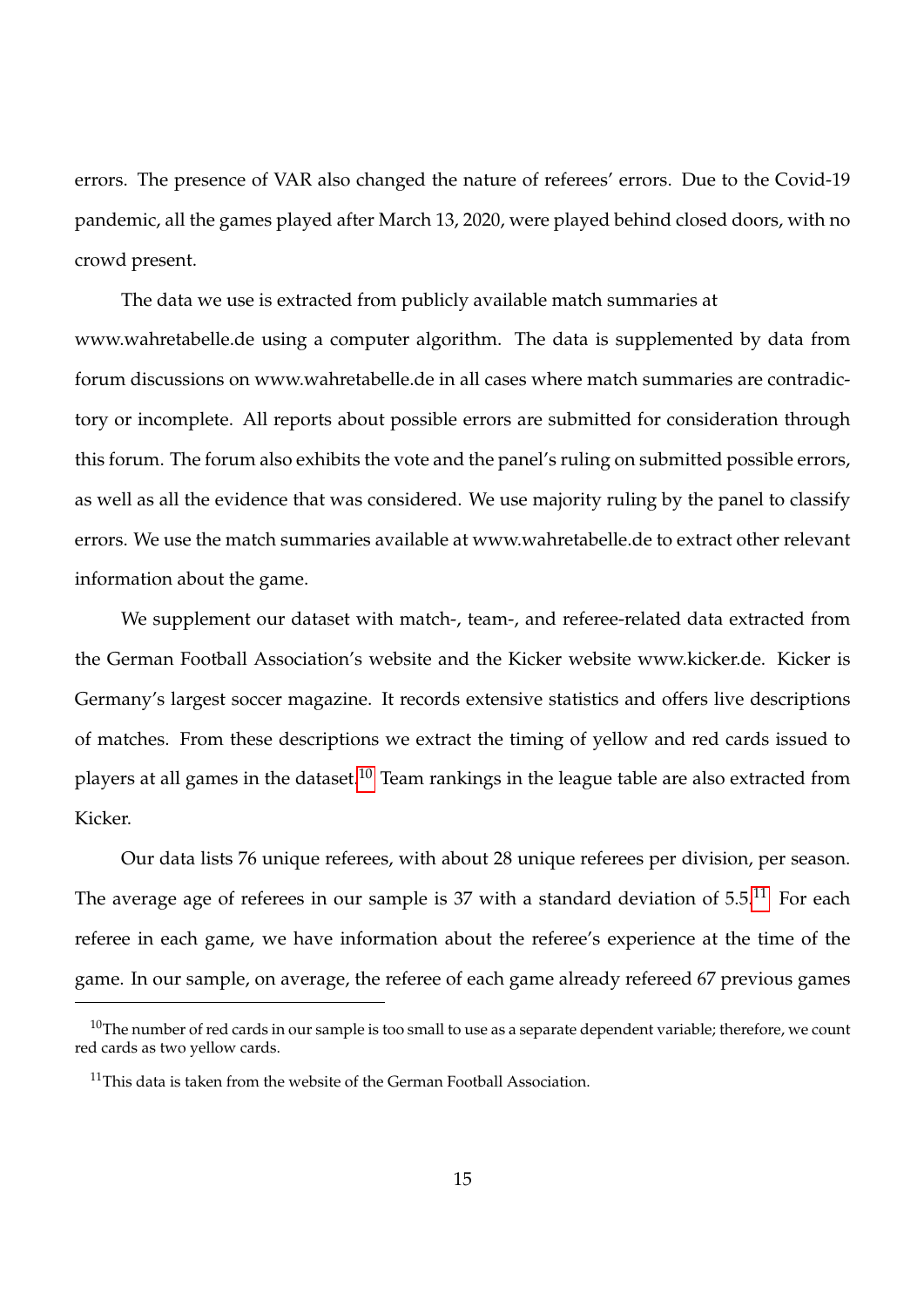with a standard deviation of  $53<sup>12</sup>$  $53<sup>12</sup>$  $53<sup>12</sup>$ 

The data contains 4,274 games played in the pre-VAR period under the pre-VAR regime, 1,062 games played under the VAR regime, and 395 games played under the VAR/no-crowd regime. Table 1 below shows the following summary statistics for each one of the regimes. All numbers represent the average per game in the regime considered.

On average, under the pre-VAR regime 2.79 goals are scored in each game: the away team scores 1.24 goals, and the home team scores 1.55 goals. A t-test indicates that the rather large difference between these two means is statistically significant at the 1% level. The difference in the number of goals scored indicates that the home team generally possesses an advantage over the away team.

Out of the 4,274 games under the pre-VAR regime, in 1,260 games there was at least one referee error. In 609 games the first error was against the away team and in 651 games the first error was against the home team. Table 1, Panel A shows that referees make 0.37 errors per game on average, 0.19 against the Away Team, and 0.18 against the home team. This difference is small and not statistically significant. The number of errors has to be considered in relation to the average number of goals in the game, which is 2.79. Hence, when an error occurs, it has a large effect on the final score of the game.

Table 1, Panel A shows that the mean time to the first error is 47.20 minutes, with 48.29 minutes if the first error is against the away team, and 46.04 minutes if the first error is against the home team. The p-value for the difference between these values is marginally statistically significant and small in magnitude. We rely on this number to control for the difference between games with and without errors, as explained below.

<span id="page-19-0"></span> $12$ Referees in the second Bundesliga division are four years younger, on average, than those in the first. They are also less experienced, on average, than those in the first. Referees in the first Bundesliga division have refereed 76 Bundesliga previous games in our sample, while those in the second Bundesliga division have only refereed 53 previous games in our sample.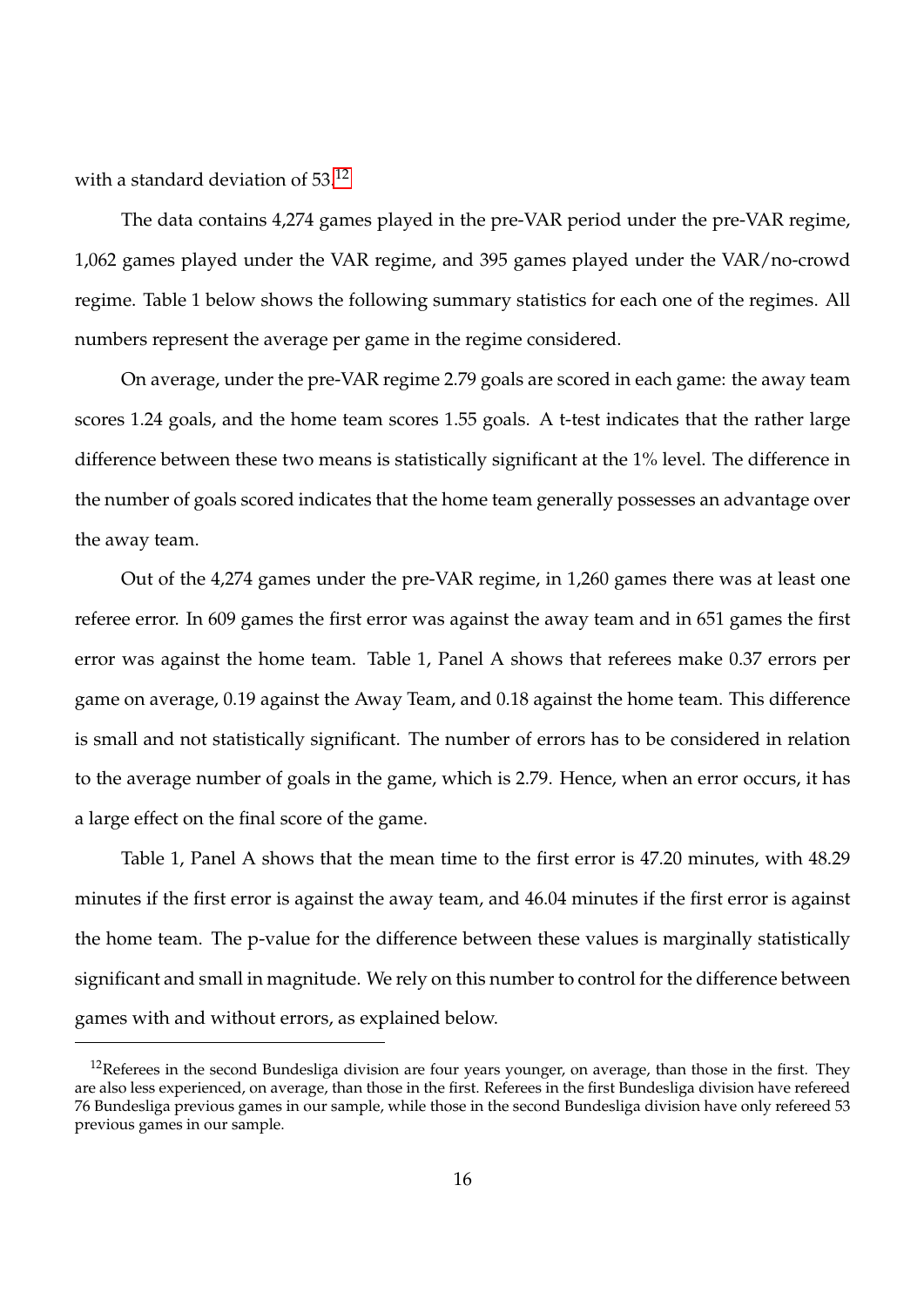Table 1, Panel A also shows that referees issue an average of 3.92 yellow cards per game, with 2.15 yellow cards issued to the away team, and 1.77 to the home team. This difference is large and statistically significant at the 1% level. It is indicative of the presence of a bias in favor of the home team, as we argue below.

Table 1, Panels B and C provide the same summary statistics for the VAR and VAR/nocrowd regimes. The mean time to the first error under the VAR and VAR/no-crowd regime is similar to that in the pre-VAR regime.

Table 1, Panel B shows that in games played under the VAR regime the percentage of games with a referee error decreased to 0.22, compared to 0.37 in the pre-VAR regime. As in the pre-VAR regime, referees do not seem to err less against the home compared to the away team. The average number of errors against the away and home teams is 0.12 and 0.10, respectively. A t-test indicates that these two means are not different.

Table 1, Panel B exhibits a similar home bias in goals compared to the pre-VAR regime. On average there are 3.02 goals per game, with the away and home teams scoring 1.34 and 1.68 goals, respectively. A t-test indicates a large and statistically significant difference between these two means (-0.34 with a p-value smaller than 1%).

The table shows that referees issue more yellow cards to the away compared to the home team also under the VAR regime. Referees issue on average 3.78 yellow cards per game, with 2.06 and 1.73 yellow cards issued to the away and home teams, respectively. Again, this difference is large in magnitude and statistically significant at the 1% level.

Table 1, Panel C shows that under the VAR/no-crowd regime, the well-known persistent home bias in goals disappears. On average there are 3.03 goals per game, with the away and home teams scoring 1.45 and 1.58 goals each, respectively. A t-test confirms that this rather small difference is also statistically insignificant.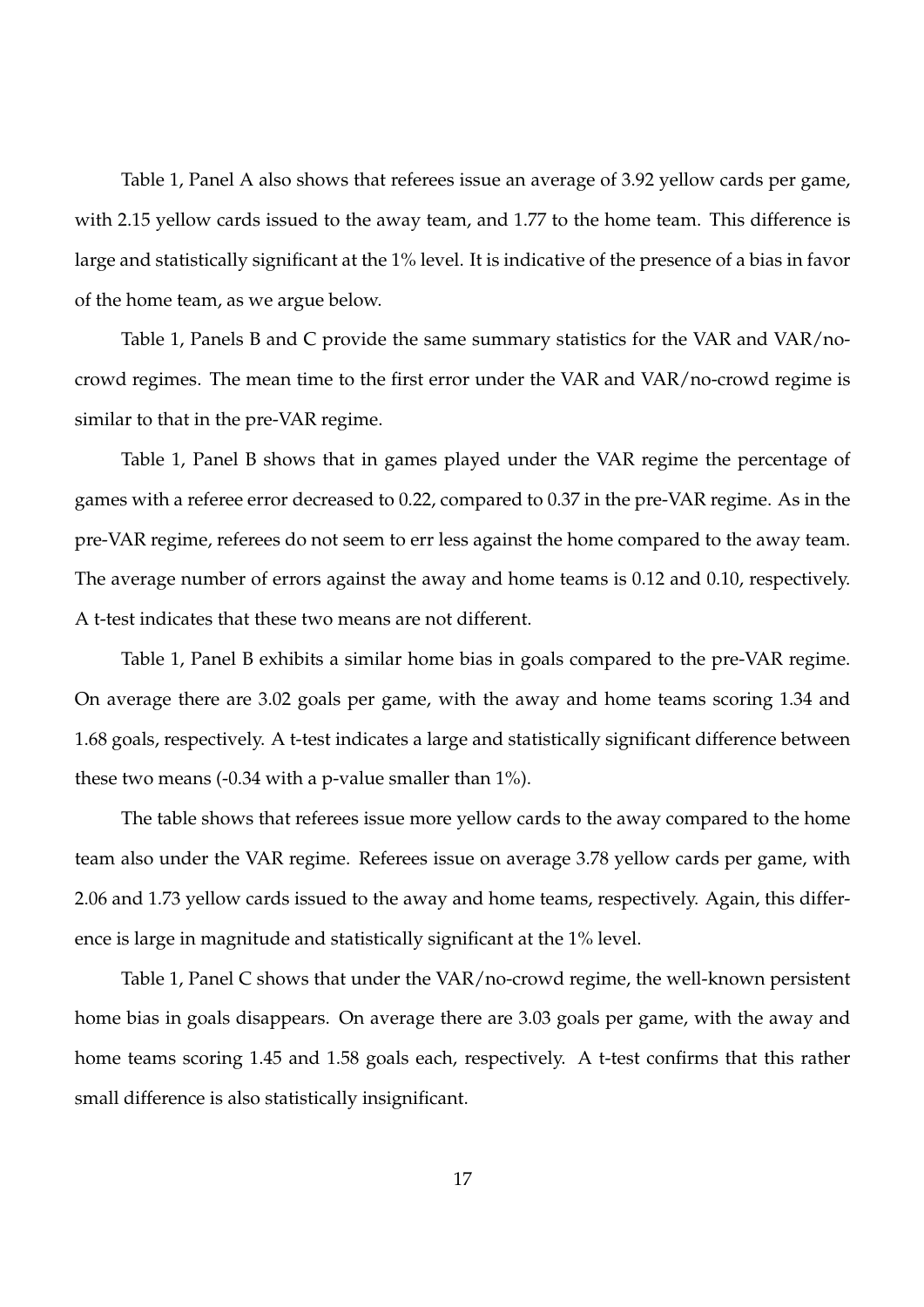Panel C also shows that referees stop favoring the home team with respect to yellow cards. Referees issue on average 4.39 yellow cards per game, with 2.23 and 2.17 yellow cards issued to the away and home teams, respectively. As with the difference in goals, this small difference is also statistically insignificant.

Finally, stadiums in our sample have an average capacity of 35,000 spectators. Attendance in games is usually high, with an average attendance to capacity ratio of 86%. There are 64 unique referees in our sample; in each season there are about 40 unique referees. On average they each referee 17 games per season. The average age of referees is 37.

# **4 "Disputable" vs. "Indisputable" Errors**

On average, the crowd in each game consists of more than 30,000 spectators, of which about 92% support the home team (with a standard deviation of  $6.2\%$ ).<sup>[13](#page-21-0)</sup> This implies that public pressure on the referee is likely to be very strong, especially in favor of the home team.

Nevertheless, as explained in the introduction, we hypothesize that: (1) referees' integrity is sufficiently strong to withstand crowd pressure on those decisions where an error would be "indisputable," such as decisions on the validation or invalidation of goals and penalty kicks. (2) Referees' integrity is not sufficiently strong to withstand crowd pressure on those decisions

<span id="page-21-0"></span><sup>&</sup>lt;sup>13</sup>Data on the number of spectators is obtained from kicker.de and included in our dataset. The number of away fans is obtained from the website www.fussballmafia.de, which collects estimates on the number of fans directly from the away team. This number is available from the start of the 2017-18 season. Our data includes information on the number of spectators in each game up to the 26th week in the 2019-20 season, which, because of the Covid-19 pandemic, was the last game played in front of a live crowd. Our data also includes information on the number of away team fans in each game from the start of the 2017-18 season until the 26th week in the 2019-20 season obtained from the website www.fussballmafia.de, which collects estimates on the number of fans directly from the away team. We use this information to impute the number of away team fans for the games played in the seasons prior to when this information became available. We performed the imputation by regressing the number of away team fans, for those seasons for which we do have data, on the following covariates: division, round, distance (for the away team), fixed effects for each of the two teams, teams' rankings, various measures of the record of the two teams' previously played games, and the day of the week. The correlation obtained between the actual number of away fans and the predicted number of away fans is about 0.9.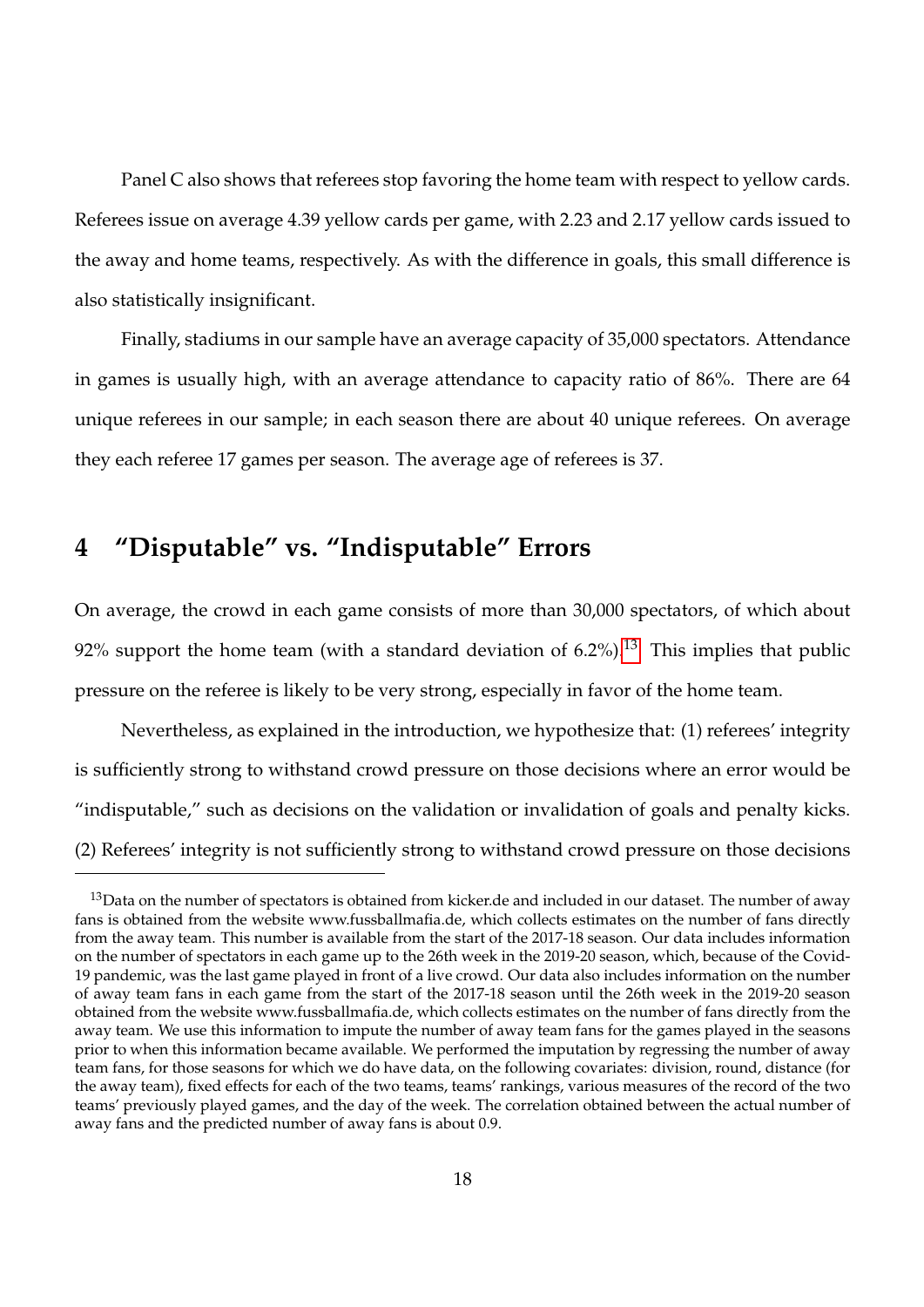where an error would not be "indisputable," such as decisions on the issuance or nonissuance of a yellow card.

In order to test this hypothesis, we run the following regression:

$$
Y_{g,i} =
$$
\n
$$
\beta_1 \text{Home Team}_{g,i} + \beta_2 \text{Home Team}_{g,i} \times \text{Mild}_g
$$
\n
$$
+ \beta_3 \text{Home Team}_{g,i} \times \text{High}_g + \alpha_g + \epsilon_{g,r,i},
$$

where *g* represents indexed games. For each game we have two rows, one for each team. The index  $i \in \{1,2\}$  represents the first or second playing team. The dependent variable  $Y_{g,i}$  is the number of errors against/yellow cards given to team *i* in game *g*. Our main variable of interest is *Home Team*, which is a dummy variable that is equal to 1 if the game is a home game for the team, and 0 otherwise. This variable is supposed to capture the bias, if any, created by crowd pressure. The variables *Mild* and *High* are dummies that are equal to one if the game is "mildly" or "highly" important, and zero otherwise. Remaining games are considered to be of "low" importance.

We define a game to be important for a team if the team ranks among those in the top or bottom third in the Bundesliga table at the time of the game, and the absolute difference in score between the team and those adjacent to it in the Bundesliga table (from above and below) is less than or equal to 2. This definition of importance is motivated by the idea that teams in the top or bottom third of the Bundesliga table have a stronger incentive to do well. Those in the top want to secure their top position, which allows them to compete in European leagues and promises other rewards, and those in the bottom third want to avoid being demoted to a lower division at the end of the season. We define a game to be "of low importance" if it is not important to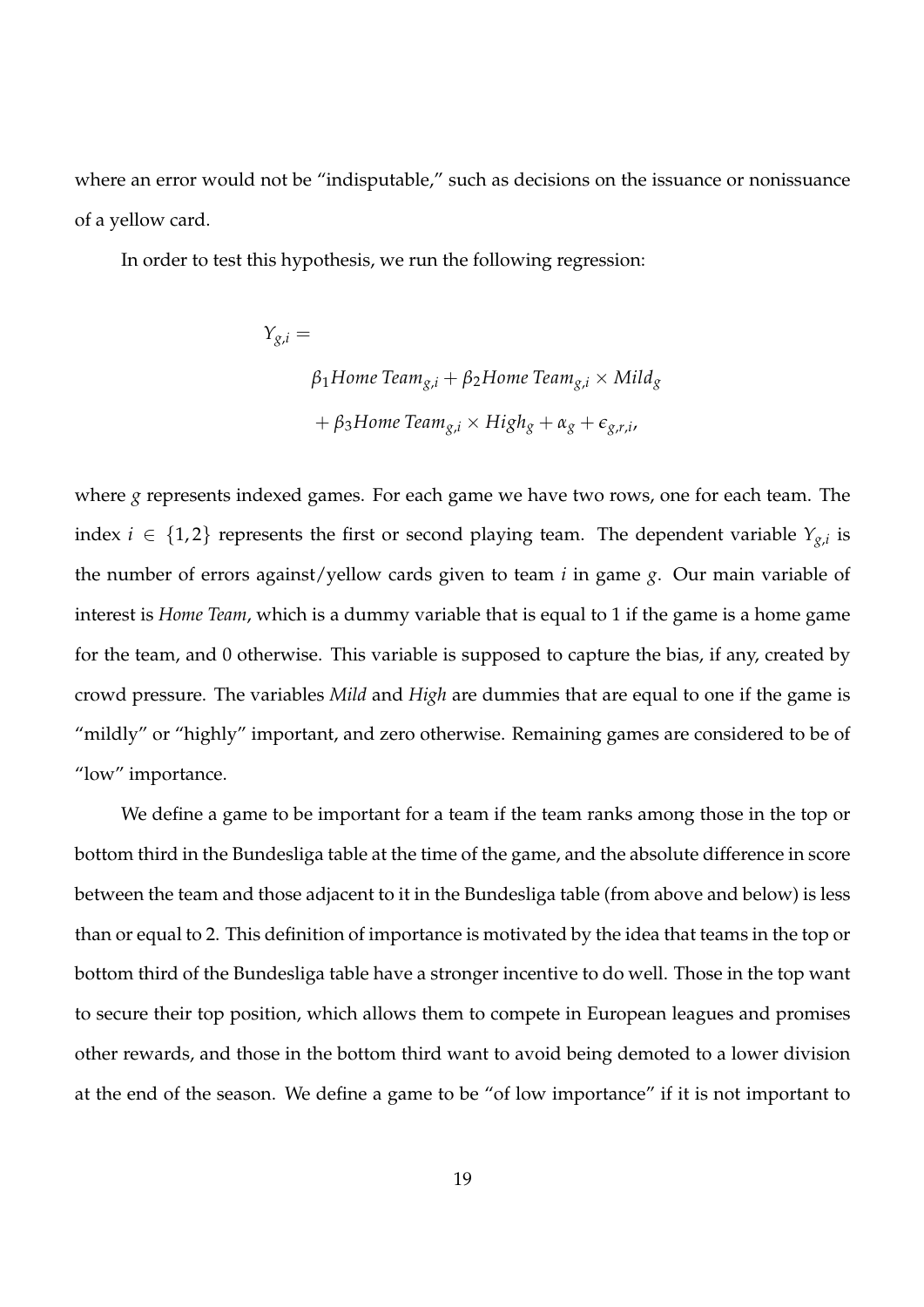either the home or away team according to our definition; a game is "mildly" important if it is important to the away but not to the home team; and a game is "highly" important if it is important to the home team (regardless of its importance to the away team). The reason we assign a bigger weight to the home team is that most of the crowd in the stadium supports the home team (as mentioned above, on average, only about 8–10% of the crowd support the away team), so that if a game is important to the home team, it is also important to a much larger fraction of the crowd. Hence, our measure of importance captures whether a game is expected to be important, ex-ante, before the game is played.

The regression, as well as all other regressions below, controls for unique game dum-mies.<sup>[14](#page-23-0)</sup> Standard errors are clustered by the referee and unique game.<sup>[15](#page-23-1)</sup> Table 2 below presents a basic analysis of home bias.

Table 2 shows the results of running the regression on errors and yellow cards while controlling for the importance of the game and its interaction with the variable *Home Team*. Columns (1), (3), and (5), exhibit the results when the dependent variable is the number of errors under the three regimes, respectively. The estimated measure of crowd pressure (measured through the coefficients of *Home Team* and its two interactions) is not statistically significant under all three regimes. The results indicate that there are more errors in mildly and highly important games, but these effect are borderline statistically significant. This implies that, even in games that are more important to the home team, where we expect crowd pressure from the home team fans to be stronger, there is no extra bias in favor of the home team. We also find that the ratio of attendance to capacity, which measures how packed the stadium is, which intuitively is positively correlated with the pressure that the crowd exerts on the referee, and the

<span id="page-23-0"></span> $14$ Running the regressions controlling for division, season, week, teams, team rankings and referee dummies instead of for unique game dummies does not change our results.

<span id="page-23-1"></span><sup>&</sup>lt;sup>15</sup>Running the regressions using different clusterings does not change our results.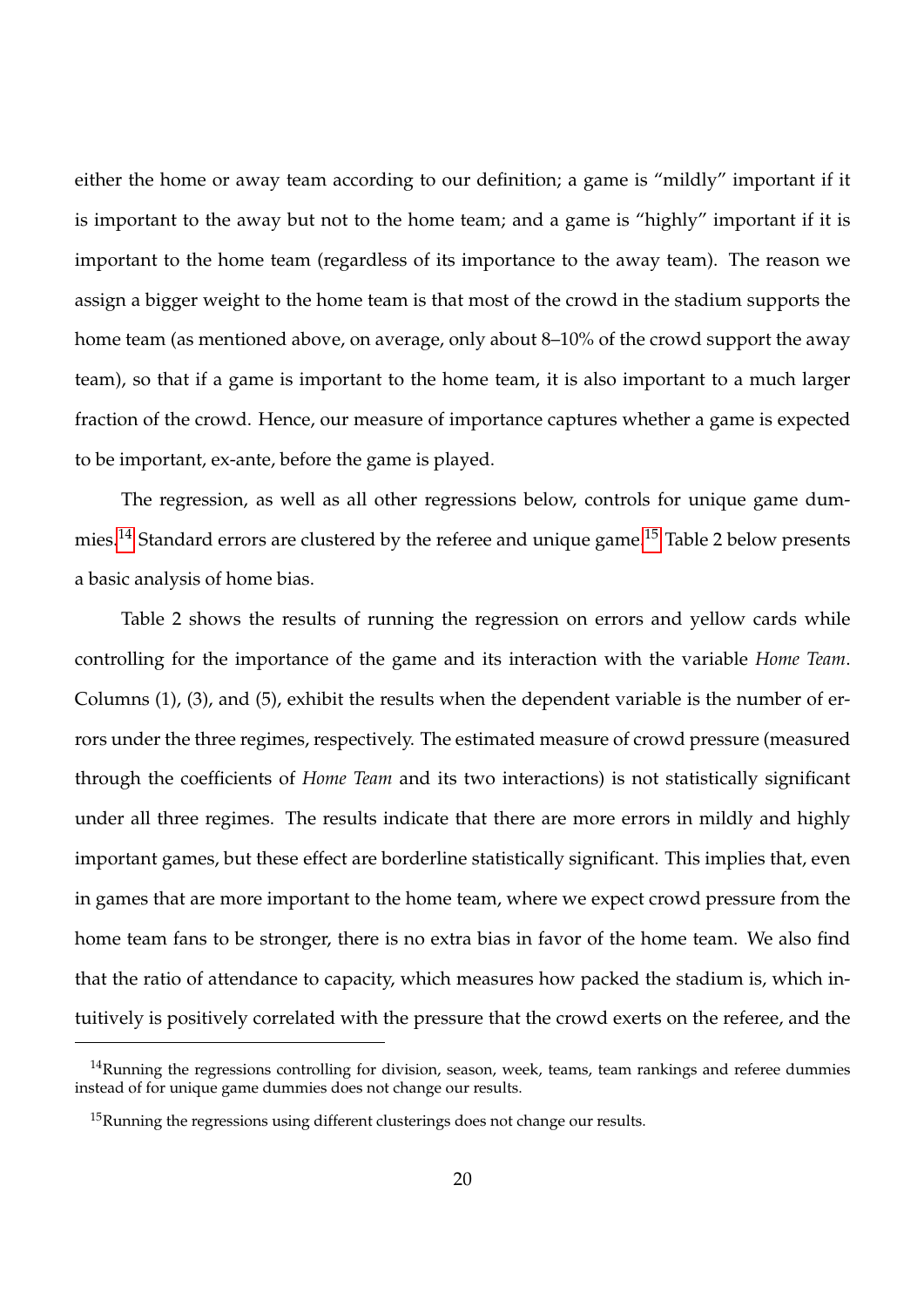size of the stadium, have no effect of the number of errors.

Table 2, Columns (2), (4), and (6) exhibit a similar analysis for the number of yellow cards. The results show a large and statistically significant home bias at the 1% level under both the pre-VAR and VAR regimes. On average the *Home Team* receives approximately 20% fewer yellow cards in a game. This effect disappears under the VAR/no-crowd regime. Under all three regimes, the importance of the game has a positive effect on the number of yellow cards issued, which is to be expected, but this effect is not statistically significant.

The results in Table 2 are consistent with our hypothesis that errors made in referee decisions whether to validate goals or award penalty kicks do not exhibit a bias in favor of the home team. However, we find evidence that decisions whether to issue yellow cards are biased in favor of the home team when the game is played in front of a live crowd. In particular, we find that referees issue more yellow cards to the away team, relative to the home team, and that this effect is both economically and statistically significant. The bias in favor of the home team in the issue of yellow cards disappears when the game is played behind closed doors, with no crowd.

# **5 The Effect of an Indisputable Error**

Our second hypothesis concerns referees' responses to their previous indisputable errors. An indisputable error against the home team is very likely to elicit a strong response from the crowd, and so, as explained in the introduction, we hypothesize that a referee who errs against the home team in an indisputable way tries, possibly subconsciously, to make up for his error in some way. On average, less than 10% of the crowd supports the away team. This implies that an indisputable error against the away team is less likely to elicit a strong reaction from the crowd, and so is also less likely to induce the referee to try to make up for it.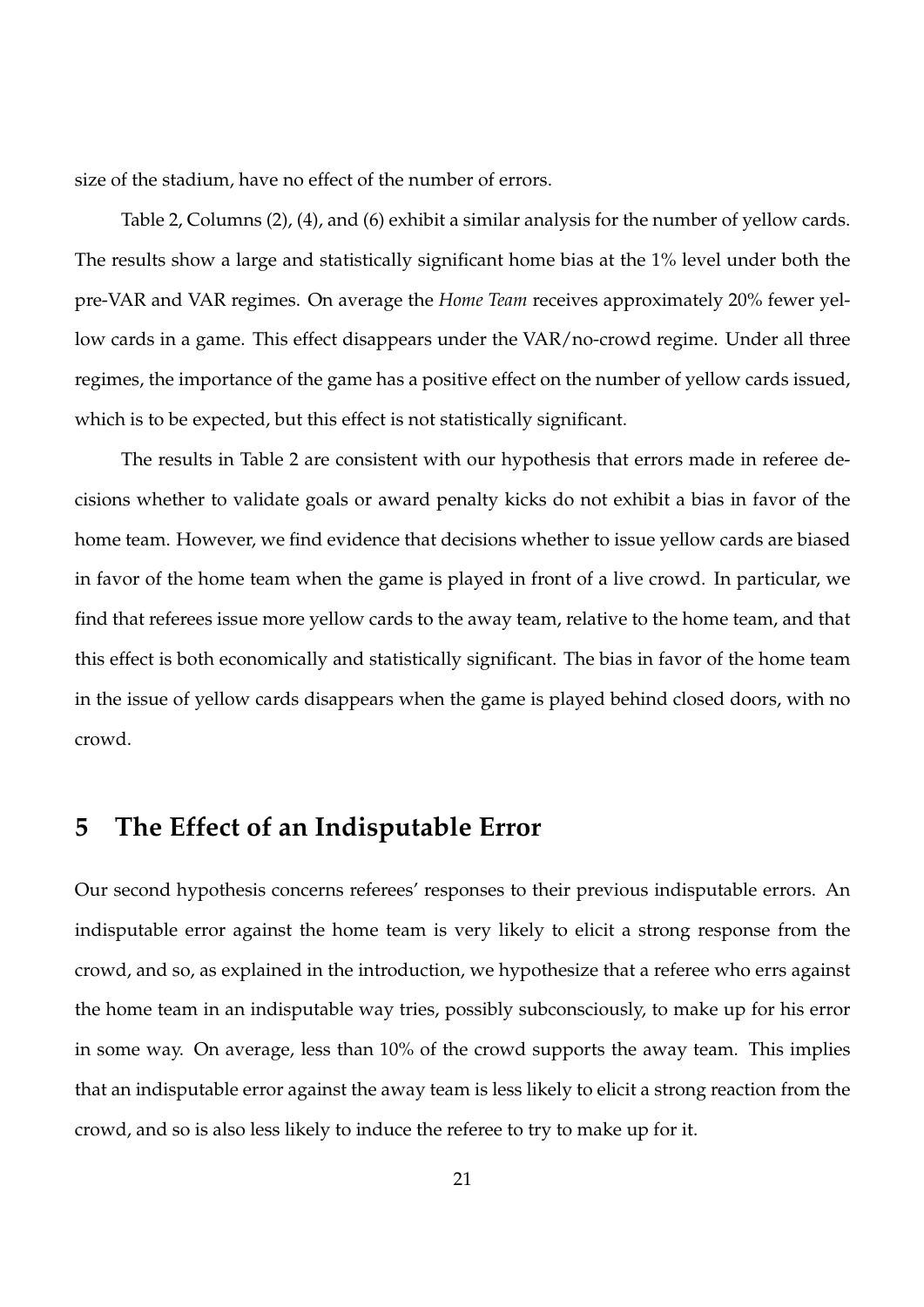Indeed, we show that referees make up for their errors against the home team by giving more yellow cards to the away team, and not vice versa, but not when the game is played behind closed doors, which is consistent with our hypothesis. Importantly, we also find that referees *do not* make up for their errors with respect to the validation or invalidation of goals and the awarding of penalty kicks, by making additional such errors.

#### **5.1 Yellow Cards**

In this section, we show that referees exhibit a home bias in the following sense: they issue more yellow cards to the away team after an error against the home team, but not vice versa, whenever the game is played in front of a crowd.

To test the idea that referees issue more yellow cards to the away team after an error against the home team, but not vice versa, we compare the number of yellow cards given to the two teams before and after the first error in games with at least one error with the number of yellow cards given to the two teams before and after halftime in games with no errors.

To make this comparison, from each game in our sample we derive four observations: two observations for the home team and two observations for the away team. The first observation for each team is of the number of yellow cards *before* the first error, or halftime in games with no errors; and the second observation is of the number of yellow cards *after* the first error, or halftime in games with no errors.

However, if the first error occurred, say, 30 minutes after the start of the game, then it is likely that the number of yellow cards given in such a game before the error occurred, is smaller than the number of yellow cards given in the first half  $(45 \text{ minutes})$  of a game without errors.<sup>[16](#page-25-0)</sup> Likewise, the number of yellow cards given in such a game after the error is likely to be larger

<span id="page-25-0"></span><sup>16</sup>A game is played for 90 minutes. Halftime begins in the 45th minute.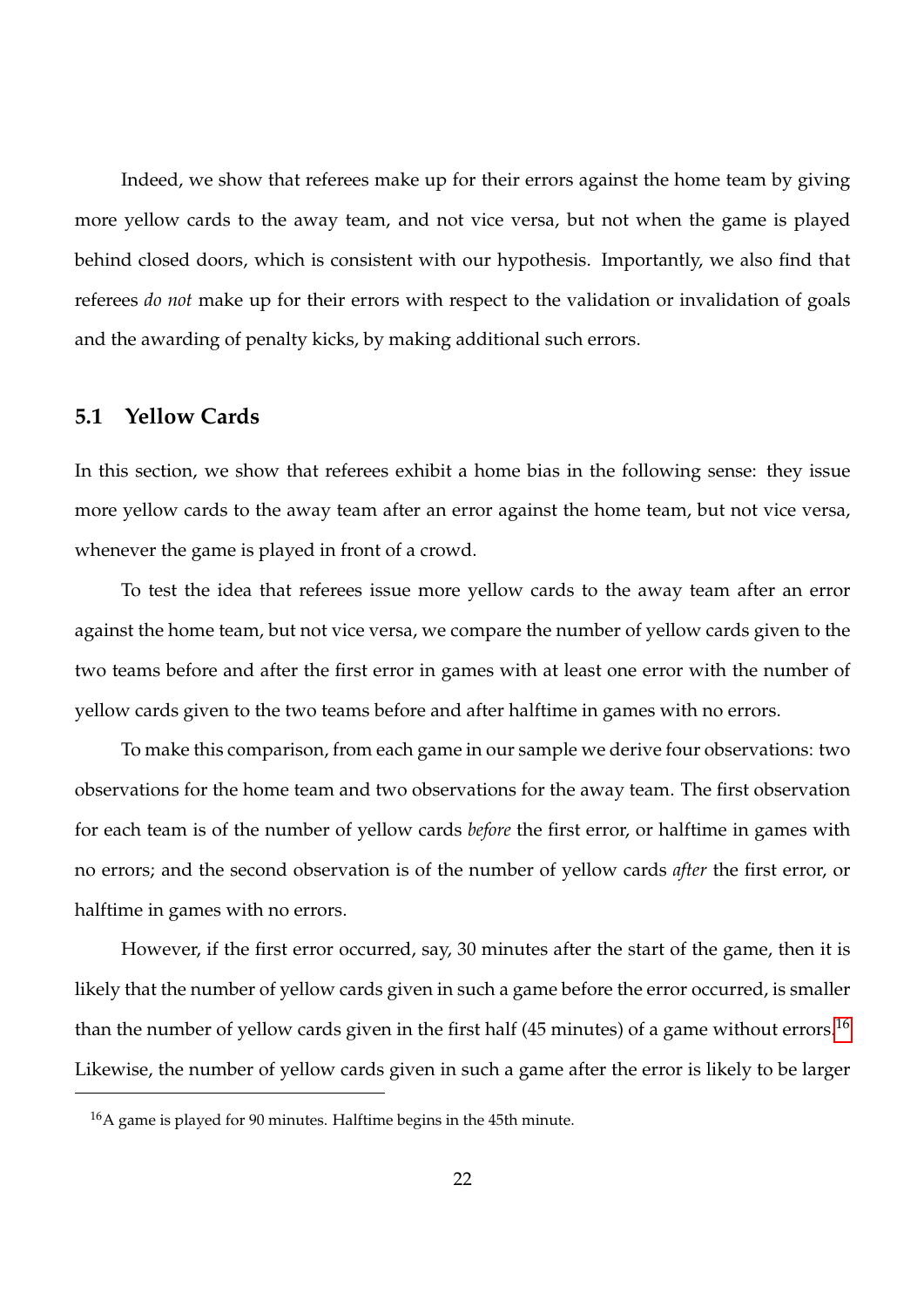than the number of yellow cards given in the second half of a game without errors, because in the former game, there are 60 minutes in which yellow cards can be given, whereas in the latter game, there are only 45 minutes.

Therefore, in order for the comparison between the number of yellow cards in games with and without errors to be meaningful, we multiply the number of yellow cards given before and after an error by the ratio of the number of minutes to the first error and 45. For example, if the first error occurred in the 30th minute, then we split the game into two parts: the first part includes all yellow cards up to the 30th minute, and the second part includes all yellow cards in the remaining 60 minutes after the error. In order to account for the different length of time in which a yellow card can be given in these two parts of the game, we adjust the dependent variable by multiplying the number of yellow cards in the first and second parts of the game by  $\frac{45}{30}=\frac{3}{2}$  and by  $\frac{45}{60}=\frac{3}{4}$ , respectively. More generally, if the first error occurred in the *τ*-th minute, then we multiply the number of yellow cards given before and after the first error by  $\frac{45}{\tau}$  and by  $\frac{45}{90-\tau}$ , respectively. This transformation accounts for the fact that the time before and after the first error occurred can be longer or shorter than halftime, or 45 minutes.<sup>[17](#page-26-0)</sup> We also winsorize the number of yellow cards before and after the first error to avoid extreme values in case the first error occurred in the first or last few minutes of the game.

In order for the comparison between the number of yellow cards given before and after the first error to be valid, we need to verify that both the occurrence and, importantly, the *direction* of the first error is not itself biased in favor of the home (or away) team. We therefore run similar regressions to those reported in Table 2, except that the dependent variable is *First error*, which is a dummy variable equal to one if the first error was against team *i* in game *g*, and zero otherwise.

<span id="page-26-0"></span> $17$ Recall that the mean time to a first error in games in which one occurs is 47.49 minutes.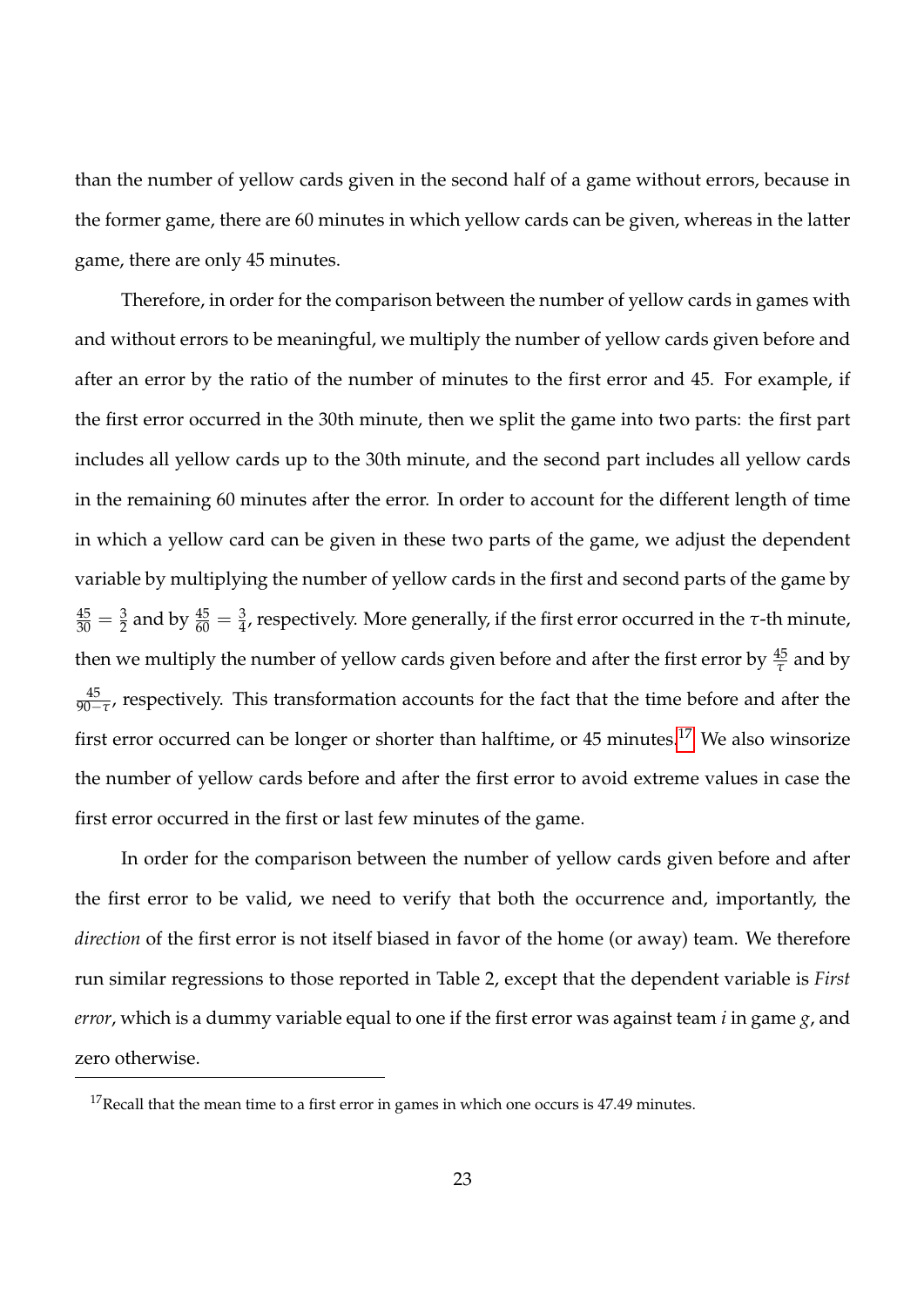The results of these regressions are presented in Table 3. Columns (1), (3), and (5) exhibit the results for all games. Columns (2), (4), and (6) repeat the analysis on the subset of games with errors. The results show that regardless of the regime and of whether we run the analysis on all games or just on the subset of games with referee errors, the estimated measure of a home bias (the coefficient of *Home Team*) is not statistically significant. The results also show that the interaction of the importance of the game with *Home Team* is not statistically significant. This implies that there is no extra home bias that depends on the importance of the game. These results are consistent with our hypothesis that pressure from the crowd does not bias the direction of the referee's first error in either way, and justifies treating the first error as an unbiased variable.

As explained above, we hypothesize that in games with errors, the number of yellow cards given to a team following a first error against the other team is larger than if no error was made. As explained above, we find that, in games that are played in front of a crowd, this is indeed the case when the first error was committed against the home team, but not in games where the first error was committed against the away team.

To test this hypothesis we run the following regression:

*Yellow Cards* $g_{i,t}$  =

$$
\beta_1 \text{Home Team}_{g,i} + \beta_2 \text{After}_{g,t} + \beta_3 \text{Home Team}_{g,i} \times \text{After}_{g,t}
$$
\n
$$
+ \beta_4 \text{Home Error}_g \times \text{Home Team}_{g,i}
$$
\n
$$
+ \beta_5 \text{Avay Error}_g \times \text{Home Team}_{g,i} + \beta_6 \text{Home Error}_g \times \text{After}_{g,t}
$$
\n
$$
+ \beta_7 \text{Avay Error}_g \times \text{After}_{g,t} + \beta_8 \text{Home Error}_g \times \text{Home Team}_{g,i} \times \text{After}_{g,t}
$$
\n
$$
+ \beta_9 \text{Avay Error}_g \times \text{Home Team}_{g,i} \times \text{After}_{g,t} + \alpha_g + \epsilon_{g,i,t}.
$$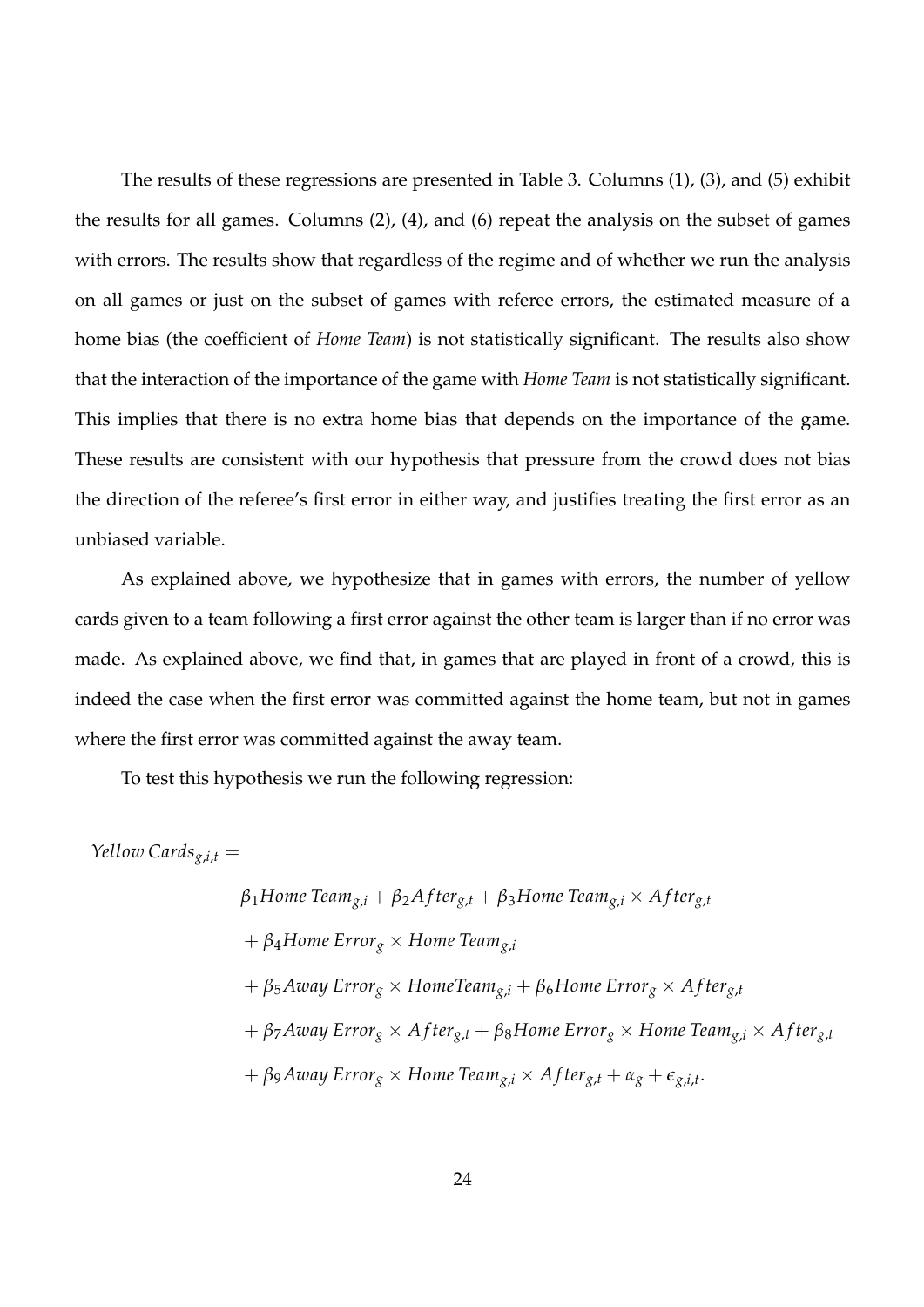The dependent variable *Yellow Cards*<sub>*g*,*i*,*t*</sub> is the number of yellow cards given to team  $i \in$ (1, 2), that played in game *g*, in part  $t \in \{first, second\}$ , where  $t = second$  if it is the second half of the game in games with no errors or if it is after the first error in games with errors, and  $t = first$  otherwise (if it is the first half of the game in games with no errors or if it is before the first error in games with errors). The dependent variable *Home Teamg*,*<sup>i</sup>* is a dummy variable that is equal to 1 if team *i* is the home team. *Afterg*,*<sup>t</sup>* is a dummy variable that is equal to 1 if  $t = second$ . Namely, it is equal to 1 if the yellow card was issued after the first error or in the second half of the game in games with no errors. *Home Errorg*,*<sup>i</sup>* and *Away Errorg*,*<sup>i</sup>* are dummy variables that are equal to 1 if the first error in the game was against the home and away teams, respectively.

The coefficient of the variable *Home Team* describes whether the home team receives more/less yellow cards. The coefficient of the variable *A f ter* describes whether more/less yellow cards are given to the team after a referee error, or in the second half in games with no errors. The coefficient of the variable *Home Team*  $\times$  *After* describes whether the home team receives even more/less yellow cards after a referee error, or in the second half in games with no errors. The coefficient of the variable *Home Error*  $\times$  *Home Team* measures whether in games with a first error against the home team, more/less yellow cards are given to the home team, and the coefficient of the variable *Away Error* × *HomeTeam* measures whether in games with a first error against the away team, more/less yellow cards are given to the home team. The coefficient of the variable *Home Error* × *A f ter* measures whether in games with a first error against the home team, more/less yellow cards are given, and the coefficient of the variable *Away Error* × *A f ter* measures whether in games with a first error against the away team, more/less yellow cards are given. Finally, the 3-way interaction terms *Home Error* × *Home Team* × *A f ter* and *Away Error* × *Home Team*  $\times$  *After* are our main variables of interest. The coefficient of the former measures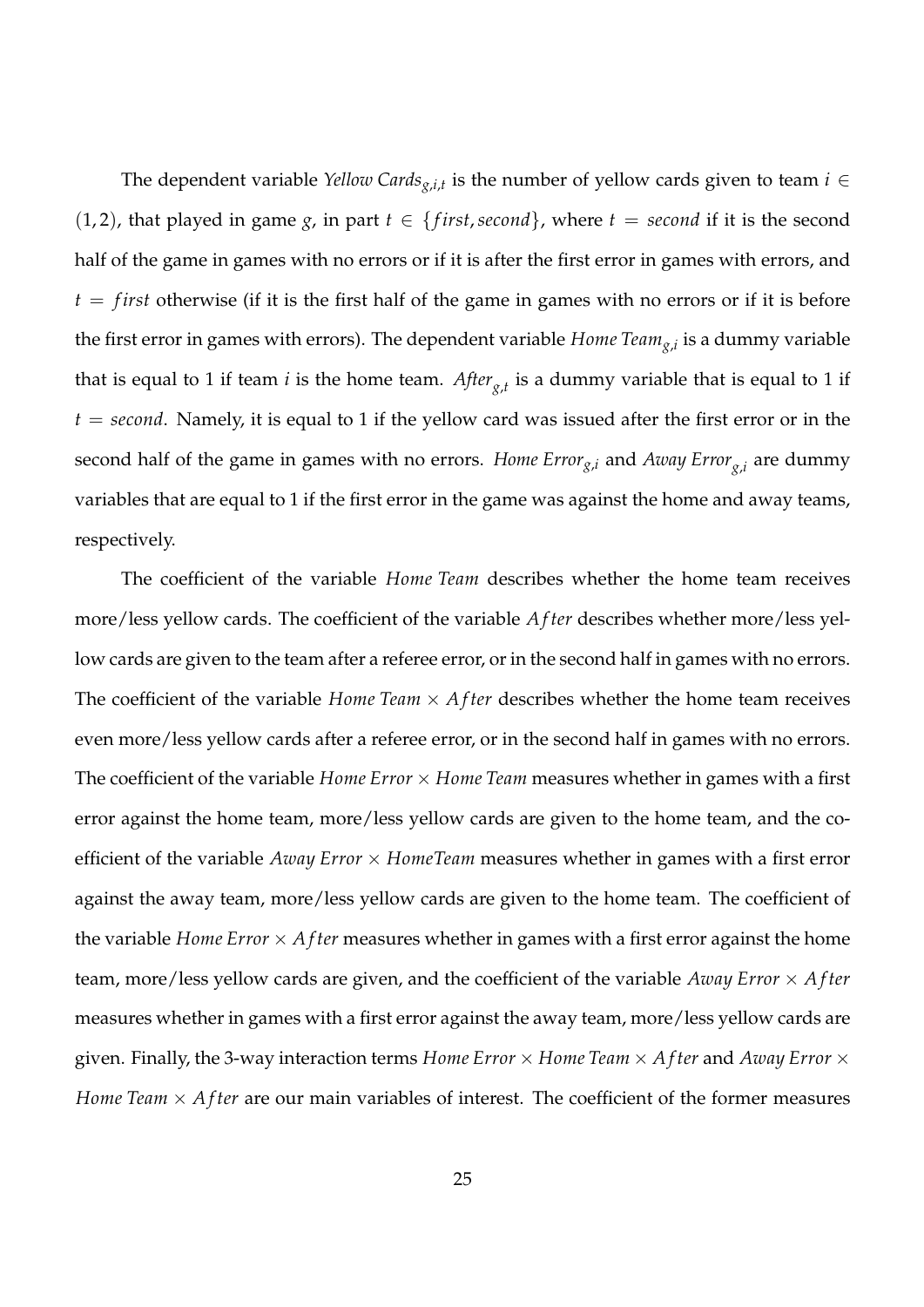whether in games with a first error against the home team, more/less yellow cards are given to the home team after the error, or in the second half of the game in games with no errors, and the latter coefficient measures whether in games with a first error against the away team, more/less yellow cards are given to the home team after the error, or in the second half of the game in games with no errors. Finally, the coefficients *al pha<sup>g</sup>* are unique game dummy variables that measure the effect of all the variables that are fixed for the game, such as location, division, season, week, teams, team rankings, referee, etc. The variable *εg*,*i*,*<sup>t</sup>* describes random noise.

Table 4 below shows the results. Columns (1), (3), and (5), include all games, and Columns (2), (4), and (6), exclude games with a first error in the last five minutes of the game. In such games, the referee's chance of finding himself in a situation where he can compensate a team for an error he made against it is quite limited.

In the pre-VAR regime, the results reported in Columns (1) and (2) show that, on average, home teams receive less yellow cards. This effect is large and statistically significant. We also find that the number of yellow cards in the second part of the game is larger and statistically significant, which suggests that games become more intense as they progress over time. That is, players play more aggressively and are cautioned more often for aggressive play. However, the fact that the *Home Team*<sub>*g*,*i*</sub>  $\times$  *After*<sub>*g*,*t*</sub> interaction variable is small and insignificant implies that there is no additional home bias in the second half of the game. In games where the first error was against the home team, the home team receives more yellow cards than in games with no errors. However, there is no statistically significant difference in the number of yellow cards given to the home team in games where the first error was against the away team. The coefficients of the two terms  $HomeError_{g,i} \times After_{g,t}$  and  $AuxyError_{g,i} \times After_{g,t}$  are both positive and statistically significant. These variables capture the intensity of the game in the second half,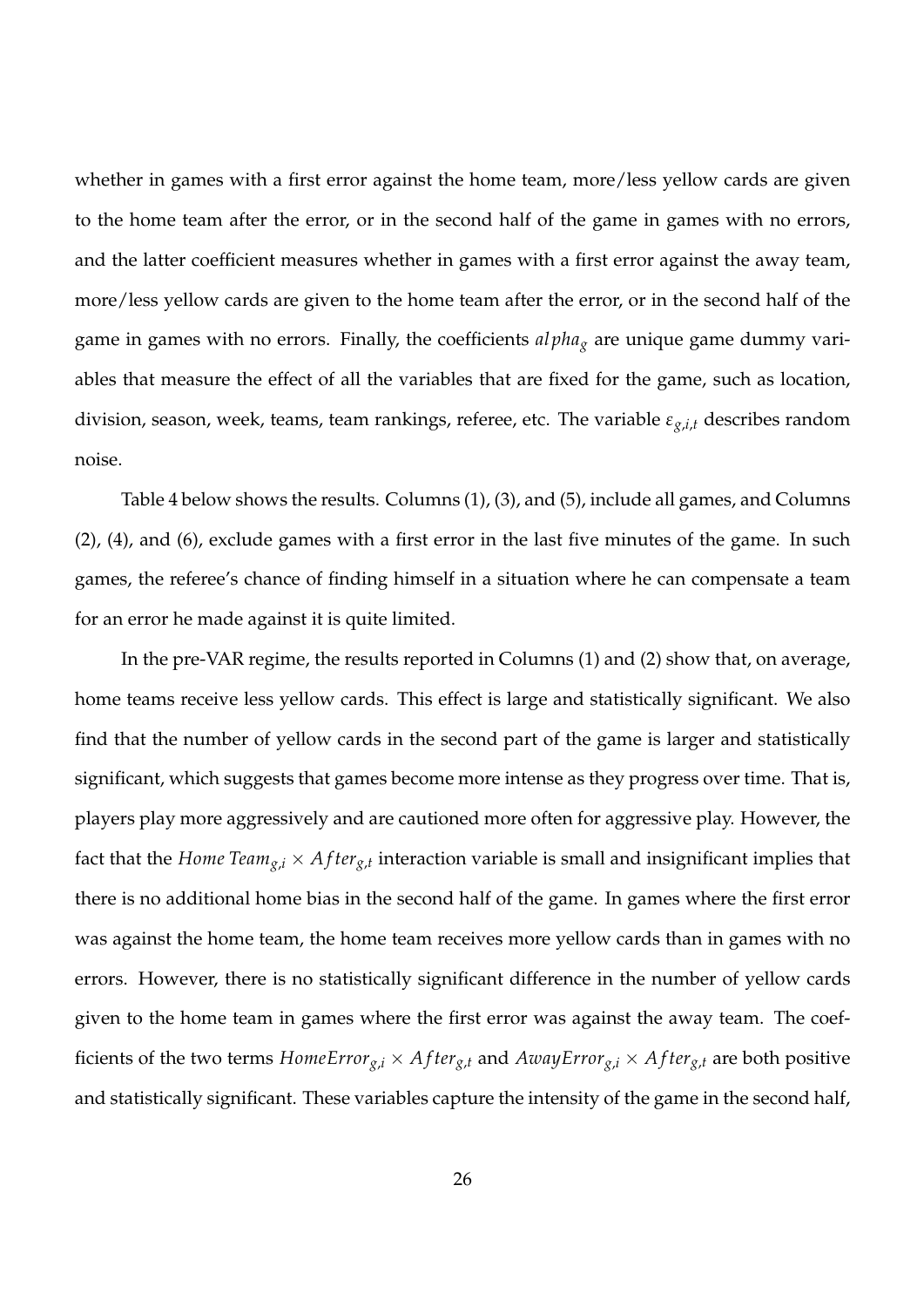in games with referees' errors. Such games are probably more intense, which implies both more errors and more yellow cards.

Notably, the coefficient of the 3-way interaction term  $HomeError_{g,i} \times HomeTeam_{g,i} \times After_{g,t}$ is negative and statistically significant. This suggests that referees favor the home team by giving it fewer yellow cards after a first error against the home team. The fact that the coefficient of the term  $AwayError_{g,i} \times HomeTeam_{g,i} \times After_{g,t}$  is very small and not statistically different from zero implies that referees do not exhibit a symmetric attitude towards the away team after a first error against it. Column (2) shows that the results described in Column (1) are not affected by the last minutes of the game.

Columns (3) and (4) show the results for the VAR regime. As with the pre-VAR regime, on average, away teams receive more yellow cards, and the number of yellow cards in the second part of the game is larger (both coefficients are statistically significant at the 1% level). The table also shows that the  $HomeTeam_{g,i} \times After_{g,t}$  interaction variable is small and insignificant, which implies that the difference in the number of yellow cards between home and away teams is not larger in the second half of the game. The results for all the interaction terms between *HomeTeam* and *Error* are small and statistically insignificant. The coefficient of the *HomeError*  $\times$  *After* term is statistically significant and larger in magnitude compared to the pre-VAR regime. This suggests that in games with VAR, the crowd responds more angrily to referees' errors against the home team, which contributes to the intensity of the game and generates more yellow cards to both teams. This effect is not found after a first error against the away team. The regression results that we get for the 3-way interactions in Columns (3) and (4) are somewhat different than those in Columns (1) and (2). The 3-way interaction  $HomeError_{g,i}\times HomeTeam_{g,i}\times After_{g,t}$ , when all games are included (Column (3)), is negative, with similar magnitude as in the pre-VAR regime, however, it is not statistically significant. But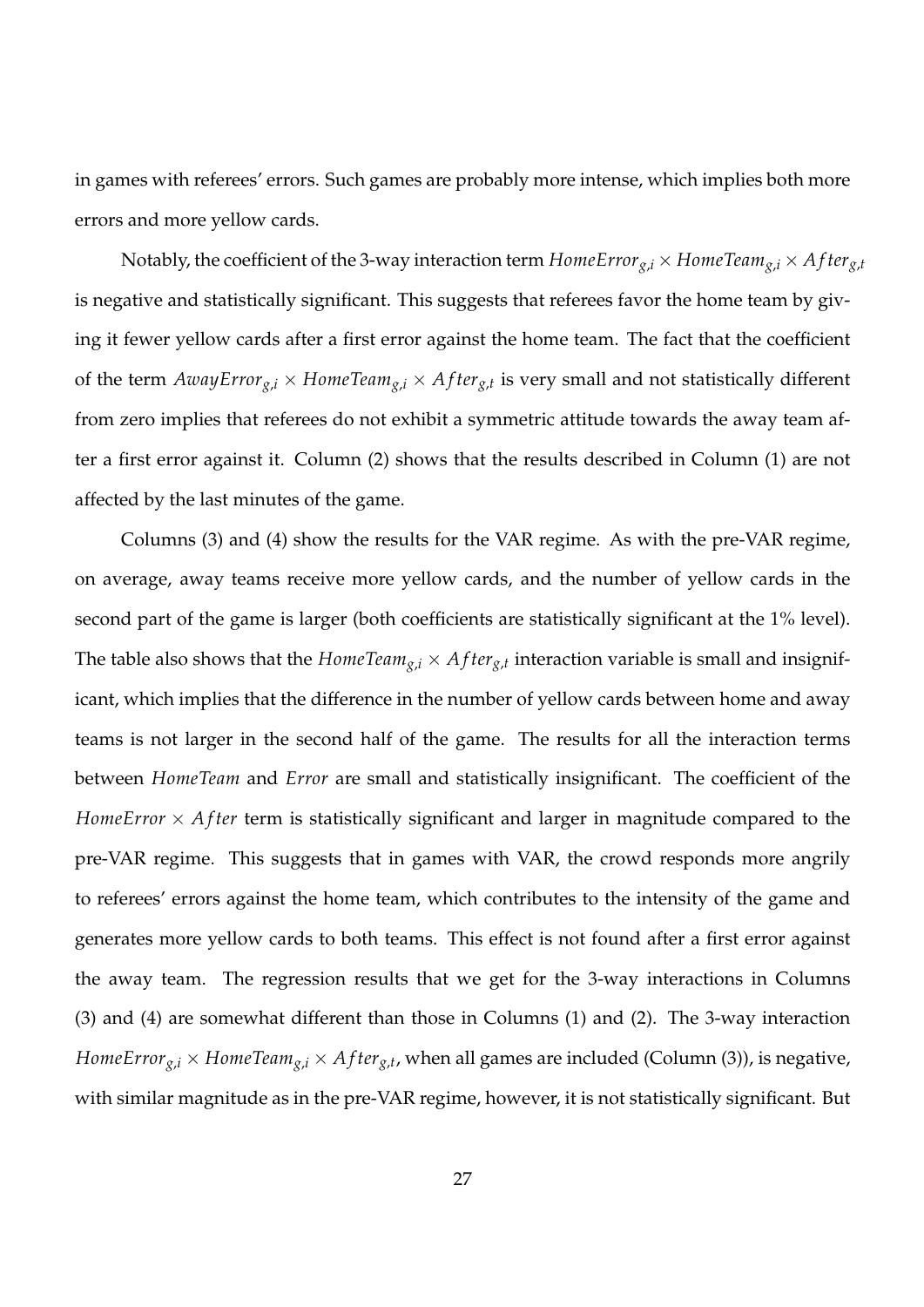when games in which the first error occurred in the last five minutes of the game are excluded (Column (4); there are only 19 such games), then the 3-way interaction coefficient increases in magnitude and becomes statistically significant at the 5% level (−0.309 under the pre-VAR regime and −0.505 under the VAR regime). In comparison to the pre-VAR regime, the coefficient of 3-way interaction  $A$ way Erro $r_{g,i} \times H$ ome Team $_{g,i} \times A$ fter $_{g,t}$  increases substantially in magnitude (from −0.008 and 0.016 under the pre-VAR regime to 0.211 and 0.304 under the VAR regime, respectively). While this coefficient is not statistically significant when all games are included (Column (3)), it is statistically significant at a level of 10% when games in which the first error occurred in the last five minutes of the game are excluded (Column (4)).

Columns (5) and (6) show the results for the VAR/no-crowd regime. In contrast to the other two regimes we do not find that away teams receive more yellow cards than home teams. The magnitude of the coefficient of *Home Team* is substantially smaller (−0.031 compared to −0.162 and −0.166 under the pre-VAR and VAR regimes, respectively) and is not statistically significant. All the 2-way interaction terms are not statistically different from zero. We also find that the 3-way interactions are small in magnitude and are not statistically significant. However, this finding is tempered by the fact that the number of games included in the VAR/no-crowd regime is much smaller compared to the other two regimes (about 4,000, 1000, and 400 games were played under the pre-VAR, VAR, and VAR/no-crowd regimes, respectively).

Inspection of the results presented in Table 4 is consistent with our hypotheses as described in the introduction:

1. Referees make up for their errors against the home team by giving more yellow cards to the away team, but not when the game is played behind closed doors. Referees do not make up for their errors against the away team by giving more yellow cards to the home team (or less yellow cards to the away team).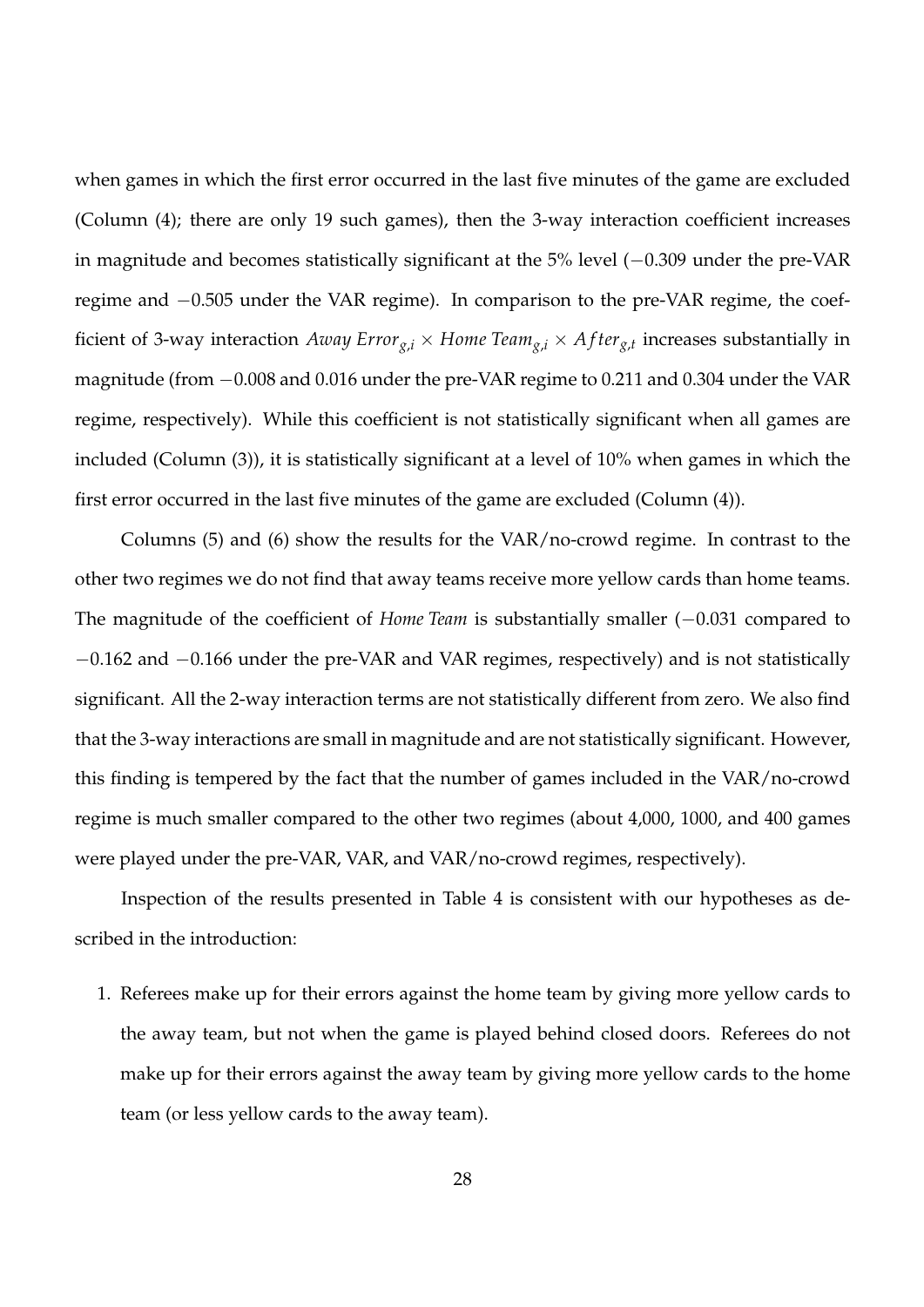- 2. Under the VAR regime, the compensation to the home team through yellow cards to the away team after an error against the home team increases in size. Notably, with VAR, referees also make up for errors against the away team by giving more yellow cards to the home team. As explained above, this is not surprising because under VAR referees' errors become more glaring, which implies that the crowd's reaction to these errors is likely to be stronger.
- 3. Under VAR/no-crowd regime the referees' tendency to make up for their errors against one team by giving more yellow cards to the other team disappears.

An alternative explanation that could account for the finding that referees issue more yellow cards to the away team after an error against the home team may be that when the home team is behind, it changes its game strategy by playing more offensively (Bartling et al., 2005, provide evidence that supports this view).<sup>[18](#page-32-0)</sup> Presumably, this implies that the away team is pushed to play more defensively, which in turn implies that it also receives more yellow cards. This could indeed be an alternative explanation for our finding that the referee issues more yellow cards to the away team after an error against the home team (but not vice versa). However, the results described in Columns (5) and (6) show that this effect disappears when the game is played behind closed doors. Thus, this alternative explanation requires that home teams change their strategies when behind *only* when the game is played in front of a crowd, but not when the game is played behind closed doors. While such an explanation is not inconceivable, we find it to be less plausible than our explanation that the increased number of yellow cards is due to increased pressure from the crowd following an error of the referee against the home team.

In Table 5, we exhibit the results of a regression that is similar to the one described in Table 4, except that we run the regression separately for games that are more or less "important" to

<span id="page-32-0"></span> $18$ This explanation was suggested to us by a referee.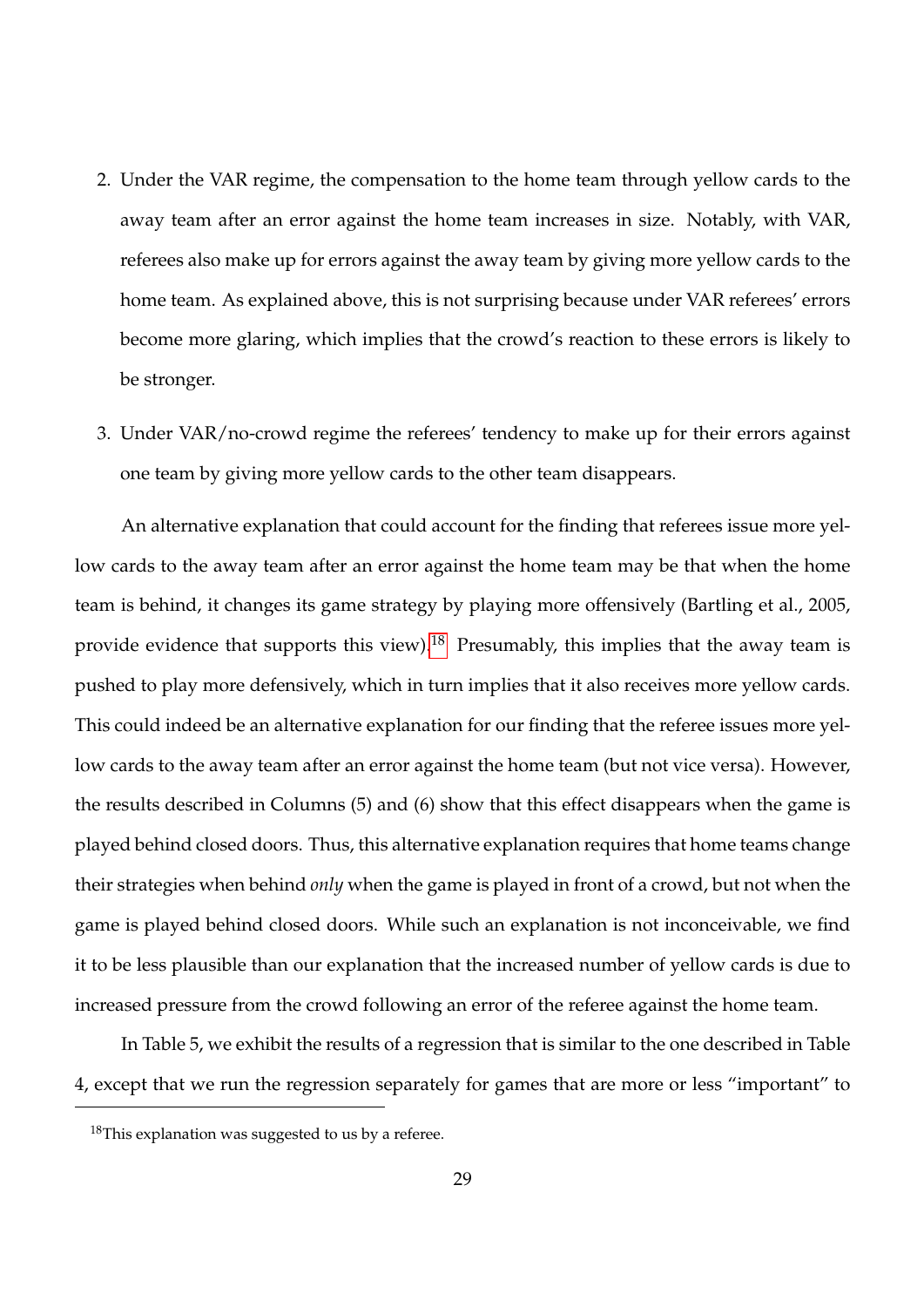the teams (Columns (1)–(3)) and "close" or "not-close" (Columns (4)–(5)). A game is defined as "close" if the score of the game was even, at the moment of the first error in games with at least one error, or at halftime in games with no errors. While "importance" measures whether a game is considered important, ex-ante, before the start of the game, "closeness" is an endogenous measure of importance, because it depends on how the game develops. We perform this analysis only for the pre-VAR regime, because splitting the VAR and VAR/no-crowd regimes into these subgroups reduces the number of observations per subgroup to an extent that does not allow us to obtain accurate results. Yet, despite the fact that the results are noisier, they are qualitatively similar to those observed under the pre-VAR regime.<sup>[19](#page-33-0)</sup>

Inspection of the sign and statistical significance of the 3-way interaction term, which is our main variable of interest, indicates that referees tend to deferentially compensate the home team only in games that are mildly and highly important for the home team. Specifically, Column (1) of Table 5 shows that in games that are of low importance for the home team the coefficients of our main variables of interest are small and insignificant. However, in Columns (2) and (3) of Table 5, which report the results of more important games, these coefficients are larger in magnitude and also statistically significant at the 5% and 1% levels.

Column (5) of Table 5 includes games in which the score of the game was tied at the moment of the first error or halftime. Column (4) includes all the remaining games. Inspection of the results presented in Table 5 reveals that our main variable of interest, namely, the coefficient of the 3-way interaction term, is negative and statistically significant only in "close" games. We hypothesise that this is due to the fact that the crowd exerts a stronger pressure on referees in close games. The effect is of greater magnitude than in Table 4, and is statistically significant at the 1% level.

<span id="page-33-0"></span> $19$ We have not included the results of these regressions in the paper.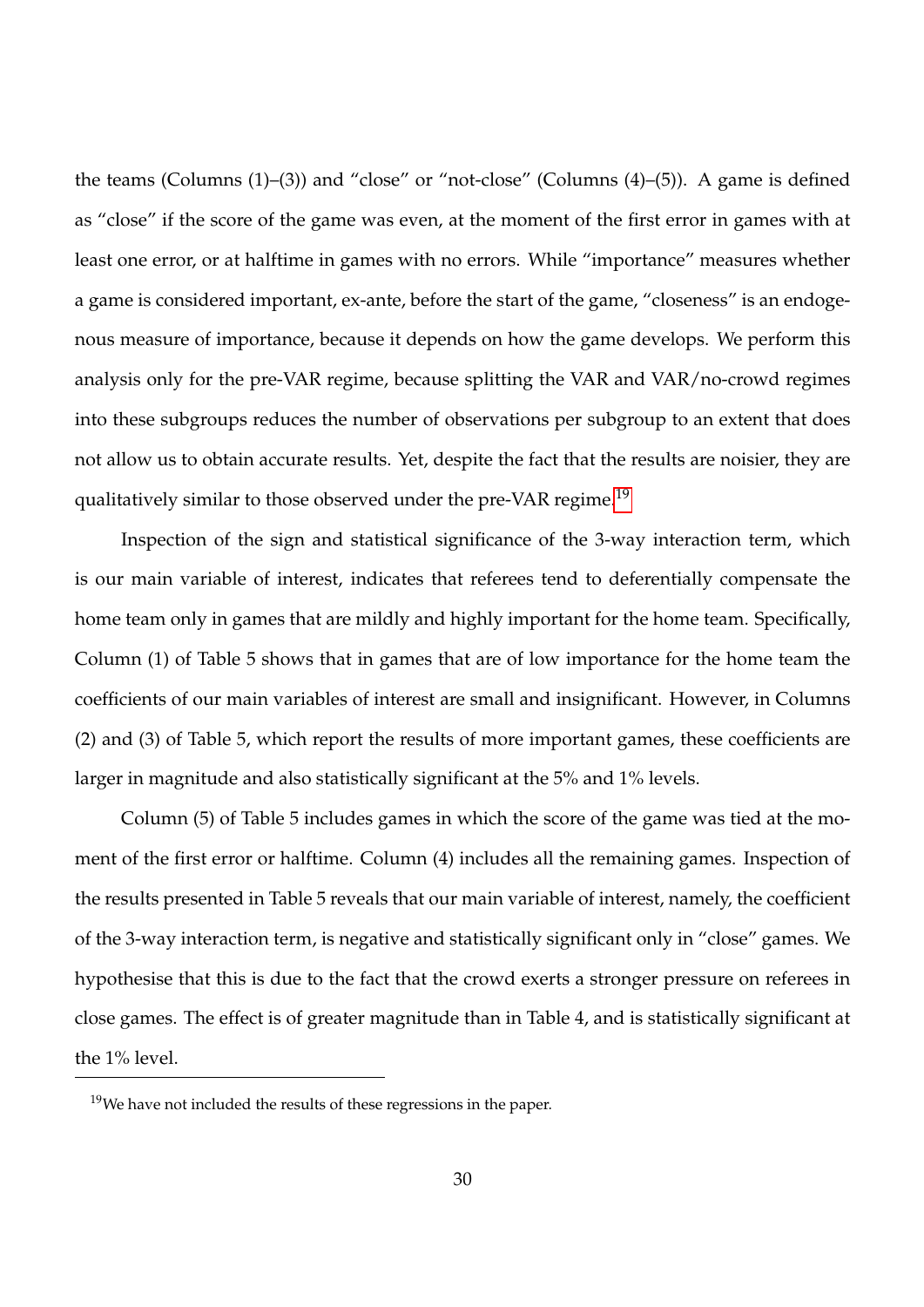The results reported in Table 5 are consistent with our hypothesis that the increase in bias in favor of the home team is magnified when the referee's erroneous decision occurred (i) during a game that is more important, or (ii) at the point of time in the game in which the score was close and so the error was likely to be more consequential.

### **5.2 Referee Errors**

In this subsection, we show that referees do not make up for their errors against one team by making an error against the other team. To test this, we examine whether a referee who made an error against the home (away) team is more likely to make a second error against the away (home) than against the home (away) team.

The distribution of the order of referee errors is depicted in the tree-diagram below. The numbers are listed in the order of their relevant regime, so that, for example, the entry "4274, 1062, 395 Games" means 4274, 1062, and 395 games played under the pre-VAR, VAR, and VAR/no-crowd regime, respectively.

Out of the 4274 games played under the pre-VAR regime, in 3014 games (71%) there were no errors, in 609 games (14%) the first error was against the home team, and in 651 games (15%) the first error was against the away team.

Out of the 609 games played under the pre-VAR regime in which the first error was against the home team, in 485 games (80%) there were no additional errors, in 57 games (9%) the second error was against the home team, and in 67 games (11%) the second error was against the away team. Out of the 651 games played under the pre-VAR regime in which the first error was against the home team, in 527 games (81%) there were no additional errors, in 60 games (9%) the second error was against the Home team, and in 64 games (10%) the second error was against the away team. The fact that the proportion of games with no additional errors beyond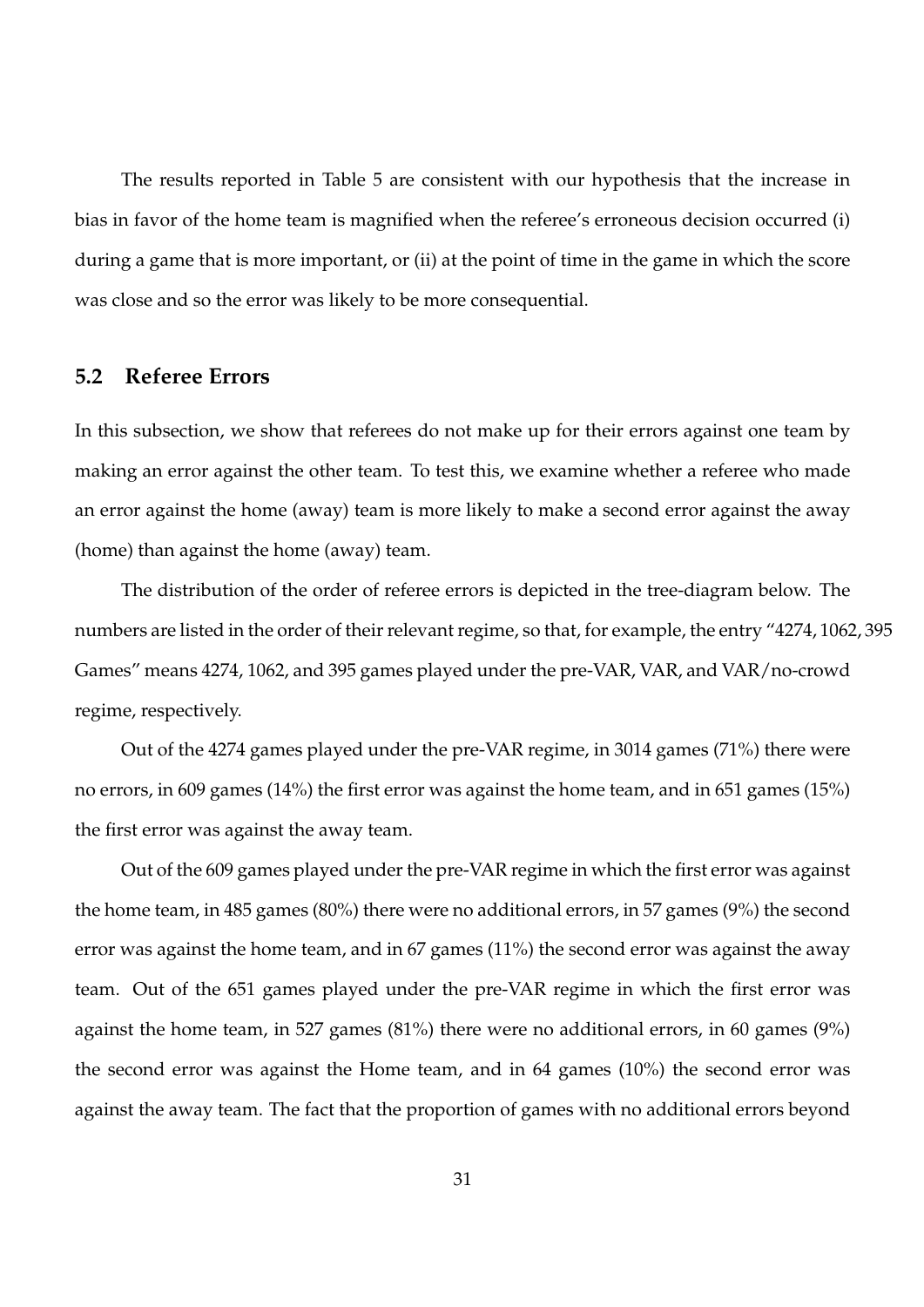the first one in these two (sub-)conditional distributions, 80% and 81%, respectively, is larger than the proportion of games with no errors at all, 71%, is due to the fact that less time remains for a second error to occur compared to a first error.<sup>[20](#page-35-0)</sup>

As can be seen from the tree-diagram above, among games played under the pre-VAR regime, errors against the home and away teams are distributed quite symmetrically. This pattern holds true both for the first and second errors. This suggests that crowd pressure has little, if any, influence on referee's decisions that are indisputably observable. In particular, following a first error against the home team, out of the 124 games with at least two errors, in 54% of the games the second error was against the away team, and following a first error against the away team, out of the the 124 games with at least two errors, in 48% of the games the second error was against the home team. A simple t-test fails to reject the null hypothesis that these numbers are equal to one-half, which implies that there is no home bias.

The number of games played under the VAR and VAR/no-crowd regimes is too small for a similar comparison to be meaningful because a difference of even one error has a large effect on the conditional distribution of the second error following a first error against one of the teams.

However, because a simple t-test cannot control for additional variables, we run the following regression:

 $2^{nd}Error_{g,i} =$ 

*β*1*Home Teamg*,*<sup>i</sup>* + *β*2*Home Teamg*,*<sup>i</sup>* × 1 *stError Against Home<sup>g</sup>* + *α<sup>g</sup>* + *eg*,*r*,*<sup>i</sup>*

<span id="page-35-0"></span><sup>&</sup>lt;sup>20</sup>Among the games played under the pre-VAR regime, there are only 45 (24 and 7 in the VAR and VAR/nocrowd regimes respectively) games with three or more errors. There are four different conditional distributions of the third error (after two errors against the home team, after an error against the home team that is followed by an error against the away team, etc.). The number of games in each one of the relevant categories is small and therefore we do not present these games here. However, these games are included in the regression analysis that is performed below.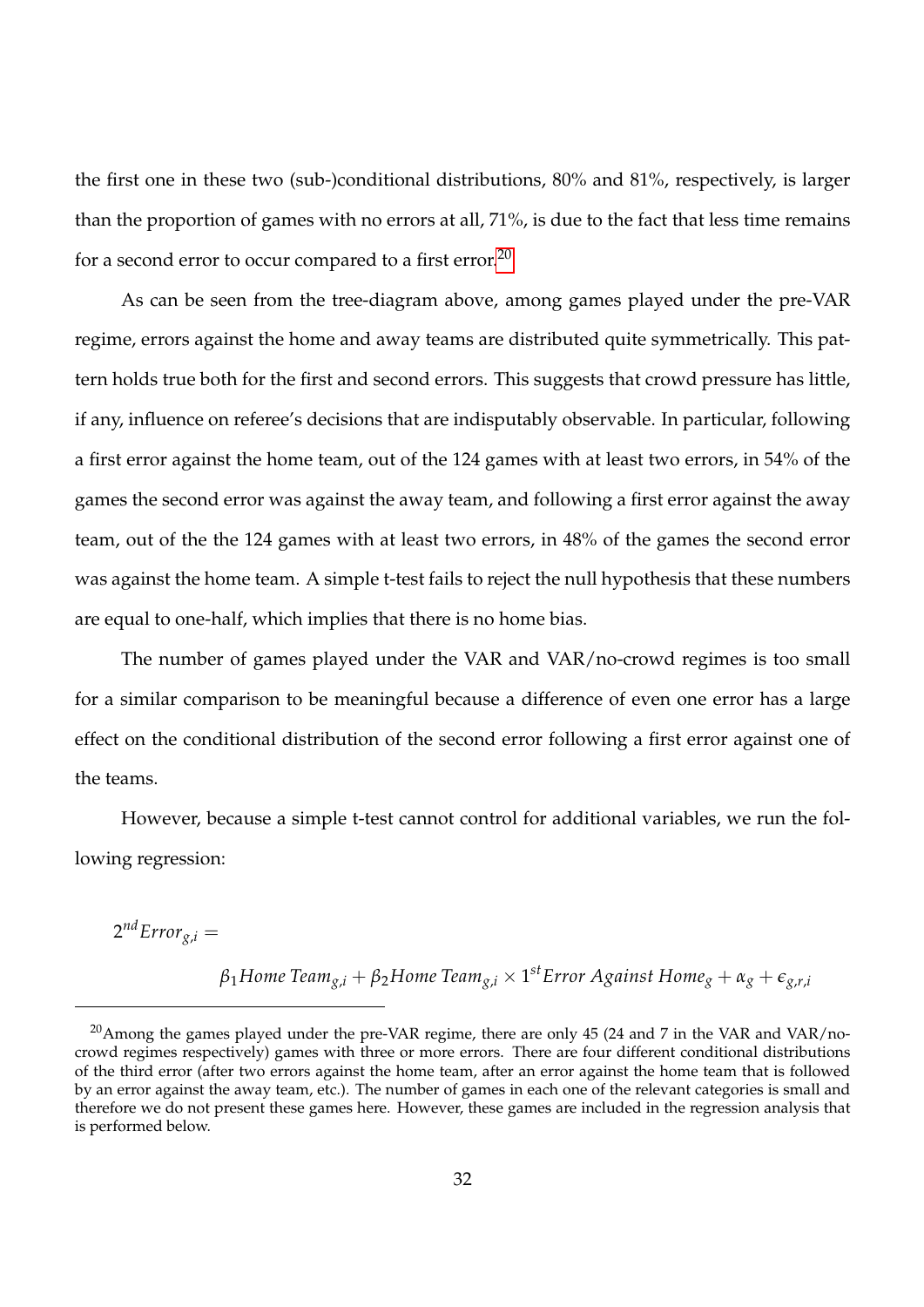The dependent variable*, 2<sup>nd</sup> Error,* is a dummy variable equal to one if there was a second error, and zero otherwise. *1st Error Against Home* is a dummy variable equal to one if the first error was against the home team, and zero otherwise.

We expect stronger pressure from the crowd on the referee after an error against the home team compared to after an error against the away team because, on average, most of the crowd (90%) consists of fans of the home team. We expect this pressure to be even stronger in games that are deemed "important," and/or "close," as defined above. As explained above, we expect the referee to exhibit a stronger bias in favor of the home team when he is subject to stronger crowd pressure. The fact that we do not find any indication of such a bias even in close and important games as shown in the regression tables below indicates that no such bias exists.

Table 6, Column (1) shows the results for the pre-VAR regime when all games are included. The results show that our coefficient of interest, namely, the coefficient of the interaction term, is small in magnitude and insignificant. Columns (2)–(4) reveal similar results when only "low", "mild," and "high" importance games are included. In Columns (5) and (6) we rerun the regression separately for games that we define as "close" and "not close." Columns (5) and (6) show that regardless of whether the games are close or not, our coefficient of interest is small in magnitude and insignificant.

The coefficients of our main independent variable of interest, which is the interaction of *Home Team* and *1st Error Against Home*, is small and insignificant in all the above regressions, suggesting that referees do not compensate for their errors by making additional errors against the other team. Our results are consistent with our hypothesis that crowd pressure has less influence on referee decisions that are indisputable.

Table 7 reproduces the results reported in Table 6 for the other two regimes. Column (1) shows the results for the VAR regime and Column (2) shows the results for the VAR/no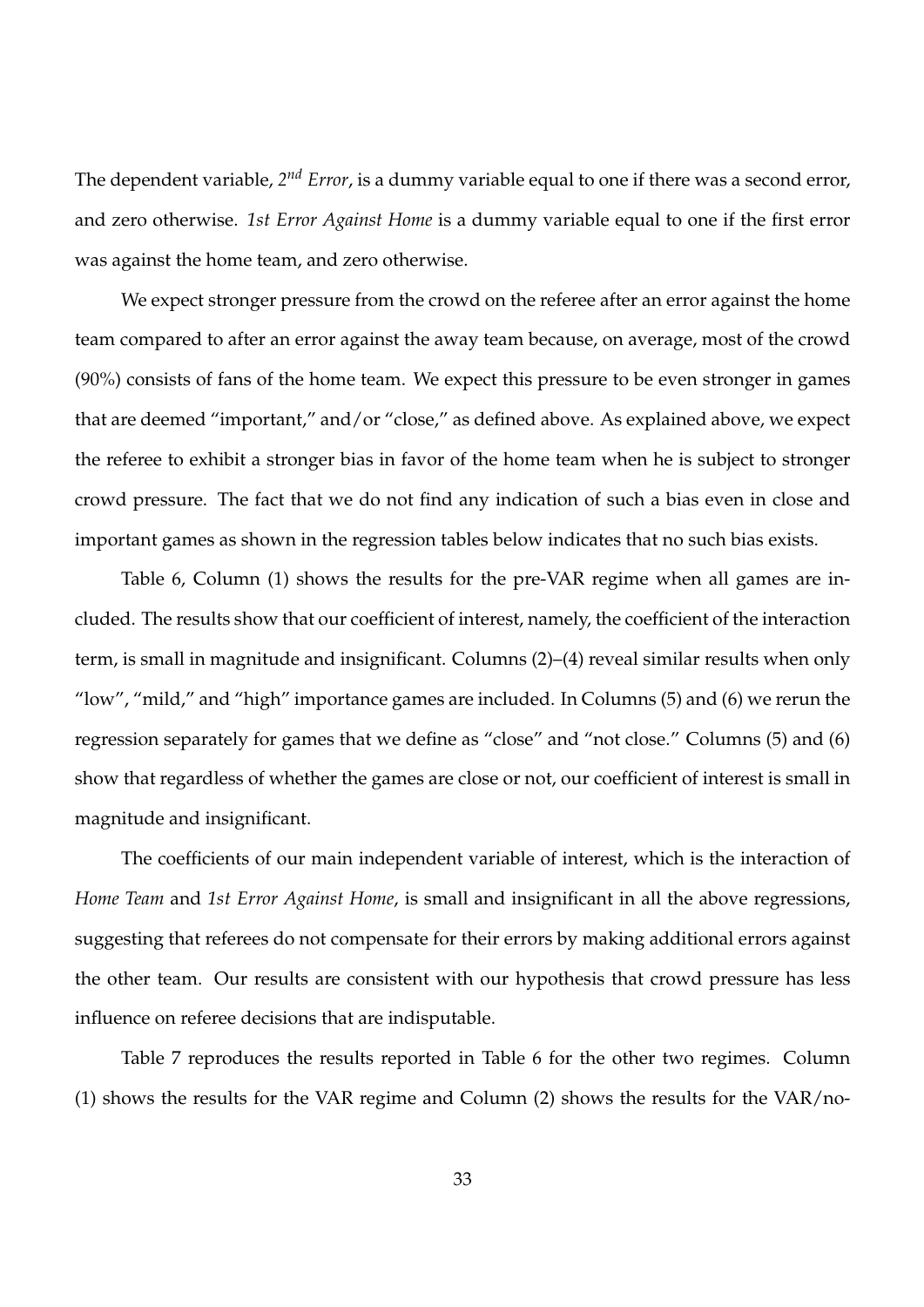crowd regime, when all games are included. The results show that our main coefficient of interest, namely, the coefficient of the interaction term, is small in magnitude and statistically insignificant. We do not run the regressions for the VAR and VAR/no-crowd regimes separately by the importance and closeness of the game, because splitting the set of games reduces the number of observations per subgroup to an extent that does not allow us to obtain accurate results.

# **6 Conclusion**

There is a long-standing concern about the effects of public pressure on judging. Our objective in this paper has been to contribute to the empirical investigation of this subject. In particular, we have focused on investigating the circumstances under which public pressure is more and less likely to affect judging. To this end, we have used detailed and rich data from Germany's top soccer league.

A key insight of our analysis is that the extent to which public pressure affects judging depends on the extent to which judging decisions seeking to placate public pressure can be indisputably identified as erroneous by outside observers and thereby impose a reputational cost on the decision maker. Another key insight is that with respect to those decisions where public pressure affects judging, the strength of the effect depends on the extent to which such pressure is viewed by the decision maker as understandable or reasonable. We hope that future empirical work will further study the circumstances in which public pressure is more and less likely to affect judging.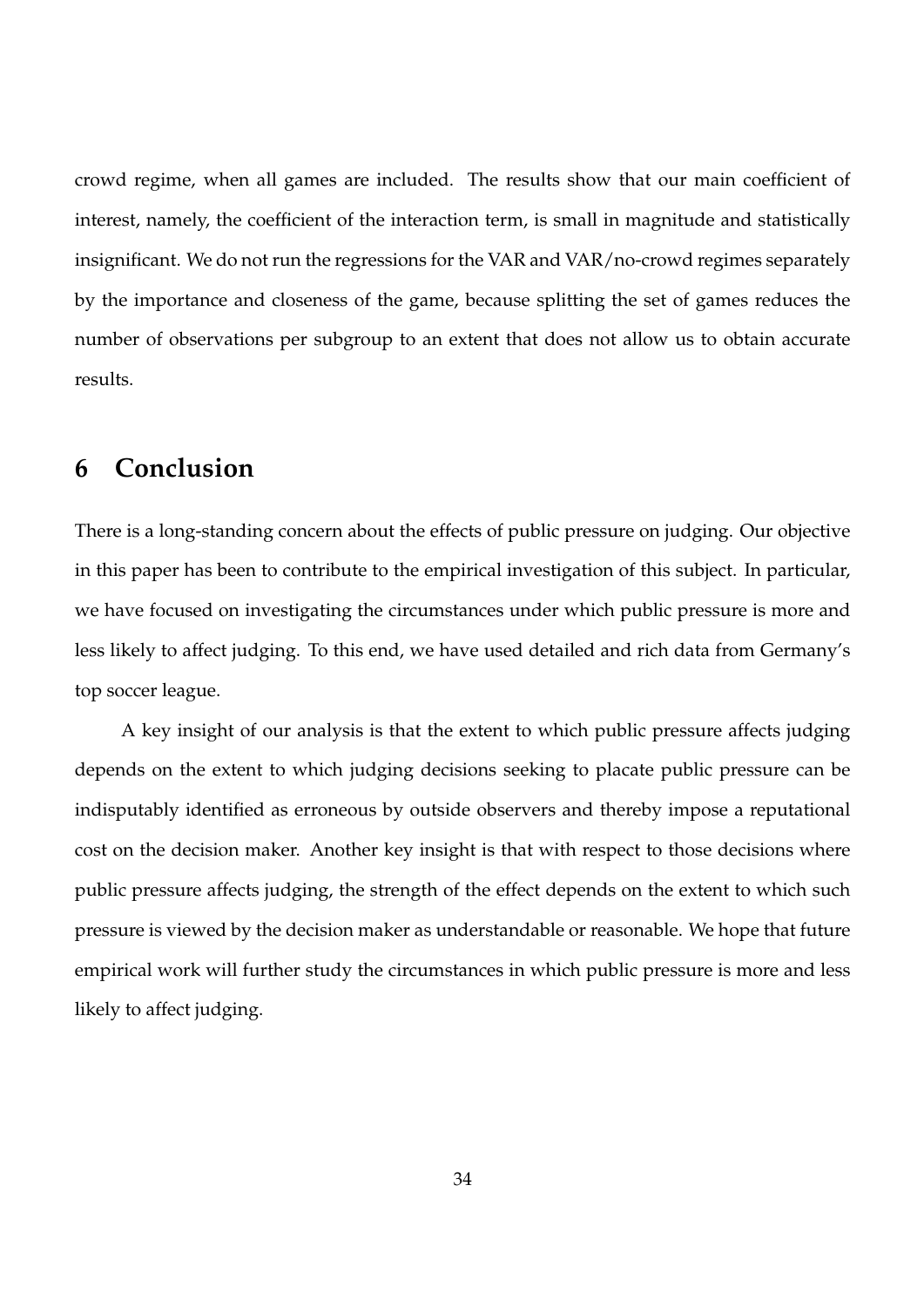# **7 Tables**

| Panel A: Pre-VAR regime           |         |           |           |         |         |  |  |
|-----------------------------------|---------|-----------|-----------|---------|---------|--|--|
|                                   | Average | Away Team | Home Team | diff    | P-value |  |  |
| Number of Goals                   | 2.79    | 1.24      | 1.55      | $-0.31$ | 0.00    |  |  |
|                                   | (1.70)  | (1.17)    | (1.3)     |         |         |  |  |
| Number of Referee Errors          | 0.37    | 0.19      | 0.18      | 0.01    | 0.12    |  |  |
|                                   | (0.64)  | (0.45)    | (0.43)    |         |         |  |  |
| Minutes to First Error            | 47.20   | 48.29     | 46.04     | 2.24    | 0.11    |  |  |
|                                   | (25.16) | (25.7)    | (24.53)   |         |         |  |  |
| Number of Games with $> 1$ Errors | 1260    | 722       | 675       |         |         |  |  |
| Number of Yellow Cards            | 3.92    | 2.15      | 1 77      | 0.38    | 0.00    |  |  |
|                                   | (2.12)  | (1.41)    | (1.33)    |         |         |  |  |
| Number of Games                   | 4274    |           |           |         |         |  |  |

### Table 1: Summary Statistics

### Panel B: VAR regime

|                                      | Average | Away Team | Home Team | diff    | P-value |
|--------------------------------------|---------|-----------|-----------|---------|---------|
| Number of Goals                      | 3.02    | 1.34      | 1.68      | $-0.34$ | 0.00    |
|                                      | (1.70)  | (1.24)    | (1.36)    |         |         |
| Number of Referee Errors             | 0.22    | 0.12      | 0.10      | 0.02    | 0.21    |
|                                      | (0.47)  | (0.34)    | (0.32)    |         |         |
| Minutes to First Error               | 47.80   | 48.10     | 47.44     | 0.66    | 0.86    |
|                                      | (26.51) | (25.94)   | (27.32)   |         |         |
| Number of Games with $\geq 1$ Errors | 207     | 114       | 93        |         |         |
| Number of Yellow Cards               | 3.78    | 2.06      | 1.73      | 0.33    | 0.00    |
|                                      | (2.02)  | (1.31)    | (1.31)    |         |         |
| Number of Games                      | 1,062   |           |           |         |         |

### Panel C: VAR/no-crowd regime

|                                      | Average | Away Team | Home Team | diff    | P-value |
|--------------------------------------|---------|-----------|-----------|---------|---------|
| Number of Goals                      | 3.03    | 1.45      | 1.58      | $-0.13$ | 0.18    |
|                                      | (1.69)  | (1.27)    | (1.32)    |         |         |
| Number of Referee Errors             | 0.18    | 0.08      | 0.10      | $-0.01$ | 0.56    |
|                                      | (0.43)  | (0.29)    | (0.31)    |         |         |
| Minutes to First Error               | 49.31   | 49.0      | 49.69     | $-0.69$ | 0.92    |
|                                      | (26.43) | (26.60)   | (26.70)   |         |         |
| Number of Games with $\geq 1$ Errors | 64      | 35        | 29        |         |         |
| Number of Yellow Cards               | 4.40    | 2.23      | 2.17      | 0.05    | 0.57    |
|                                      | (2.11)  | (1.32)    | (1.49)    |         |         |
| Number of Games                      | 395     |           |           |         |         |

Note: Standard deviations are in parentheses.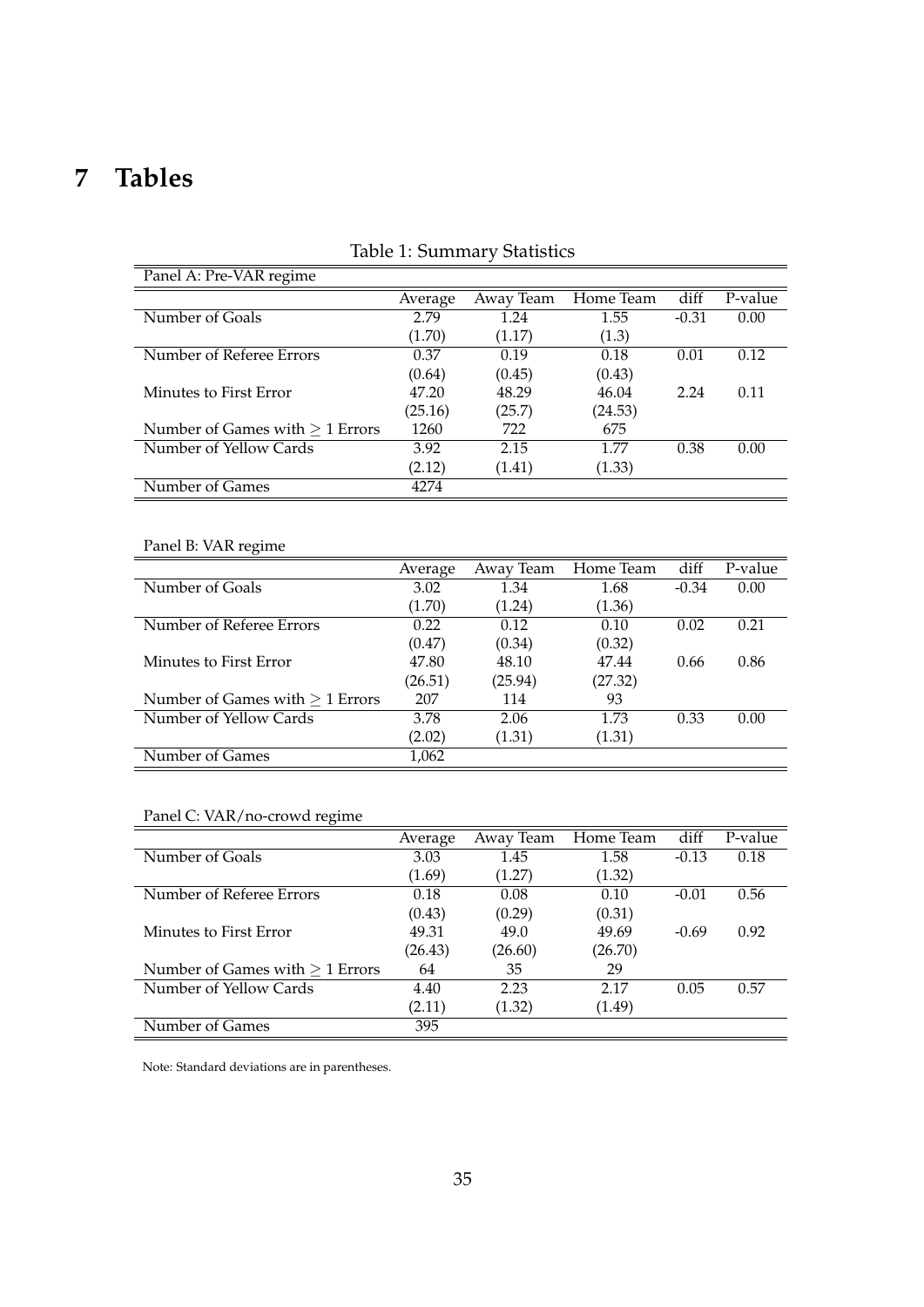|                  |           | Pre-VAR      |           | VAR               |           | VAR/no-crowd        |  |
|------------------|-----------|--------------|-----------|-------------------|-----------|---------------------|--|
|                  | Errors    | Yellow Cards | Errors    | Yellow Cards      | Errors    | <b>Yellow Cards</b> |  |
|                  | (1)       | (2)          | (3)       | $\left( 4\right)$ | (5)       | (6)                 |  |
| Home Team        | 0.0013    | $-0.3953***$ | 0.0064    | $-0.3718**$       | 0.0220    | $-0.0659$           |  |
|                  | (0.0235)  | (0.0680)     | (0.0310)  | (0.1543)          | (0.0515)  | (0.1847)            |  |
| Home Team x Mild | $-0.0201$ | 0.0136       | $-0.0252$ | 0.0936            | 0.0225    | $-0.0563$           |  |
|                  | (0.0327)  | (0.0903)     | (0.0321)  | (0.1756)          | (0.0782)  | (0.2320)            |  |
| Home Team x High | $-0.0231$ | 0.0123       | $-0.0220$ | $-0.0071$         | $-0.0267$ | 0.0519              |  |
|                  | (0.0274)  | (0.0771)     | (0.0327)  | (0.1720)          | (0.0623)  | (0.2274)            |  |
| N                | 8,324     | 8,324        | 2,000     | 2,000             | 790       | 790                 |  |
| $R^2$            | 0.06      | 0.21         | 0.02      | 0.22              | $-0.01$   | 0.12                |  |
| Mean             | 0.18      | 1.96         | 0.11      | 1.89              | 0.09      | 2.19                |  |

Table 2: Number of Errors/Yellow Cards by Importance

Note: Standard errors are clustered by the referee and unique game and are in parentheses.

Stars denote the level of statistical significance: \* $p < 0.1,$  \*\*  $p < 0.05,$  \*\*\*  $p < 0.01.$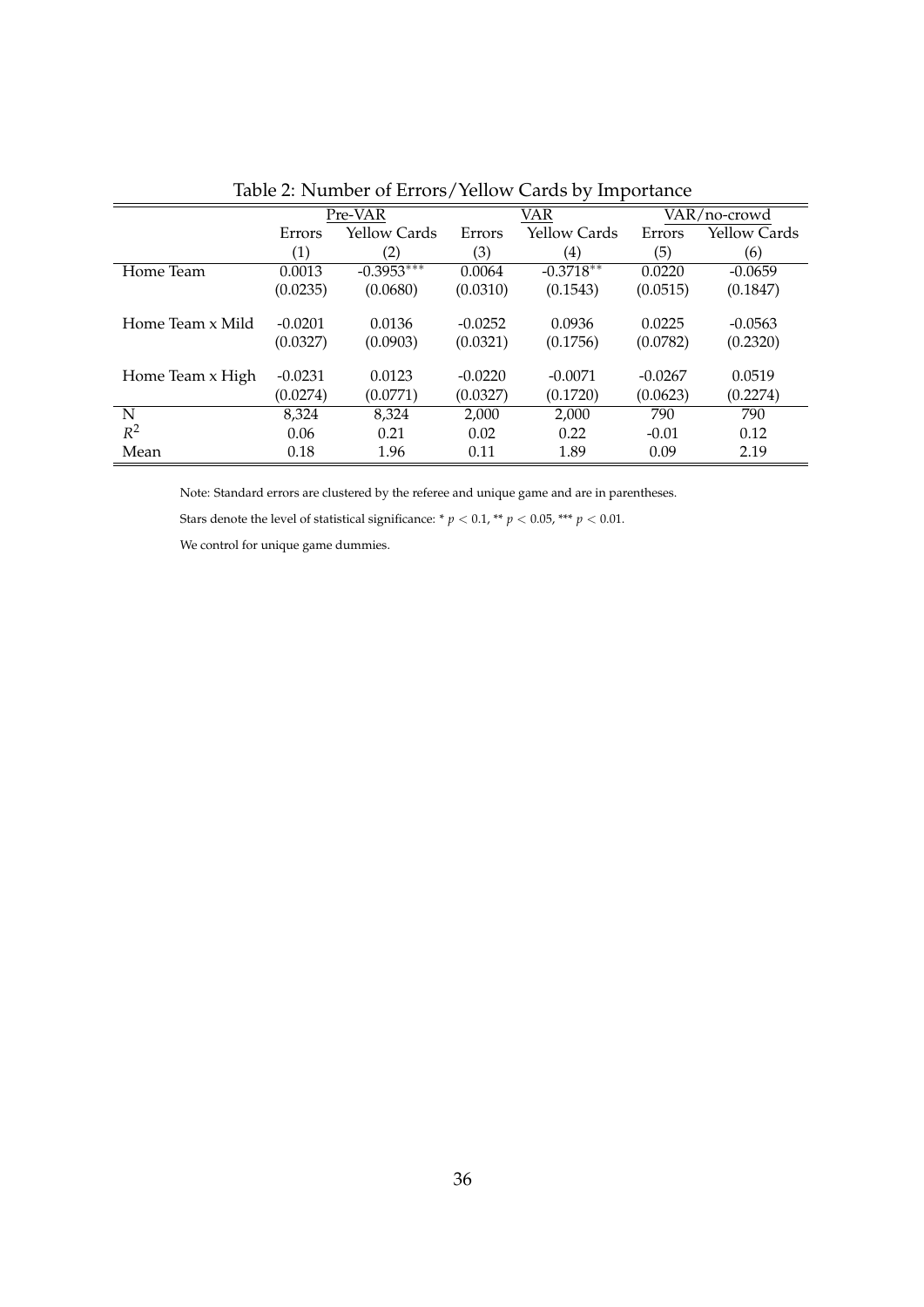| Table 3: FIFST EFFOF |           |             |           |             |           |                    |  |
|----------------------|-----------|-------------|-----------|-------------|-----------|--------------------|--|
|                      |           | Pre-VAR     |           | VAR         |           | VAR/no-crowd       |  |
| Games                | All       | With Errors | All       | With Errors | All       | <b>With Errors</b> |  |
|                      | (1)       | (2)         | (3)       | (4)         | (5)       | (6)                |  |
| Home Team            | 0.0066    | 0.0239      | 0.0000    | 0.0000      | 0.0110    | 0.0588             |  |
|                      | (0.0214)  | (0.0781)    | (0.0355)  | (0.1993)    | (0.0457)  | (0.2506)           |  |
|                      |           |             |           |             |           |                    |  |
| Home Team x Mild     | $-0.0263$ | $-0.0868$   | $-0.0188$ | $-0.0769$   | 0.0335    | 0.2269             |  |
|                      | (0.0323)  | (0.1099)    | (0.0346)  | (0.1850)    | (0.0743)  | (0.4492)           |  |
|                      |           |             |           |             |           |                    |  |
| Home Team x High     | $-0.0179$ | $-0.0623$   | $-0.0156$ | $-0.0874$   | $-0.0063$ | $-0.0285$          |  |
|                      | (0.0240)  | (0.0861)    | (0.0369)  | (0.2084)    | (0.0570)  | (0.3314)           |  |
| N                    | 8,324     | 2,460       | 2,000     | 392         | 790       | 128                |  |
| $R^2$                | 0.414     | 0.002       | 0.446     | 0.006       | 0.458     | 0.019              |  |
| Mean                 | 0.148     | 0.500       | 0.098     | 0.500       | 0.081     | 0.500              |  |

Table 3: First Error

Note: Standard errors are clustered by the referee and unique game and are in parentheses.

Stars denote the level of statistical significance: \*  $p < 0.1$  \*\*  $p < 0.05$  \*\*\*  $p < 0.01.$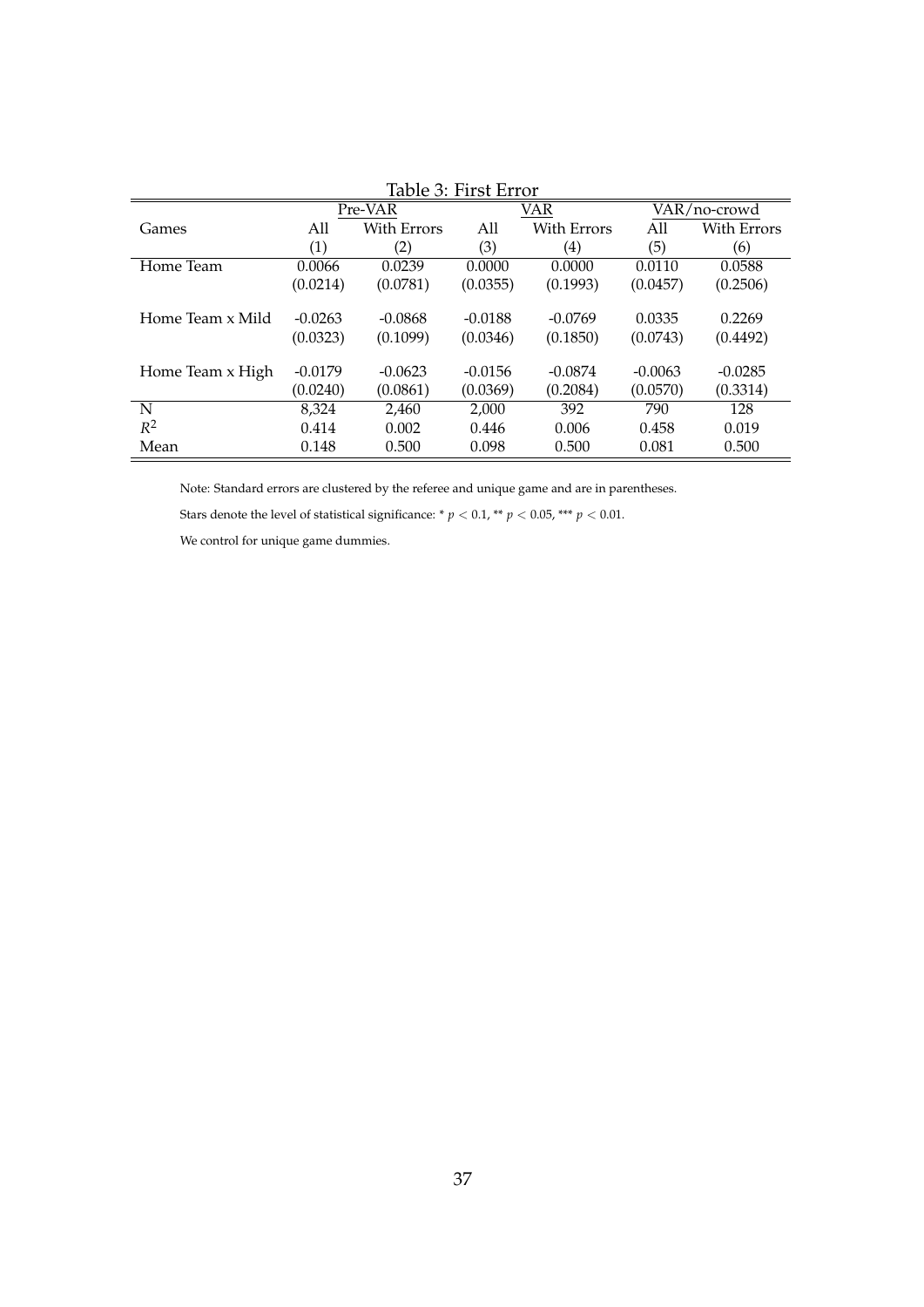|                                |             | pre-VAR           |             | $\overline{\text{VAR}}$ | VAR $/$ no-crowd |                   |
|--------------------------------|-------------|-------------------|-------------|-------------------------|------------------|-------------------|
|                                | All Games   | Last 5 min. excl. | All Games   | Last 5 min. excl.       | All Games        | Last 5 min. excl. |
|                                | (1)         | (2)               | (3)         | (4)                     | (5)              | (6)               |
| Home Team                      | $-0.166***$ | $-0.166***$       | $-0.162***$ | $-0.162***$             | $-0.031$         | $-0.031$          |
|                                | (0.018)     | (0.018)           | (0.031)     | (0.031)                 | (0.061)          | (0.061)           |
|                                |             |                   |             |                         |                  |                   |
| After                          | $0.640***$  | $0.640***$        | $0.608***$  | $0.608***$              | $0.656***$       | $0.656***$        |
|                                | (0.036)     | (0.036)           | (0.043)     | (0.043)                 | (0.096)          | (0.096)           |
| Home Team x After              | $-0.036$    | $-0.036$          | $-0.012$    | $-0.012$                | 0.027            | 0.027             |
|                                | (0.040)     | (0.040)           | (0.064)     | (0.064)                 | (0.115)          | (0.115)           |
|                                |             |                   |             |                         |                  |                   |
| Home Error x Home Team         | $0.149***$  | $0.155***$        | 0.046       | 0.055                   | $-0.079$         | $-0.056$          |
|                                | (0.050)     | (0.053)           | (0.131)     | (0.137)                 | (0.233)          | (0.258)           |
| Away Error x Home Team         | $-0.034$    | $-0.039$          | $-0.008$    | $-0.044$                | $-0.011$         | $-0.034$          |
|                                | (0.054)     | (0.057)           | (0.101)     | (0.101)                 | (0.130)          | (0.130)           |
|                                |             |                   |             |                         |                  |                   |
| Home Error x After             | $0.313***$  | $0.341***$        | $0.552***$  | $0.615***$              | $-0.015$         | 0.086             |
|                                | (0.068)     | (0.063)           | (0.153)     | (0.158)                 | (0.295)          | (0.305)           |
|                                | $0.224***$  | $0.217***$        |             |                         |                  |                   |
| Away Error x After             | (0.066)     |                   | 0.030       | 0.047                   | 0.308            | 0.297             |
|                                |             | (0.063)           | (0.175)     | (0.160)                 | (0.350)          | (0.350)           |
| Home Error x Home Team x After | $-0.304***$ | $-0.309***$       | $-0.342$    | $-0.505**$              | 0.223            | 0.043             |
|                                | (0.077)     | (0.082)           | (0.245)     | (0.235)                 | (0.465)          | (0.467)           |
|                                |             |                   |             |                         |                  |                   |
| Away Error x Home Team x After | $-0.008$    | 0.016             | 0.211       | $0.304*$                | $-0.071$         | $-0.049$          |
|                                | (0.093)     | (0.096)           | (0.187)     | (0.179)                 | (0.286)          | (0.283)           |
| $\overline{N}$                 | 16,530      | 16,188            | 3,980       | 3,904                   | 1,404            | 1,392             |
| $R^2$                          | 0.3706      | 0.3718            | 0.3817      | 0.3831                  | 0.3474           | 0.3506            |
| Mean                           | 0.9716      | 0.9676            | 0.9291      | 0.9284                  | 1.0807           | 1.0817            |

Note: Standard errors are clustered by the referee and unique game and are in parenthesis.

Stars denote the level of statistical significance: \*  $p < 0.1,$  \*\*  $p < 0.05,$  \*\*\*  $p < 0.01.$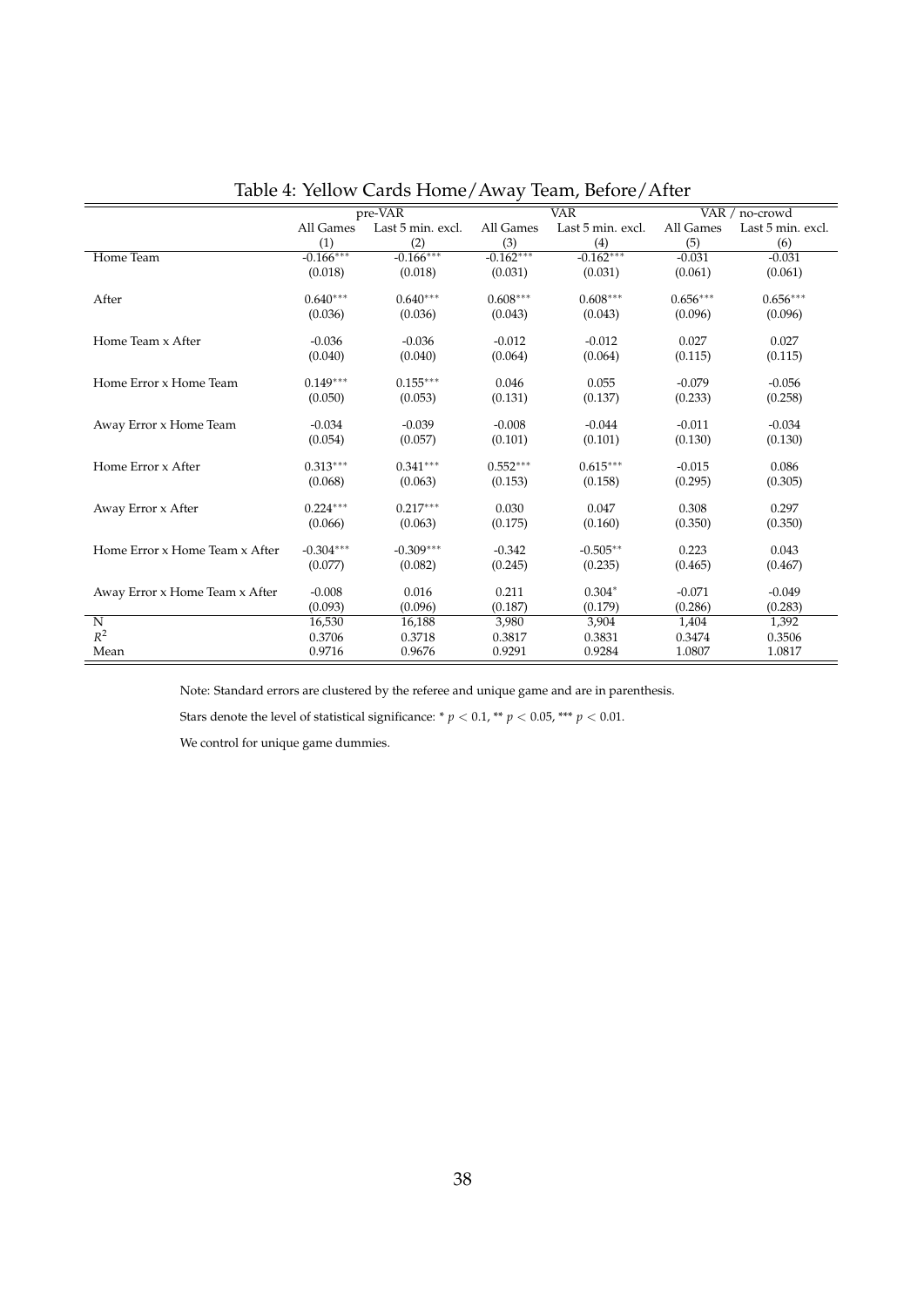|                                  |              | Importance  |             | Closeness   |             |  |
|----------------------------------|--------------|-------------|-------------|-------------|-------------|--|
|                                  | Low          | Mild        | High        | No          | Yes         |  |
|                                  | (1)          | (2)         | (3)         | (4)         | (5)         |  |
| Home Team                        | $-0.130***$  | $-0.166***$ | $-0.178***$ | $-0.189***$ | $-0.160***$ |  |
|                                  | (0.035)      | (0.043)     | (0.026)     | (0.051)     | (0.020)     |  |
| After                            | $0.582***$   | $0.630***$  | $0.664***$  | $0.408***$  | $0.687***$  |  |
|                                  | (0.074)      | (0.066)     | (0.038)     | (0.062)     | (0.038)     |  |
| Home x After                     | $-0.128^{t}$ | 0.020       | $-0.030$    | 0.010       | $-0.053$    |  |
|                                  | (0.084)      | (0.083)     | (0.049)     | (0.091)     | (0.045)     |  |
| Home Mistake x Home Team         | $0.167*$     | $0.267**$   | $0.102^{t}$ | $-0.089$    | $0.201***$  |  |
|                                  | (0.097)      | (0.133)     | (0.066)     | (0.127)     | (0.063)     |  |
| Away Mistake x Away Team         | $-0.228*$    | 0.041       | $-0.018$    | $-0.093$    | $-0.020$    |  |
|                                  | (0.135)      | (0.102)     | (0.076)     | (0.117)     | (0.056)     |  |
| Home Mistake x After             | $0.225*$     | $0.481***$  | $0.316***$  | 0.090       | $0.358***$  |  |
|                                  | (0.113)      | (0.162)     | (0.090)     | (0.231)     | (0.058)     |  |
| Away Mistake x After             | $0.319^{t}$  | $0.356**$   | 0.122       | $0.346*$    | $0.201***$  |  |
|                                  | (0.204)      | (0.136)     | (0.086)     | (0.183)     | (0.070)     |  |
| Home Mistake x Home Team x After | $-0.032$     | $-0.488**$  | $-0.320***$ | 0.118       | $-0.357***$ |  |
|                                  | (0.193)      | (0.240)     | (0.117)     | (0.264)     | (0.094)     |  |
| Away Mistake x Home Team x After | 0.295        | $-0.118$    | $-0.010$    | $-0.088$    | 0.033       |  |
|                                  | (0.262)      | (0.201)     | (0.100)     | (0.220)     | (0.095)     |  |
| $\overline{\mathrm{N}}$          | 2,984        | 4,084       | 9,120       | 2,644       | 14,020      |  |
| $R^2$                            | 0.3789       | 0.3727      | 0.3711      | 0.3323      | 0.3807      |  |
| Mean                             | 0.9288       | 0.9723      | 0.9782      | 0.9438      | 0.9759      |  |

Table 5: Yellow Cards Before/After an Error by Importance/Closeness

Note: Standard errors are clustered by the referee and unique game and are in parentheses.

Stars denote the level of statistical significance: \*  $p < 0.1$ , \*\*  $p < 0.05$ , \*\*\*  $p < 0.01$ .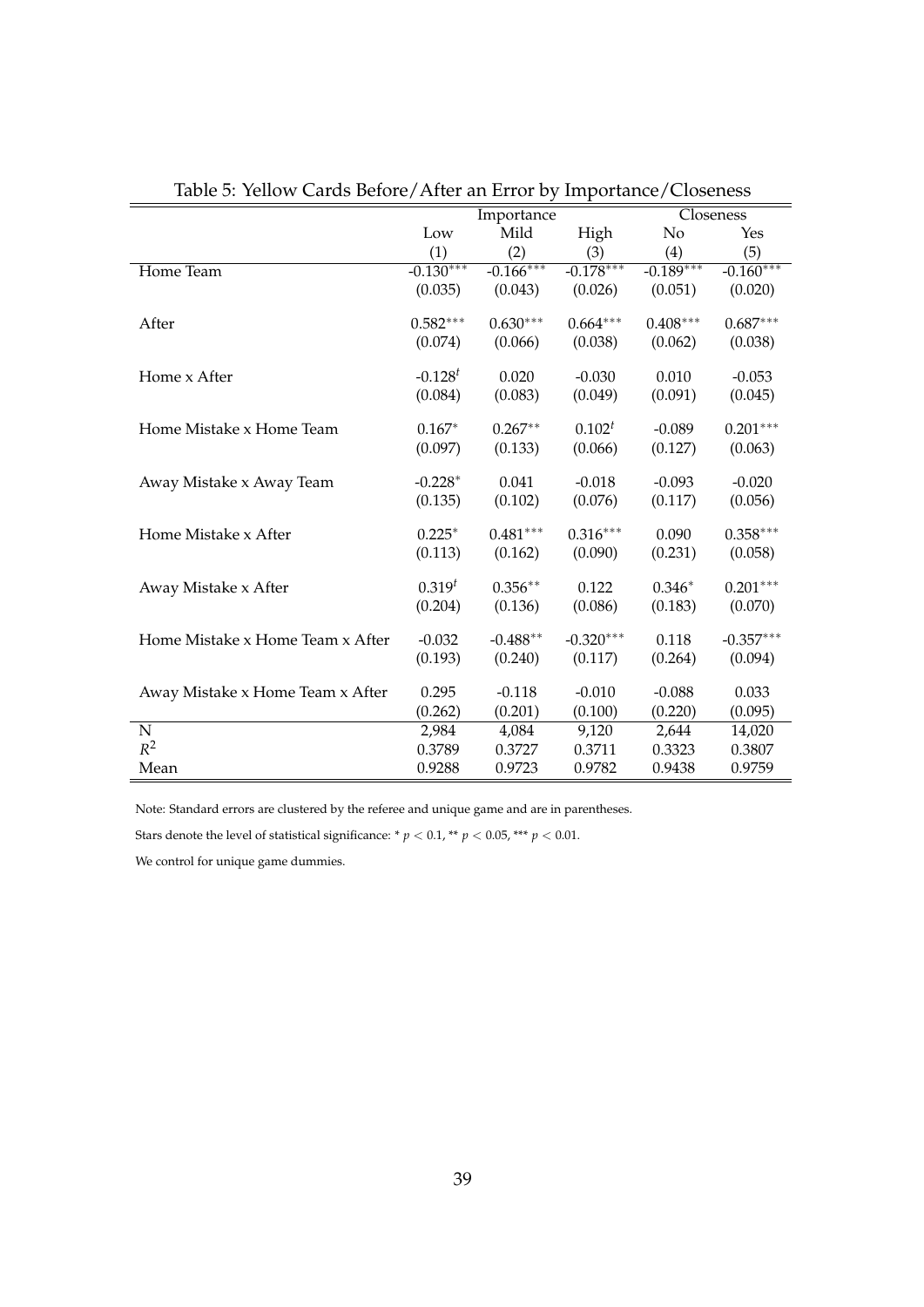| 4274, 1062, 395 Games |                   |                |                   |                    |                |  |
|-----------------------|-------------------|----------------|-------------------|--------------------|----------------|--|
|                       |                   |                |                   |                    |                |  |
| 3014, 855, 331 Games  | 609, 93, 35 Games |                |                   | 651, 114, 29 Games |                |  |
| $w$ /o errors         | $1^{st}$ error    |                |                   | $1^{st}$ error     |                |  |
|                       | against Home      |                |                   | against Away       |                |  |
|                       |                   |                |                   |                    |                |  |
| 485, 84, 31 Games     | 57, 3, 2 Games    | 67, 6, 2 Games | 527, 99, 26 Games | 60, 9, 1 Games     | 64, 6, 2 Games |  |
| no more               | $2^{nd}$ error    | $2^{nd}$ error | no more           | $2^{nd}$ error     | $2^{nd}$ error |  |
| errors                | against Home      | against Away   | errors            | against Home       | against Away   |  |

Distribution of Errors under the pre-VAR, VAR, and VAR/No-Crowd Regimes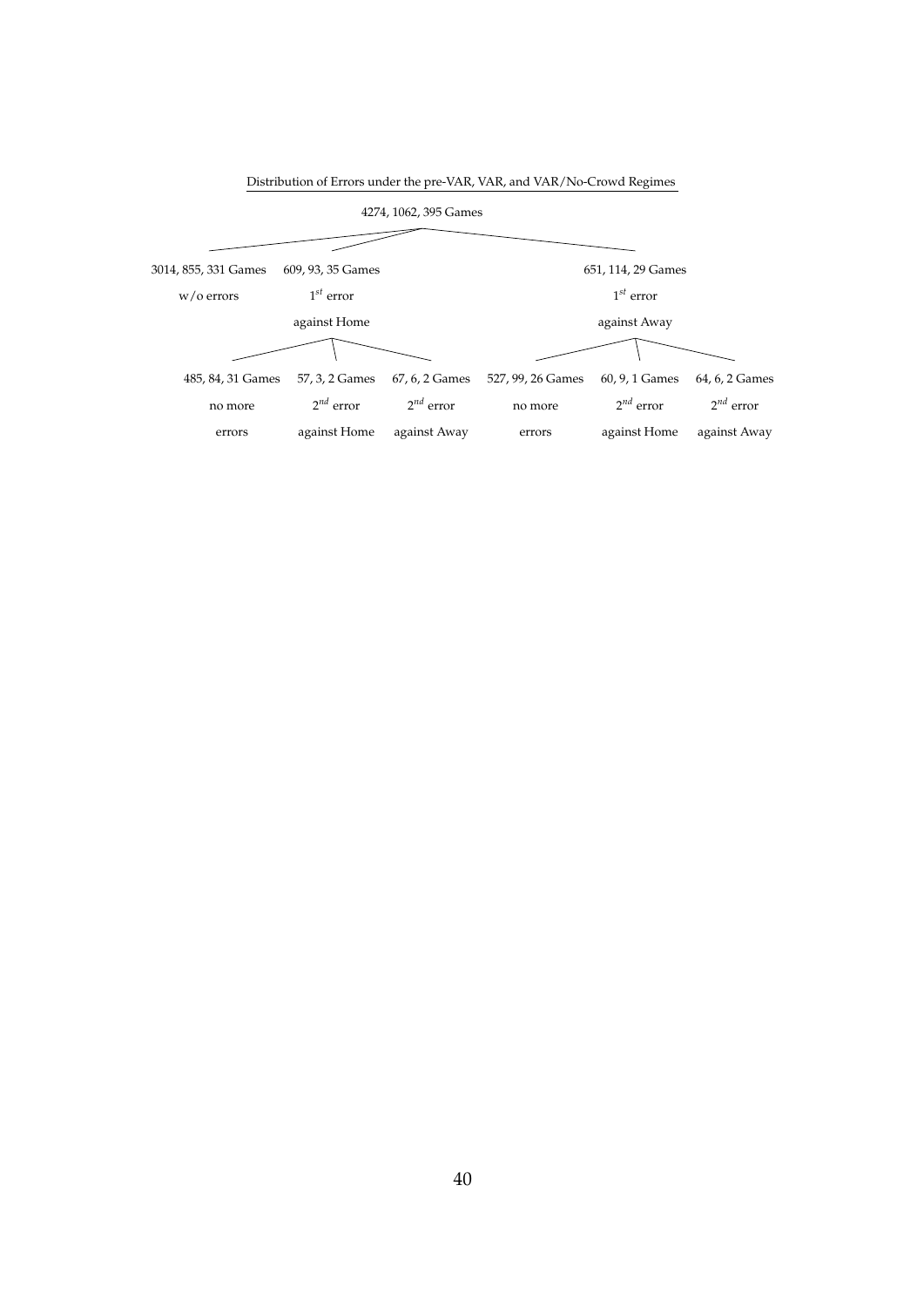| There of occords miller by importance/ Chochelo and the Tree Trin Incentive |           |            |           |                   |           |           |
|-----------------------------------------------------------------------------|-----------|------------|-----------|-------------------|-----------|-----------|
|                                                                             |           | Importance |           |                   | Closeness |           |
|                                                                             | (1)       | (2)        | (3)       | $\left( 4\right)$ | (5)       | (6)       |
|                                                                             | All       | Low        | Mild      | High              | No.       | Yes       |
| Home Team                                                                   | $-0.0094$ | $-0.0294$  | 0.0296    | $-0.0219$         | $-0.0300$ | $-0.0056$ |
|                                                                             | (0.0160)  | (0.0368)   | (0.0326)  | (0.0220)          | (0.0356)  | (0.0187)  |
|                                                                             |           |            |           |                   |           |           |
| Home Team x 1st Mistake to Home                                             | $-0.0141$ | $-0.0173$  | $-0.0497$ | 0.0042            | 0.0184    | $-0.0200$ |
|                                                                             | (0.0254)  | (0.0570)   | (0.0545)  | (0.0285)          | (0.0444)  | (0.0301)  |
| N                                                                           | 2,460     | 418        | 636       | 1,406             | 372       | 2,088     |
| $R^2$                                                                       | 0.445     | 0.442      | 0.442     | 0.449             | 0.478     | 0.440     |
| Mean                                                                        | 0.100     | 0.110      | 0.107     | 0.094             | 0.048     | 0.109     |

Table 6: Second Error by Importance/Closeness under the Pre-VAR Regime

Note: Standard errors are clustered by the referee and unique game and are in parentheses.

Stars denote the level of statistical significance: \*  $p < 0.1$ , \*\*  $p < 0.05$ , \*\*\*  $p < 0.01$ .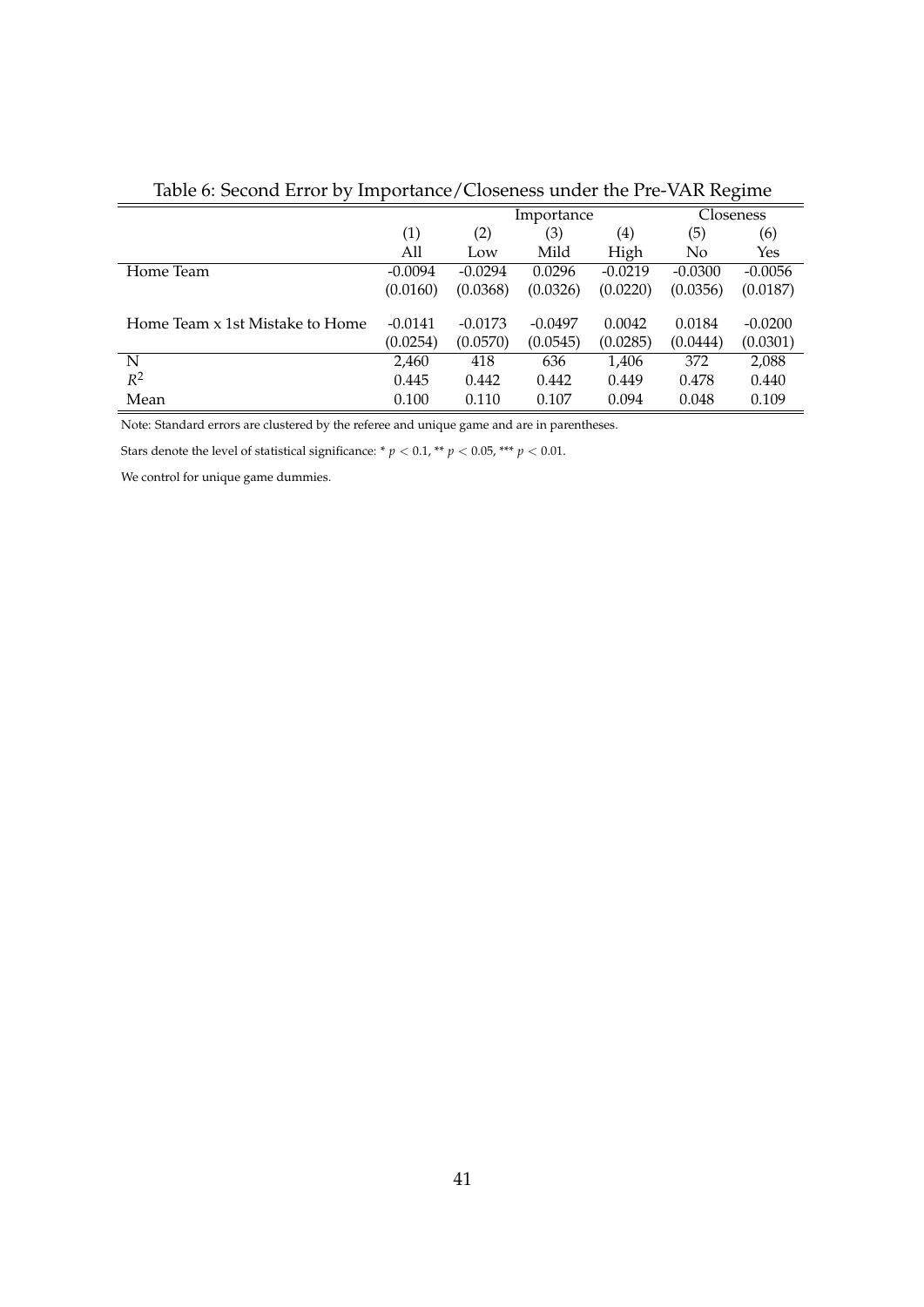|                               | (1)       | (2)            |
|-------------------------------|-----------|----------------|
|                               | VAR       | VAR / no-crowd |
| Home Team                     | 0.0190    | $-0.0345$      |
|                               | (0.0308)  | (0.0603)       |
|                               |           |                |
| Home Team x 1st Error to Home | $-0.0520$ | 0.0345         |
|                               | (0.0361)  | (0.0840)       |
| N                             | 392       | 128            |
| $R^2$                         | 0.4720    | 0.4737         |
| Mean                          | 0.0587    | 0.0547         |

Table 7: Second Error under the VAR and VAR/No-Crowd Regimes

Note: Standard errors are clustered by the referee and unique game and are in parentheses.

Stars denote the level of statistical significance: \*  $p < 0.1,$  \*\*  $p < 0.05,$  \*\*\*  $p < 0.01.$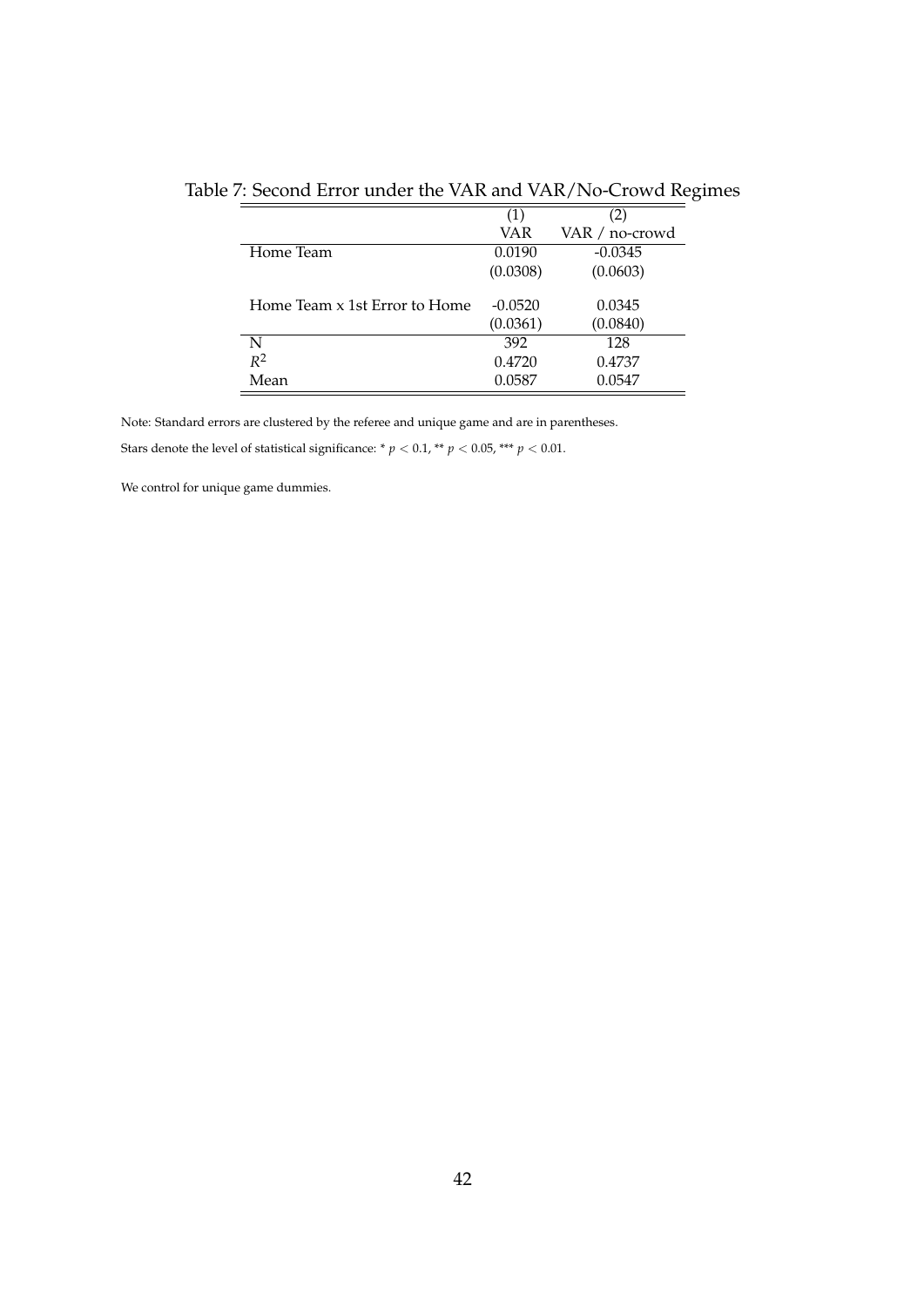# **References**

- Balmer, N., A. M. Nevill, and A. M. Williams (2002) "The Influence of Crowd Noise and Experience upon Refereeing Decisions in Football," *Psychology of Sport and Exercise* 3, 261-272.
- Bartling, B., L. Brandes, and D. Schunk (2015) "Expectations as reference points: field evidence from professional soccer," *Management Science* 61, 2646-2661.
- Berdejó, Carlos, and Noam Yuchtman (2013), "Crime, Punishment, and Politics: An Analysis of Political Cycles in Criminal Sentencing," *Review of Economics and Statistics*, 95(3), 741–756.
- Boeri, T., and B. Severgnini (2011), "Match rigging and the career concerns of referees," *Labour Economics*, 18(3), 349-359.
- Bryson, A., P. Dolton, J. J. Reade, D. Schreyer, and C. Singleton (2021) "Causal effects of an absent crowd on performances and refereeing decisions during Covid-19," *Economics Letters* 198, 109664.
- Buraimo, B., Forrest, D., and R. Simmons (2010), "The 12th man?: refereeing bias in English and German soccer," *Journal of the Royal Statistical Society: Series A (Statistics in Society)*, 173(2), 431-449.
- Carlos, C., Ezequiel, R., and Anton, K. (2019) "How does Video Assistant Referee (VAR) modify the game in elite soccer?", *International Journal of Performance Analysis in Sport*,19, 646-653
- Cohen, A., Klement, A., and Neeman, Z. (2014), "Judicial Decision Making: A Dynamic Reputation Approach," *Journal of Legal Studies* 44, 133-159.
- Dawson, P., Dobson, S., Goddard, J., and Wilson, J. (2007), "Are football referees really biased and inconsistent?: evidence on the incidence of disciplinary sanction in the English Premier League," *Journal of the Royal Statistical Society: Series A (Statistics in Society)*, 170(1), 231-250.
- Dawson, P., Massey, and Downward, P. (2020) "Television match officials, referees, and home advantage: Evidence from the European Rugby Cup," *Sport Management Review*, 23, 443-454.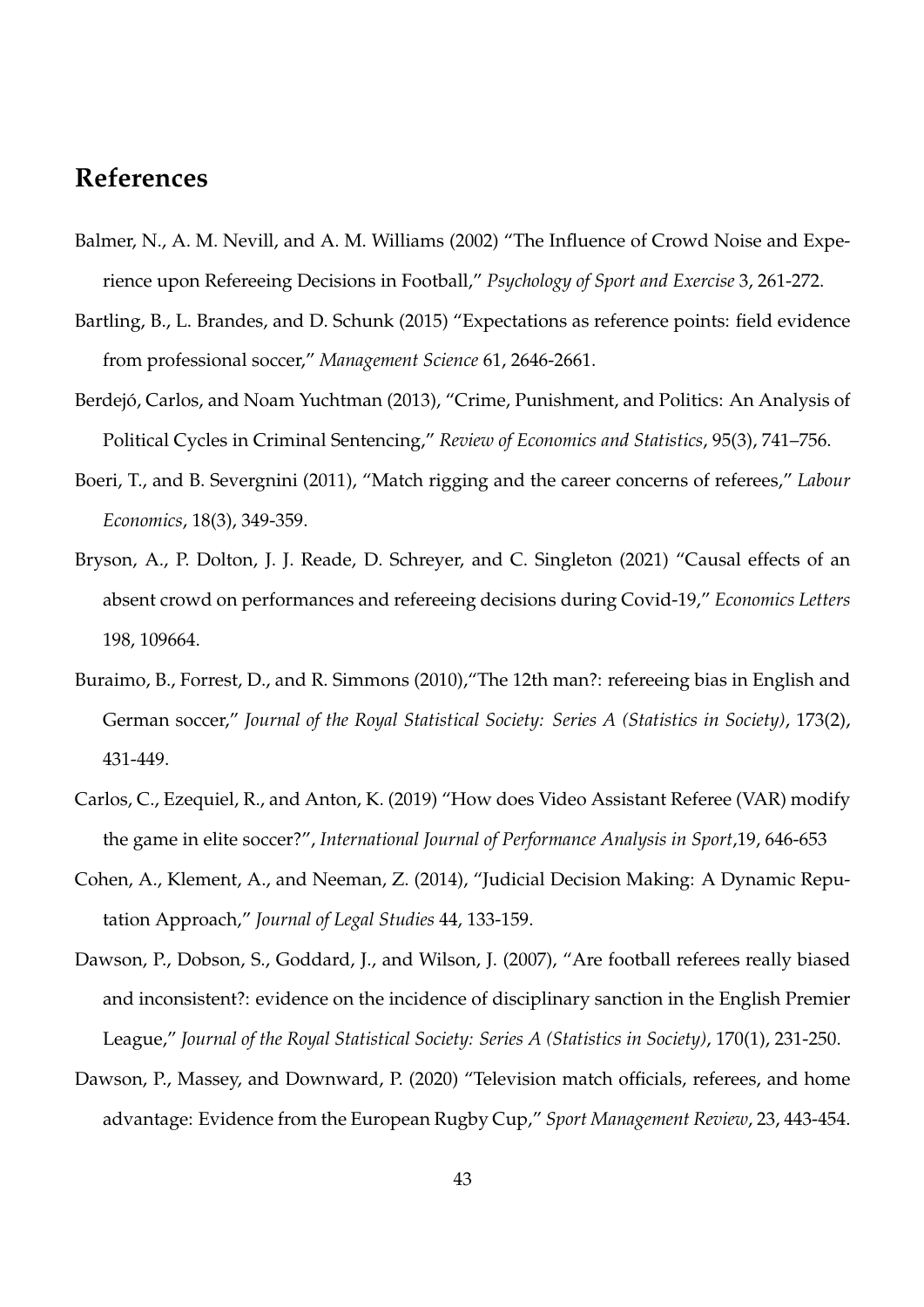- Dohmen, T. J. (2008), "The influence of social forces: Evidence from the behavior of football referees," *Economic Inquiry*, 46(3), 411-424.
- Dohmen, T. J., and J. Sauermann (2016), "Referee Bias," *Journal of Economic Surveys*, 30(4), 679- 695.
- Endrich, M., and T. Gesche (2020) "Home-bias in referee decisions: Evidence from "Ghost Matches" during the Covid19-Pandemic," *Economics Letters* 197, 109621.
- Garicano, L., Palacios-Huerta, I., and Prendergast, C., 2005. Favoritism under social pressure," *Review of Economics and Statistics*, 87(2), 208-216.
- Gomery, John H. (2006), "The Pros and Cons of Commissions of Inquiry, " *McGill Law Journal*, 51(4), 783-798.
- Huber, Gregory A., and Sanford C. Gordon (2004), "Accountability and Coercion: Is Justice Blind When It Runs for Office?" *American Journal of Political Science*, 48(2), 247-263.
- Lago-Peñas, C., Gómez, M. A., and Pollard, R. (2020) "The effect of the Video Assistant Referee on referee's decisions in the Spanish LaLiga." *International Journal of Sports Science Coaching*
- Marder, Nancy S. (2014), "Jurors and Social Media: Is a Fair Trial Still Possible," *Southern Methodist University Law Review* , 67(3), 617-668.
- Nevill, A. M., Newell, S. M., and Gale, S. (1996), "Factors associated with home advantage in English and Scottish soccer matches," *Journal of Sports Sciences*, 14(2), 181-186.
- Pettersson-Lidbom, P. and M/ Priks (2010) "Behavior under social pressure: empty Italian stadiums and referee bias," *Economics Letters* 108, 212-214.
- Phillipson, Gavin (2008), "Trial by the Media: The Betrayal of the First Amendment's Purpose," *Law & Contemporary Problems*, 71(15), 15-29.
- Scoppa, V. (2021) "Social pressure in the stadiums: Do agents change behavior without crowd support?" *Journal of Economic Psychology* 82, 102344.